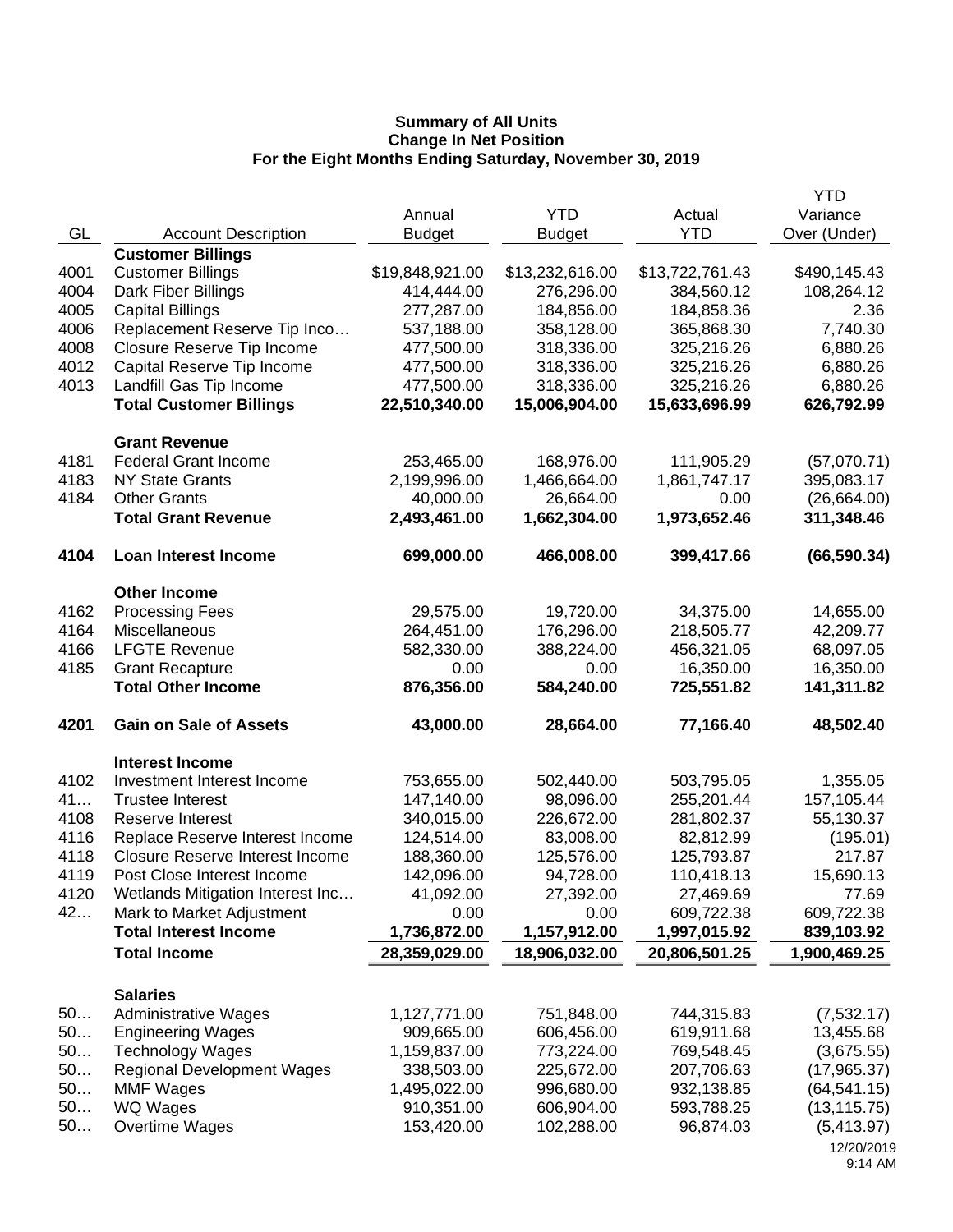|              |                                                           |                         |                        |                        | <b>YTD</b>             |
|--------------|-----------------------------------------------------------|-------------------------|------------------------|------------------------|------------------------|
|              |                                                           | Annual                  | <b>YTD</b>             | Actual                 | Variance               |
| GL           | <b>Account Description</b>                                | <b>Budget</b>           | <b>Budget</b>          | <b>YTD</b>             | Over (Under)           |
| 5005         | On-Call Stipend                                           | 25,800.00               | 17,200.00              | 14,850.00              | (2,350.00)             |
|              | <b>Total Salaries</b>                                     | 6,120,369.00            | 4,080,272.00           | 3,979,133.72           | (101, 138.28)          |
|              |                                                           |                         |                        |                        |                        |
| 50           | <b>Fringe Benefits</b><br><b>FICA Expense</b>             | 467,941.00              | 311,968.00             | 274,428.07             | (37,539.93)            |
| 50           | <b>Pension Expense</b>                                    | 839,448.00              | 559,616.00             | 512,770.98             | (46, 845.02)           |
| 50           | Health Insurance                                          | 775,655.00              | 517,104.00             | 471,158.50             | (45, 945.50)           |
| 50           | Retiree Health Insurance                                  | 56,380.00               | 37,584.00              | 36,198.12              | (1,385.88)             |
| 50           | <b>Workers Comp</b>                                       | 220,984.00              | 147,328.00             | 147,391.34             | 63.34                  |
| 50           | <b>Disability Insurance</b>                               | 3,893.00                | 2,608.00               | 2,595.44               | (12.56)                |
| 5036         | Unemployment                                              | 10,000.00               | 6,664.00               | 0.00                   | (6,664.00)             |
| 50           | <b>Post Retire Overhead</b>                               | 478,401.00              | 318,952.00             | 313,757.73             | (5, 194.27)            |
| 5051         | Benefit Admin. Fees                                       | 10,000.00               | 6,664.00               | 4,125.70               | (2,538.30)             |
| 5054         | <b>Employee Physicals &amp; Screening</b>                 | 16,875.00               | 11,256.00              | 5,778.65               | (5,477.35)             |
|              | <b>Total Fringe Benefits</b>                              | 2,879,577.00            | 1,919,744.00           | 1,768,204.53           | (151, 539.47)          |
|              |                                                           |                         |                        |                        |                        |
|              | <b>Operations &amp; Maintenance</b>                       |                         |                        |                        |                        |
| 5062         | Third Party Temporary - O&M                               | 49,000.00               | 32,664.00              | 33,916.08              | 1,252.08               |
| 5133         | Equipment Maintenance Contr                               | 325,000.00              | 216,664.00             | 257,399.94             | 40,735.94              |
| 5134         | <b>Maintenance Contracts</b>                              | 178,692.00              | 119,128.00             | 56,194.24              | (62, 933.76)           |
| 5135         | <b>Underground Locating</b>                               | 95,000.00               | 63,336.00              | 33,945.63              | (29, 390.37)           |
| 5403         | <b>Safety Equipment &amp; Supplies</b>                    | 38,500.00               | 25,666.64              | 21,276.71              | (4,389.93)             |
| 5702         | Large Parts                                               | 95,000.00               | 63,336.00              | 53,052.07              | (10, 283.93)           |
| 5703         | <b>Small Equipment</b>                                    | 30,000.00               | 20,000.00              | 10,514.48              | (9,485.52)             |
| 5704         | <b>O&amp;M Supplies</b>                                   | 25,000.00               | 16,672.00              | 13,746.79              | (2,925.21)             |
| 5706         | Shop Tools                                                | 16,540.00               | 11,032.00              | 2,574.39               | (8,457.61)             |
| 5708<br>5710 | <b>Fuels</b><br>Lubricants                                | 248,000.00<br>20,000.00 | 165,336.00             | 141,582.51<br>5,087.39 | (23, 753.49)           |
| 5712         |                                                           | 135,000.00              | 13,336.00<br>89,997.36 | 83,290.96              | (8, 248.61)            |
| 5716         | Purchased Maintenance & Repair<br><b>Equipment Rental</b> | 10,000.00               | 6,664.00               | 6,329.10               | (6,706.40)<br>(334.90) |
| 5718         | Tires                                                     | 46,000.00               | 30,664.00              | 29,296.96              | (1,367.04)             |
| 5720         | <b>Offnet Circuit Lease</b>                               | 600,000.00              | 400,000.00             | 369,896.74             | (30, 103.26)           |
| 5770         | Other Tool, Equip & O&M                                   | 11,000.00               | 7,336.00               | 8,273.37               | 937.37                 |
| 5815         | Chemicals                                                 | 117,040.00              | 78,032.00              | 43,987.24              | (34,044.76)            |
| 5820         | <b>LFG Maintenance</b>                                    | 75,000.00               | 50,000.00              | 53,158.97              | 3,158.97               |
| 5830         | Collo Expense                                             | 185,000.00              | 123,336.00             | 99,703.06              | (23, 632.94)           |
| 5834         | Permitting                                                | 3,000.00                | 2,000.00               | 269.00                 | (1,731.00)             |
| 5836         | Pole Attachment Fees                                      | 314,479.00              | 209,656.00             | 242,304.30             | 32,648.30              |
| 5838         | <b>Conduit Lease</b>                                      | 24,696.00               | 16,464.00              | 10,753.56              | (5,710.44)             |
| 5902         | Lab Fees                                                  | 9,100.00                | 6,072.00               | 3,419.00               | (2,653.00)             |
| 5904         | <b>SCADA</b>                                              | 28,820.00               | 19,216.00              | 7,989.78               | (11, 226.22)           |
| 5932         | <b>Monitoring &amp; Testing</b>                           | 115,600.00              | 77,064.00              | 64,277.73              | (12,786.27)            |
| 6008         | <b>Contract Hauling</b>                                   | 27,500.00               | 18,336.00              | 6,032.50               | (12, 303.50)           |
| 6010         | <b>Cape Vincent Reserve</b>                               | 700.00                  | 464.00                 | 700.00                 | 236.00                 |
| 6106         | <b>Annual Report</b>                                      | 5,000.00                | 3,336.00               | 0.00                   | (3,336.00)             |
| 6110         | Marketing                                                 | 5,000.00                | 3,336.00               | 0.00                   | (3,336.00)             |
| 8090         | <b>Purchases for Resale</b>                               | 152,000.00              | 101,336.00             | 88,094.57              | (13, 241.43)           |
|              |                                                           |                         |                        |                        |                        |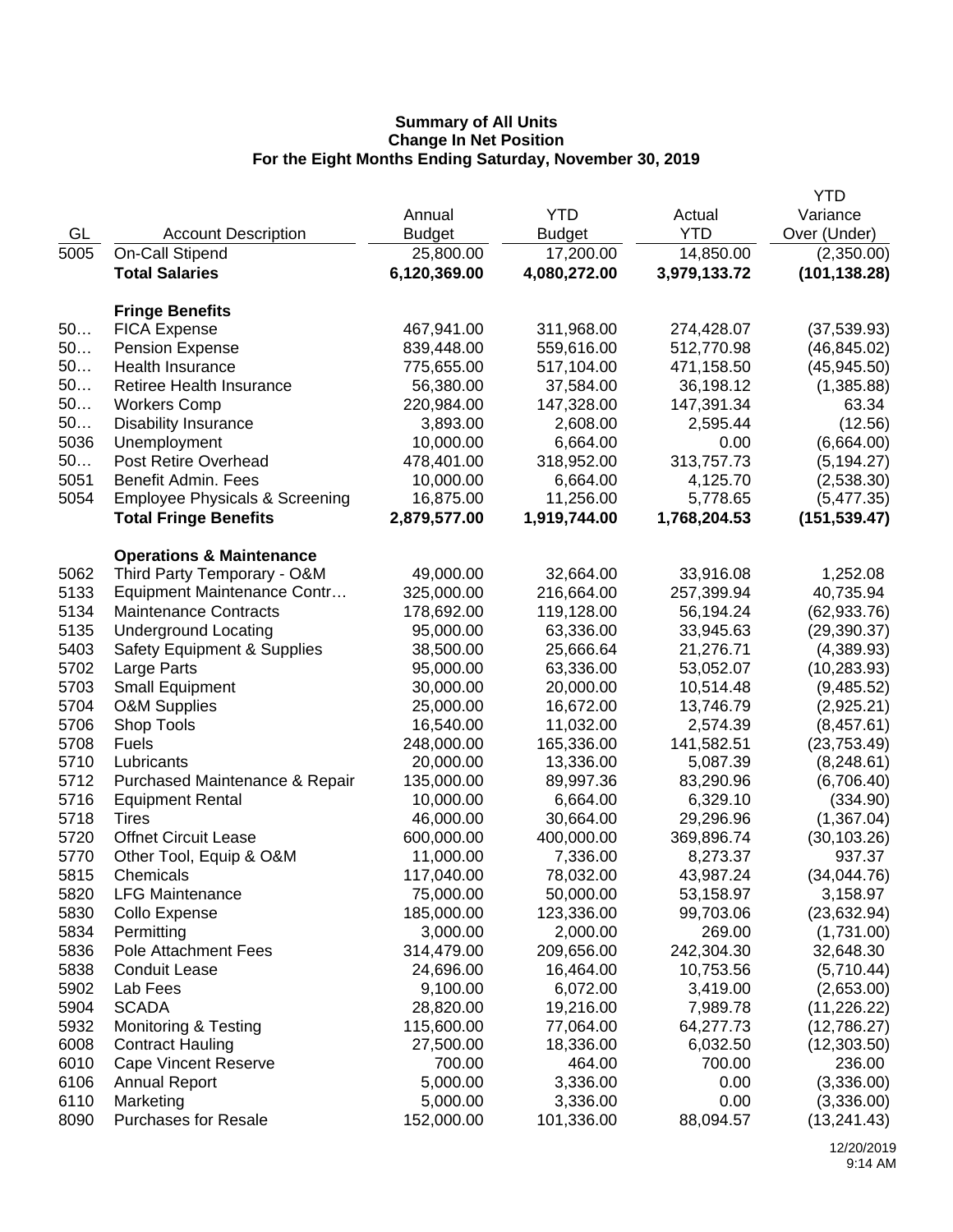|      |                                          |               |               |              | <b>YTD</b>    |
|------|------------------------------------------|---------------|---------------|--------------|---------------|
|      |                                          | Annual        | <b>YTD</b>    | Actual       | Variance      |
| GL   | <b>Account Description</b>               | <b>Budget</b> | <b>Budget</b> | <b>YTD</b>   | Over (Under)  |
|      | Total O & M                              | 2,985,667.00  | 1,990,480.00  | 1,747,067.07 | (243, 412.93) |
|      |                                          |               |               |              |               |
|      | <b>Recycling Transfer Station</b>        |               |               |              |               |
| 50   | <b>Material Reprocessing Wages</b>       | 86,757.00     | 57,840.00     | 0.00         | (57, 840.00)  |
| 50   | <b>FICA Expense</b>                      | 6,637.00      | 4,424.00      | 0.00         | (4,424.00)    |
| 50   | <b>Pension Expense</b>                   | 8,068.00      | 5,376.00      | 0.00         | (5,376.00)    |
| 50   | <b>Health Insurance</b>                  | 23,120.00     | 15,416.00     | 0.00         | (15, 416.00)  |
| 50   | <b>Workers Comp</b>                      | 9,552.00      | 6,368.00      | 0.00         | (6,368.00)    |
| 50   | <b>Disability Insurance</b>              | 49.00         | 32.00         | 0.00         | (32.00)       |
| 50   | Post Retire Overhead                     | 11,040.00     | 7,360.00      | 0.00         | (7,360.00)    |
| 6300 | RTS -Safety Equipment & Sup              | 1,350.00      | 904.00        | 1,337.87     | 433.87        |
| 6305 | RTS - Large Parts                        | 7,500.00      | 5,000.00      | 164.30       | (4,835.70)    |
| 6310 | RTS - Small Equipment                    | 4,005.00      | 2,672.00      | 0.00         | (2,672.00)    |
| 6315 | RTS - O&M Supplies                       | 14,000.00     | 9,336.00      | 7,750.94     | (1,585.06)    |
| 6320 | RTS - Fuels                              | 3,500.00      | 2,336.00      | 1,073.27     | (1,262.73)    |
| 6325 | RTS - Purchased Maintenance              | 7,500.00      | 5,000.00      | 515.29       | (4,484.71)    |
| 6330 | <b>RTS - Contract Hauling</b>            | 160,000.00    | 106,669.36    | 0.00         | (106, 669.36) |
| 6335 | RTS - Office Supplies                    | 250.00        | 168.00        | 128.62       | (39.38)       |
| 6340 | <b>RTS - Cellular Services</b>           | 1,020.00      | 680.00        | 0.00         | (680.00)      |
| 6345 | RTS - Other Communications               | 2,400.00      | 1,600.00      | 0.00         | (1,600.00)    |
| 6350 | RTS - Office Equipment Mainte            | 500.00        | 336.00        | 0.00         | (336.00)      |
| 6355 | RTS - Employee Mileage Reim              | 150.00        | 104.00        | 0.00         | (104.00)      |
| 6360 | RTS - Employee Uniforms                  | 150.00        | 104.00        | 64.40        | (39.60)       |
| 6365 | RTS - Gas & Electric                     | 5,000.00      | 3,336.00      | 1,229.96     | (2, 106.04)   |
| 6370 | RTS - Propane                            | 2,500.00      | 1,664.00      | 0.00         | (1,664.00)    |
| 6375 | RTS - Building Supplies                  | 1,000.00      | 664.00        | 468.76       | (195.24)      |
| 6380 | RTS - Site Supplies                      | 1,000.00      | 664.00        | 703.70       | 39.70         |
| 6385 | RTS - Building Maintenance &             | 1,500.00      | 1,000.00      | 742.35       | (257.65)      |
| 6390 | RTS - Site Maintenance & Repair          | 4,000.00      | 2,664.00      | 1,381.40     | (1,282.60)    |
| 6395 | RTS - Auto/Light Truck Rep. &            | 2,000.00      | 1,336.00      | 450.00       | (886.00)      |
| 6400 | RTS - Auto/Light Truck Fuel              | 1,500.00      | 1,000.00      | 0.00         | (1,000.00)    |
| 6410 | RTS - Programming & Software             | 5,000.00      | 3,336.00      | 0.00         | (3,336.00)    |
|      | <b>Total Recycling Transfer Stati</b>    | 371,048.00    | 247,389.36    | 16,010.86    | (231, 378.50) |
|      |                                          |               |               |              |               |
|      | <b>Waste Diversion</b>                   |               |               |              |               |
| 5125 | <b>Promotional Materials - RRR</b>       | 75,000.00     | 50,000.00     | 33,698.18    | (16, 301.82)  |
| 6009 | Household Hazardous Waste                | 70,000.00     | 46,664.00     | 52,968.50    | 6,304.50      |
| 6011 | Recycling Incentive                      | 67,755.00     | 45,168.00     | 38,700.45    | (6,467.55)    |
| 6012 | Recycling Incentive-County Ca            | 600,000.00    | 400,000.00    | 0.00         | (400,000.00)  |
| 6013 | <b>CRT Recycling</b>                     | 115,000.00    | 76,664.00     | 74,434.81    | (2,229.19)    |
| 6015 | Ag Plastics Recycling                    | 5,000.00      | 3,330.64      | 0.00         | (3,330.64)    |
| 6017 | <b>Book Debinding</b>                    | 7,500.00      | 5,000.00      | 4,571.89     | (428.11)      |
| 6018 | <b>Mattress Recycling - All Counties</b> | 150,000.00    | 100,002.64    | 109,432.00   | 9,429.36      |
| 6020 | <b>Waste Audit</b>                       | 35,000.00     | 23,336.00     | 8,500.00     | (14,836.00)   |
| 6021 | <b>Regional Tire Recycling</b>           | 45,000.00     | 30,000.00     | 17,194.80    | (12,805.20)   |
|      | <b>Total Waste Diversion</b>             | 1,170,255.00  | 780,165.28    | 339,500.63   | (440, 664.65) |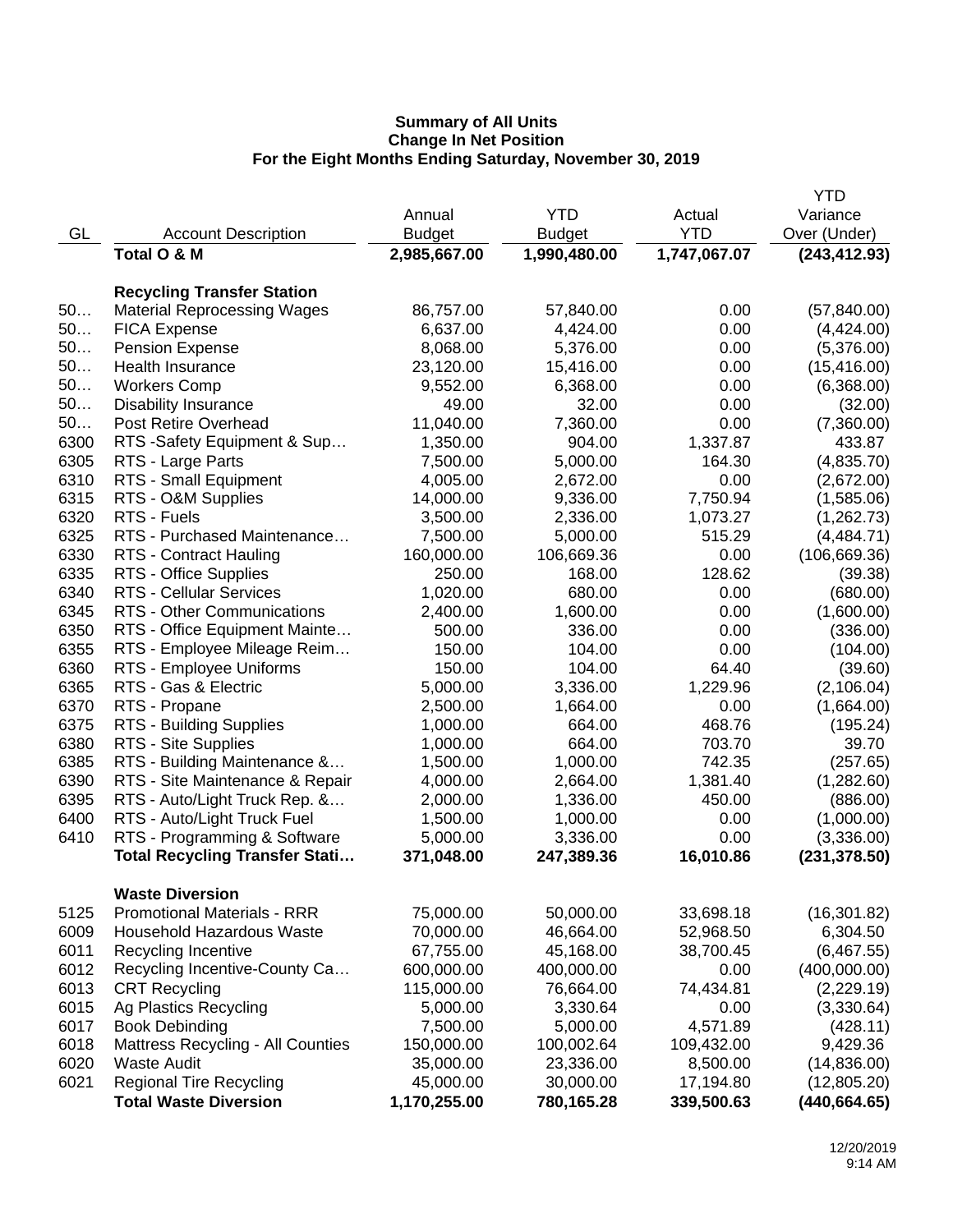|      |                                        |               |               |            | <b>YTD</b>    |
|------|----------------------------------------|---------------|---------------|------------|---------------|
|      |                                        | Annual        | <b>YTD</b>    | Actual     | Variance      |
| GL   | <b>Account Description</b>             | <b>Budget</b> | <b>Budget</b> | <b>YTD</b> | Over (Under)  |
| 6002 | <b>Sewage Treatment</b>                | 1,510,963.00  | 1,007,312.00  | 836,007.20 | (171, 304.80) |
| 6004 | <b>Water Purchases</b>                 | 706,548.00    | 471,040.00    | 381,487.93 | (89, 552.07)  |
| 60   | <b>Closure &amp; Post Closure Care</b> | 807,956.00    | 538,640.00    | 728,138.97 | 189,498.97    |
| 6006 | <b>Host Community Benefits</b>         | 902,316.00    | 601,544.00    | 638,558.36 | 37,014.36     |
| 6007 | <b>LFGTE Revenue Sharing</b>           | 10,000.00     | 6,664.00      | 0.00       | (6,664.00)    |
|      | <b>Office &amp; Administrative</b>     |               |               |            |               |
| 5053 | Misc Employee Costs                    | 10,170.00     | 6,776.00      | 2,981.66   | (3,794.34)    |
| 5102 | <b>Office Rent</b>                     | 129,289.00    | 86,192.00     | 84,915.84  | (1,276.16)    |
| 5104 | <b>Office Supplies</b>                 | 25,750.00     | 17,160.00     | 10,683.70  | (6,476.30)    |
| 5110 | Postage & Shipping                     | 8,500.00      | 5,664.00      | 4,408.93   | (1,255.07)    |
| 5112 | Telephone                              | 32,240.00     | 21,496.00     | 23,262.13  | 1,766.13      |
| 5114 | <b>Cellular Services</b>               | 38,500.00     | 25,664.00     | 17,151.90  | (8, 512.10)   |
| 5118 | <b>Other Communications</b>            | 11,600.00     | 7,728.00      | 6,240.36   | (1,487.64)    |
| 5120 | Dues & Subscriptions                   | 12,125.00     | 8,088.00      | 4,057.07   | (4,030.93)    |
| 5122 | Public Info & Advertising              | 14,250.00     | 9,496.00      | 4,126.95   | (5,369.05)    |
| 5123 | <b>Promotional Materials</b>           | 16,000.00     | 10,672.00     | 7,609.80   | (3,062.20)    |
| 5130 | <b>Office Equipment</b>                | 15,500.00     | 10,328.00     | 3,199.75   | (7, 128.25)   |
| 5132 | <b>Office Equip Maintenance</b>        | 1,200.00      | 800.00        | 0.00       | (800.00)      |
| 5170 | <b>Other Office Expenses</b>           | 7,670.00      | 5,120.00      | 1,265.22   | (3,854.78)    |
| 5172 | <b>Filing Fees</b>                     | 11,300.00     | 7,536.00      | 2,091.72   | (5,444.28)    |
| 5173 | <b>Credit Card Processing Fees</b>     | 1,200.00      | 800.00        | 357.40     | (442.60)      |
| 5202 | Employee Mileage Reimburse             | 31,162.00     | 20,776.00     | 17,863.83  | (2,912.17)    |
| 5204 | Empl. Meals & Incidental               | 21,175.00     | 14,120.00     | 6,417.09   | (7,702.91)    |
| 5206 | Empl. Lodging                          | 42,650.00     | 28,430.64     | 17,063.66  | (11,366.98)   |
| 5270 | <b>Travel &amp; Meeting Expense</b>    | 8,200.00      | 5,480.00      | 1,909.60   | (3,570.40)    |
| 5312 | <b>Continuing Education</b>            | 6,500.00      | 4,336.00      | 0.00       | (4,336.00)    |
| 5370 | Training & Development                 | 50,100.00     | 33,402.64     | 17,645.41  | (15, 757.23)  |
| 5402 | <b>Employee Uniforms</b>               | 33,075.00     | 22,056.00     | 12,326.04  | (9,729.96)    |
| 5508 | <b>Cleaning Services</b>               | 27,000.00     | 18,000.00     | 14,655.00  | (3,345.00)    |
| 5570 | <b>Other General Expense</b>           | 3,500.00      | 2,336.00      | 228.90     | (2, 107.10)   |
| 6102 | Board Member Travel & Expen            | 1,750.00      | 1,168.00      | 402.52     | (765.48)      |
| 6104 | Sponsorships                           | 9,000.00      | 6,000.00      | 4,982.00   | (1,018.00)    |
| 6210 | <b>Trustee Fees</b>                    | 8,500.00      | 5,664.00      | 3,500.00   | (2, 164.00)   |
|      | <b>Total Office &amp; Admin</b>        | 577,906.00    | 385,289.28    | 269,346.48 | (115, 942.80) |
|      | <b>Utilities</b>                       |               |               |            |               |
| 5802 | Gas & Electric                         | 150,400.00    | 100,264.00    | 65,105.07  | (35, 158.93)  |
| 5803 | Propane                                | 25,000.00     | 16,664.00     | 5,375.68   | (11, 288.32)  |
|      | <b>Total Utilities</b>                 | 175,400.00    | 116,928.00    | 70,480.75  | (46, 447.25)  |
|      | <b>Materials &amp; Supplies</b>        |               |               |            |               |
| 5806 | <b>Building Supplies</b>               | 7,000.00      | 4,664.00      | 2,473.20   | (2, 190.80)   |
| 5810 | <b>Site Supplies</b>                   | 20,000.00     | 13,330.64     | 11,280.30  | (2,050.34)    |
| 5824 | Sand, Gravel & Stone                   | 200,000.00    | 133,336.00    | 169,110.44 | 35,774.44     |
| 5826 | Seed & Mulch                           | 30,000.00     | 20,000.00     | 27,262.90  | 7,262.90      |
|      | <b>Total Materials &amp; Supplies</b>  | 257,000.00    | 171,330.64    | 210,126.84 | 38,796.20     |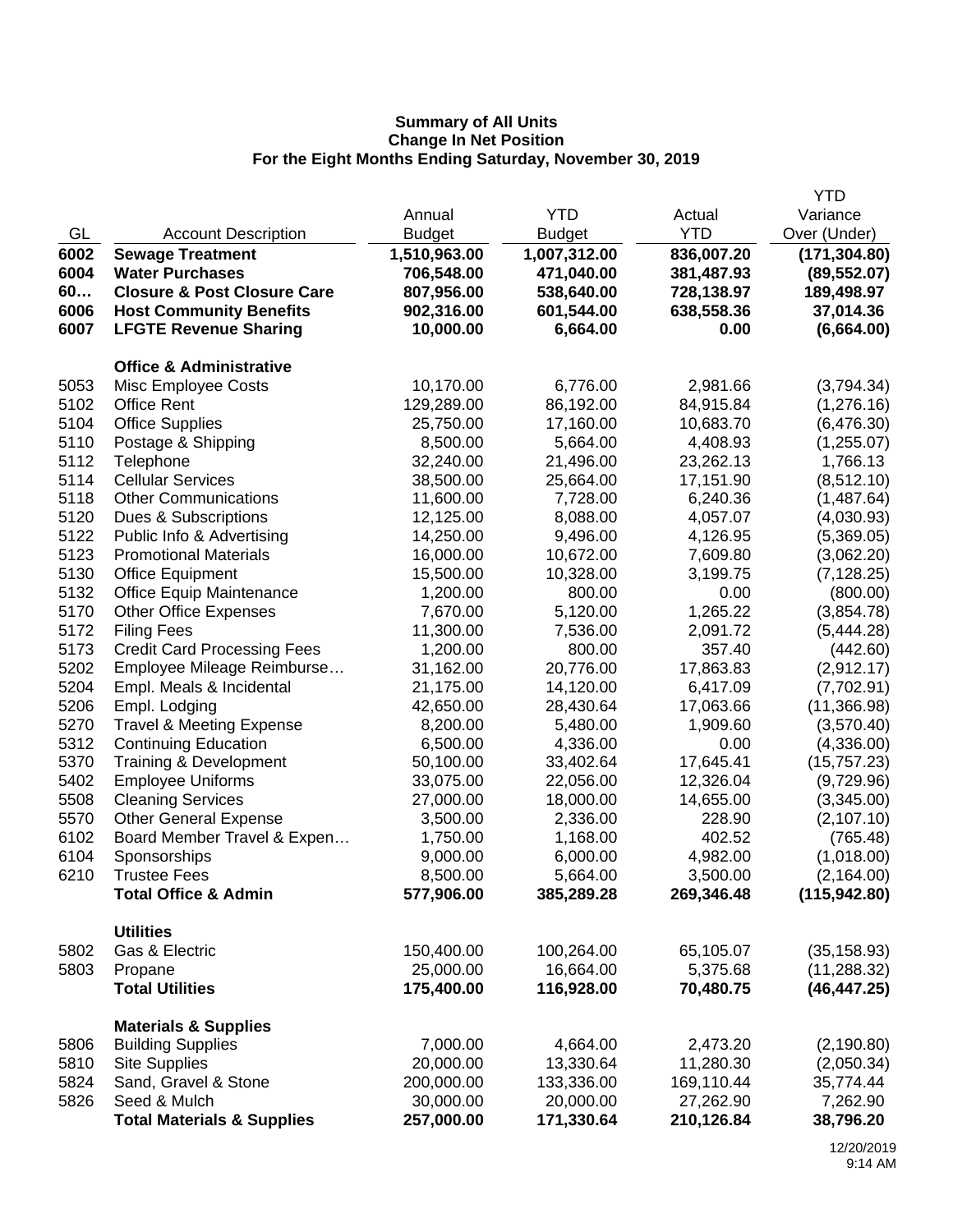|      |                                          |                |                |               | <b>YTD</b>     |
|------|------------------------------------------|----------------|----------------|---------------|----------------|
|      |                                          | Annual         | <b>YTD</b>     | Actual        | Variance       |
| GL   | <b>Account Description</b>               | <b>Budget</b>  | <b>Budget</b>  | <b>YTD</b>    | Over (Under)   |
|      |                                          |                |                |               |                |
|      | <b>Professional Fees</b>                 |                |                |               |                |
| 5924 | Legal                                    | 123,000.00     | 82,010.72      | 51,627.54     | (30, 383.18)   |
| 5926 | <b>Investment Banking Fees</b>           | 47,159.00      | 31,448.00      | 30,224.32     | (1,223.68)     |
| 59   | <b>Accounting Fees</b>                   | 41,700.00      | 27,800.00      | 30,900.00     | 3,100.00       |
| 5970 | Consulting                               | 286,150.00     | 190,769.28     | 86,813.95     | (103, 955.33)  |
|      | <b>Total Professional Fees</b>           | 498,009.00     | 332,028.00     | 199,565.81    | (132, 462.19)  |
|      |                                          |                |                |               |                |
|      | <b>Repairs &amp; Maintenance</b>         |                |                |               |                |
| 5804 | <b>Building Maintenance &amp; Repair</b> | 60,500.00      | 40,328.00      | 22,764.70     | (17, 563.30)   |
| 5808 | Site Maint & Repair                      | 35,500.00      | 23,664.00      | 22,910.64     | (753.36)       |
| 5812 | Pipeline Maintenance                     | 85,000.00      | 56,672.00      | 46,298.31     | (10, 373.69)   |
|      | <b>Total Repairs &amp; Maintenance</b>   | 181,000.00     | 120,664.00     | 91,973.65     | (28, 690.35)   |
|      |                                          |                |                |               |                |
|      | <b>Automobile</b>                        |                |                |               |                |
| 5601 | Auto/Light Truck Rep. & Maint.           | 34,777.00      | 23,181.36      | 14,695.94     | (8,485.42)     |
| 5602 | Auto/Light Truck Fuel                    | 89,500.00      | 59,664.00      | 41,193.10     | (18, 470.90)   |
| 5603 | Auto/Light Truck Rental/Lease            | 206,200.00     | 137,472.00     | 125,488.04    | (11,983.96)    |
| 5605 | Vehicle Ins                              | 44,500.00      | 29,664.00      | 29,666.64     | 2.64           |
|      | <b>Total Automobile</b>                  | 374,977.00     | 249,981.36     | 211,043.72    | (38, 937.64)   |
|      |                                          |                |                |               |                |
|      | <b>Computer</b>                          |                |                |               |                |
| 5124 | <b>Computer Equipment</b>                | 60,640.00      | 40,437.36      | 40,705.21     | 267.85         |
| 5126 | <b>Computer Maintenance</b>              | 13,000.00      | 8,664.00       | 7,698.00      | (966.00)       |
| 5128 | Programming & Software                   | 191,129.00     | 127,418.64     | 131,779.40    | 4,360.76       |
| 5129 | <b>ECMS Expense</b>                      | 18,656.00      | 12,440.00      | 18,655.92     | 6,215.92       |
| 6108 | Web Page Design & Maintenance            | 2,690.00       | 1,792.00       | 0.00          | (1,792.00)     |
| 5906 | GIS                                      | 42,450.00      | 28,304.00      | 29,380.26     | 1,076.26       |
|      | <b>Total Computer</b>                    | 328,565.00     | 219,056.00     | 228,218.79    | 9,162.79       |
|      |                                          |                |                |               |                |
| 6122 | <b>Bad Debt Expense</b>                  | 0.00           | 0.00           | 275,315.83    | 275,315.83     |
| 6114 | <b>Insurance</b>                         | 388,600.00     | 259,072.00     | 259,066.72    | (5.28)         |
| 6120 | <b>Grants</b>                            | 812,500.00     | 541,664.00     | 670,796.96    | 129,132.96     |
| 61   | <b>Engineering Allocation</b>            | 0.00           | (8.00)         | 0.00          | 8.00           |
| 6208 | NYS Administrative Assessm               | 125,047.00     | 83,368.00      | 0.00          | (83, 368.00)   |
| 7032 | <b>Depreciation</b>                      | 8,806,100.00   | 5,870,736.00   | 5,497,860.96  | (372, 875.04)  |
| 7002 | Amortization                             | 24,400.00      | 16,264.00      | 16,244.49     | (19.51)        |
| 6202 | <b>Interest Expense</b>                  | 646,199.00     | 430,800.00     | 278,905.20    | (151, 894.80)  |
| 7170 | <b>Bond Issuance Costs</b>               | 130,000.00     | 86,664.00      | 128,847.57    | 42,183.57      |
| 6901 | <b>Contingency</b>                       | 55,430.00      | 36,960.00      | 0.00          | (36,960.00)    |
|      | <b>Total Expenses</b>                    | 30,845,832.00  | 20,564,047.92  | 18,841,903.04 | (1,722,144.88) |
|      | <b>Change in Net Position</b>            | (2,486,803.00) | (1,658,015.92) | 1,964,598.21  | 3,622,614.13   |
|      |                                          |                |                |               |                |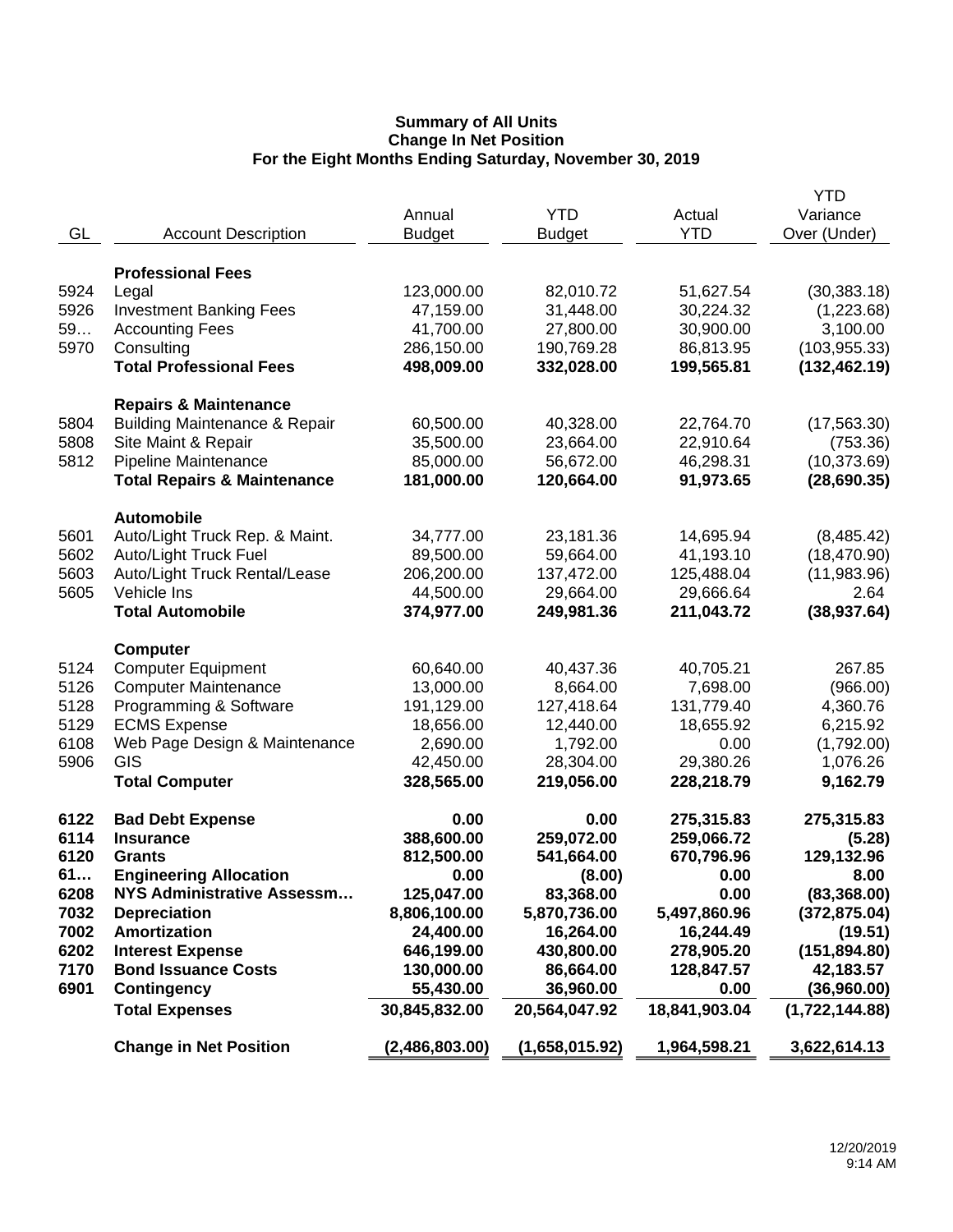# **Administration Change In Net Position For the Eight Months Ending Saturday, November 30, 2019**

|      |                                                                     | Annual               | <b>YTD</b>         | Actual             | <b>YTD</b><br>Variance  |
|------|---------------------------------------------------------------------|----------------------|--------------------|--------------------|-------------------------|
| GL   | <b>Account Description</b>                                          | <b>Budget</b>        | <b>Budget</b>      | <b>YTD</b>         | Over (Under)            |
|      | <b>Grant Revenue</b>                                                |                      |                    |                    |                         |
| 4183 | <b>NY State Grants</b>                                              | \$10,000.00          | \$6,664.00         | \$6,165.00         | $(\$499.00)$            |
|      | <b>Total Grant Revenue</b>                                          | 10,000.00            | 6,664.00           | 6,165.00           | (499.00)                |
|      | <b>Other Income</b>                                                 |                      |                    |                    |                         |
| 4164 | Miscellaneous                                                       | 172,900.00           | 115,264.00         | 125,488.11         | 10,224.11               |
|      | <b>Total Other Income</b>                                           | 172,900.00           | 115,264.00         | 125,488.11         | 10,224.11               |
| 4201 | <b>Gain on Sale of Assets</b>                                       | 28,000.00            | 18,664.00          | 34,266.40          | 15,602.40               |
|      | <b>Interest Income</b>                                              |                      |                    |                    |                         |
| 4102 | Investment Interest Income                                          | 313,200.00           | 208,800.00         | 192,667.05         | (16, 132.95)            |
| 42   | Mark to Market Adjustment                                           | 0.00                 | 0.00               | 91,305.25          | 91,305.25               |
|      | <b>Total Interest Income</b>                                        | 313,200.00           | 208,800.00         | 283,972.30         | 75,172.30               |
|      | <b>Total Income</b>                                                 | 524,100.00           | 349,392.00         | 449,891.81         | 100,499.81              |
|      | <b>Salaries</b>                                                     |                      |                    |                    |                         |
| 50   | <b>Administrative Wages</b>                                         | 1,116,610.00         | 744,408.00         | 732,697.74         | (11,710.26)             |
| 50   | <b>WQ Wages</b>                                                     | 0.00                 | 0.00               | 813.03             | 813.03                  |
| 50   | Overtime Wages                                                      | 0.00                 | 0.00               | 671.25             | 671.25                  |
|      | <b>Total Salaries</b>                                               | 1,116,610.00         | 744,408.00         | 734,182.02         | (10, 225.98)            |
|      | <b>Fringe Benefits</b>                                              |                      |                    |                    |                         |
| 50   | <b>FICA Expense</b>                                                 | 85,421.00            | 56,944.00          | 48,114.62          | (8,829.38)              |
| 50   | <b>Pension Expense</b>                                              | 156,928.00           | 104,616.00         | 100,025.66         | (4,590.34)              |
| 50   | Health Insurance                                                    | 115,730.00           | 77,152.00          | 72,748.51          | (4,403.49)              |
| 50   | Retiree Health Insurance                                            | 56,380.00            | 37,584.00          | 36,198.12          | (1,385.88)              |
| 50   | <b>Workers Comp</b>                                                 | 2,094.00             | 1,400.00           | 1,414.48           | 14.48                   |
| 50   | <b>Disability Insurance</b>                                         | 965.00               | 640.00             | 643.36             | 3.36                    |
| 5036 | Unemployment                                                        | 10,000.00            | 6,664.00           | 0.00               | (6,664.00)              |
| 50   | Post Retire Overhead                                                | 76,231.00            | 50,824.00          | 47,780.16          | (3,043.84)              |
| 5051 | Benefit Admin. Fees                                                 | 10,000.00            | 6,664.00<br>584.00 | 4,125.70           | (2,538.30)              |
| 5054 | <b>Employee Physicals &amp; Screening</b>                           | 875.00<br>514,624.00 | 343,072.00         | 0.00<br>311,050.61 | (584.00)<br>(32,021.39) |
|      | <b>Total Fringe Benefits</b>                                        |                      |                    |                    |                         |
| 5134 | <b>Operations &amp; Maintenance</b><br><b>Maintenance Contracts</b> | 3,692.00             | 2,464.00           | 1,080.86           | (1,383.14)              |
| 5403 | <b>Safety Equipment &amp; Supplies</b>                              | 7,500.00             | 5,000.00           | 3,250.49           | (1,749.51)              |
| 6106 | <b>Annual Report</b>                                                | 5,000.00             | 3,336.00           | 0.00               | (3,336.00)              |
|      | Total O & M                                                         | 16,192.00            | 10,800.00          | 4,331.35           | (6,468.65)              |
|      |                                                                     |                      |                    |                    |                         |
|      | <b>Office &amp; Administrative</b>                                  |                      |                    |                    |                         |
| 5053 | Misc Employee Costs                                                 | 5,670.00             | 3,784.00           | 1,395.52           | (2,388.48)              |
| 5102 | <b>Office Rent</b>                                                  | 74,249.00            | 49,496.00          | 48,222.48          | (1,273.52)              |
| 5104 | <b>Office Supplies</b>                                              | 10,000.00            | 6,664.00           | 4,609.41           | (2,054.59)              |
| 5110 | Postage & Shipping                                                  | 6,000.00             | 4,000.00           | 4,157.42           | 157.42                  |
|      |                                                                     |                      |                    |                    | 12/20/2019<br>9:14 AM   |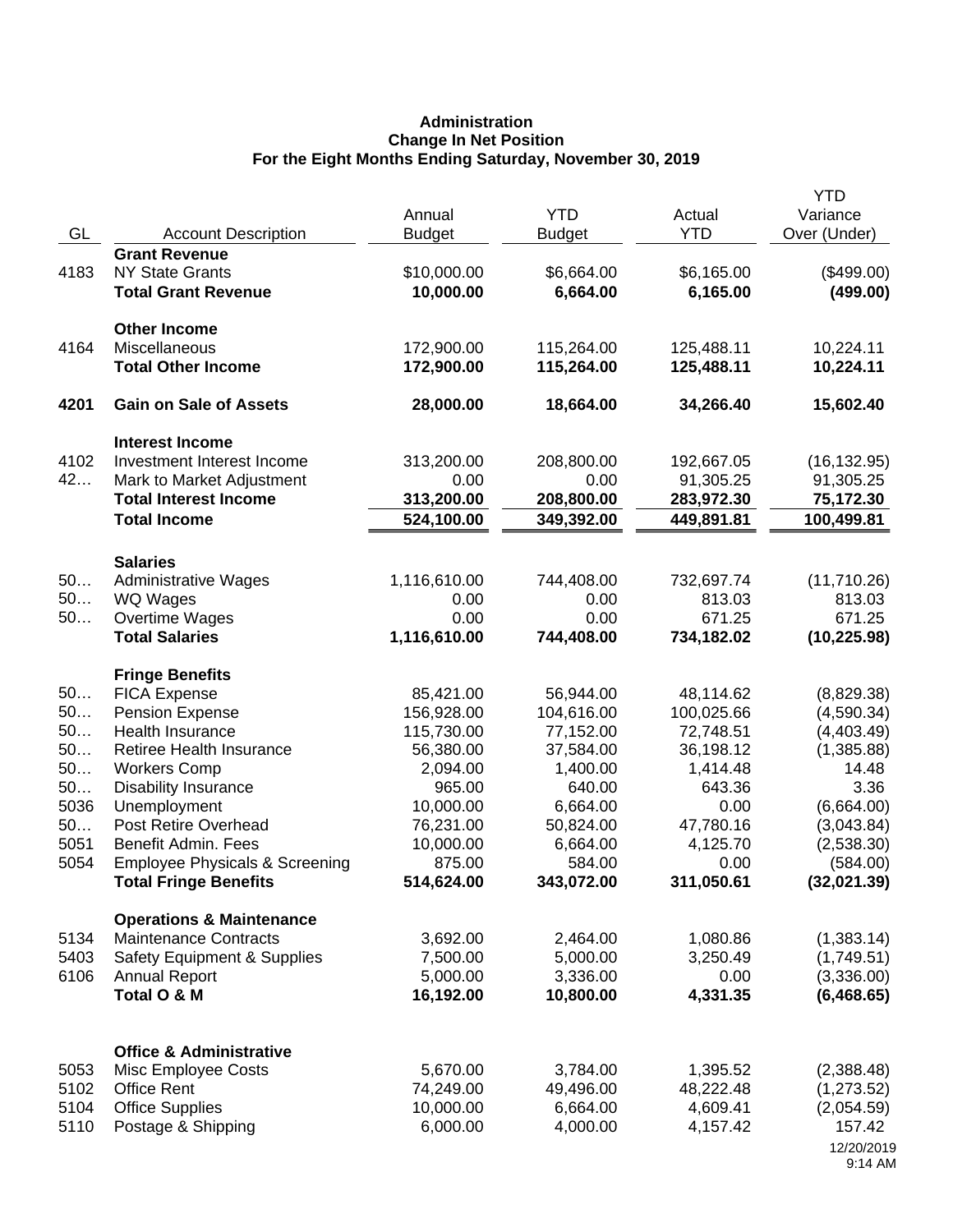# **Administration Change In Net Position For the Eight Months Ending Saturday, November 30, 2019**

|      |                                               |                |                |                | <b>YTD</b>   |
|------|-----------------------------------------------|----------------|----------------|----------------|--------------|
|      |                                               | Annual         | <b>YTD</b>     | Actual         | Variance     |
| GL   | <b>Account Description</b>                    | <b>Budget</b>  | <b>Budget</b>  | <b>YTD</b>     | Over (Under) |
| 5112 | Telephone                                     | 3,240.00       | 2,160.00       | 2,406.11       | 246.11       |
| 5114 | <b>Cellular Services</b>                      | 4,000.00       | 2,664.00       | 2,093.84       | (570.16)     |
| 5118 | <b>Other Communications</b>                   | 10,000.00      | 6,664.00       | 5,344.76       | (1,319.24)   |
| 5120 | Dues & Subscriptions                          | 5,000.00       | 3,336.00       | 2,267.88       | (1,068.12)   |
| 5122 | Public Info & Advertising                     | 4,000.00       | 2,664.00       | 1,566.57       | (1,097.43)   |
| 5123 | <b>Promotional Materials</b>                  | 3,000.00       | 2,000.00       | 2,172.01       | 172.01       |
| 5130 | <b>Office Equipment</b>                       | 2,500.00       | 1,664.00       | 0.00           | (1,664.00)   |
| 5170 | <b>Other Office Expenses</b>                  | 2,670.00       | 1,784.00       | 480.00         | (1,304.00)   |
| 5173 | <b>Credit Card Processing Fees</b>            | 1,200.00       | 800.00         | 357.40         | (442.60)     |
| 5202 | Employee Mileage Reimburse                    | 6,000.00       | 4,000.00       | 4,171.95       | 171.95       |
| 5204 | Empl. Meals & Incidental                      | 2,150.00       | 1,432.00       | 1,687.23       | 255.23       |
| 5206 | Empl. Lodging                                 | 3,700.00       | 2,464.00       | 3,135.60       | 671.60       |
| 5270 | <b>Travel &amp; Meeting Expense</b>           | 2,850.00       | 1,904.00       | 1,300.85       | (603.15)     |
| 5370 | Training & Development                        | 13,000.00      | 8,664.00       | 8,231.65       | (432.35)     |
| 5402 | <b>Employee Uniforms</b>                      | 1,350.00       | 904.00         | 38.50          | (865.50)     |
| 5508 | <b>Cleaning Services</b>                      | 5,000.00       | 3,336.00       | 2,100.00       | (1,236.00)   |
| 6102 | Board Member Travel & Expen                   | 1,750.00       | 1,168.00       | 402.52         | (765.48)     |
| 6104 | Sponsorships                                  | 9,000.00       | 6,000.00       | 4,982.00       | (1,018.00)   |
|      | <b>Total Office &amp; Admin</b>               | 176,329.00     | 117,552.00     | 101,123.70     | (16, 428.30) |
|      | <b>Professional Fees</b>                      |                |                |                |              |
| 5924 | Legal                                         | 30,000.00      | 20,000.00      | 17,677.20      | (2,322.80)   |
| 5926 | <b>Investment Banking Fees</b>                | 8,900.00       | 5,936.00       | 7,080.58       | 1,144.58     |
| 59   | <b>Accounting Fees</b>                        | 41,700.00      | 27,800.00      | 30,900.00      | 3,100.00     |
| 5970 | Consulting                                    | 10,000.00      | 6,664.00       | 8,825.00       | 2,161.00     |
|      | <b>Total Professional Fees</b>                | 90,600.00      | 60,400.00      | 64,482.78      | 4,082.78     |
|      | <b>Automobile</b>                             |                |                |                |              |
| 5601 | Auto/Light Truck Rep. & Maint.                | 1,000.00       | 664.00         | 571.30         | (92.70)      |
| 5602 | Auto/Light Truck Fuel                         | 1,500.00       | 1,000.00       | 77.41          | (922.59)     |
|      | <b>Total Automobile</b>                       | 2,500.00       | 1,664.00       | 648.71         | (1,015.29)   |
|      |                                               |                |                |                |              |
|      | <b>Computer</b>                               |                |                |                |              |
| 5124 | <b>Computer Equipment</b>                     | 25,640.00      | 17,096.00      | 21,688.07      | 4,592.07     |
| 5126 | <b>Computer Maintenance</b>                   | 13,000.00      | 8,664.00       | 7,698.00       | (966.00)     |
| 5128 | Programming & Software<br><b>ECMS Expense</b> | 126,506.00     | 84,336.00      | 76,690.58      | (7,645.42)   |
| 5129 |                                               | 18,656.00      | 12,440.00      | 18,655.92      | 6,215.92     |
| 6108 | Web Page Design & Maintenance                 | 2,690.00       | 1,792.00       | 0.00           | (1,792.00)   |
|      | <b>Total Computer</b>                         | 186,492.00     | 124,328.00     | 124,732.57     | 404.57       |
| 6114 | <b>Insurance</b>                              | 17,800.00      | 11,864.00      | 11,866.64      | 2.64         |
| 61   | <b>Admin Allocation</b>                       | (1,995,799.00) | (1,330,536.00) | (1,323,073.08) | 7,462.92     |
| 7032 | <b>Depreciation</b>                           | 255,800.00     | 170,536.00     | 161,971.95     | (8, 564.05)  |
| 6901 | <b>Contingency</b>                            | 20,430.00      | 13,624.00      | 0.00           | (13,624.00)  |
|      | <b>Total Expenses</b>                         | 401,578.00     | 267,712.00     | 191,317.25     | (76, 394.75) |
|      | <b>Change in Net Position</b>                 | 122,522.00     | 81,680.00      | 258,574.56     | 176,894.56   |
|      |                                               |                |                |                | 12/20/201    |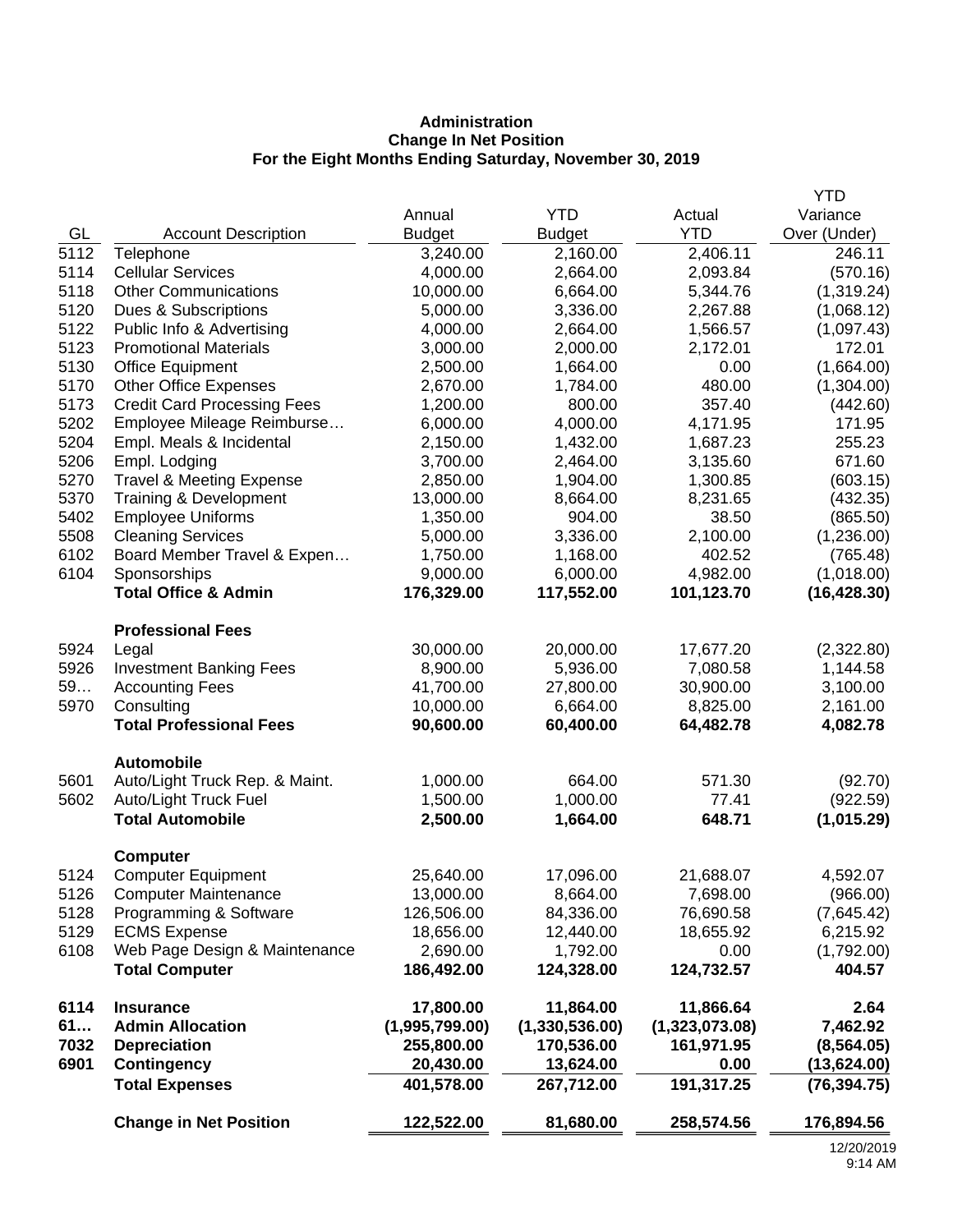|      |                                           |                |                |                | <b>YTD</b>    |
|------|-------------------------------------------|----------------|----------------|----------------|---------------|
|      |                                           | Annual         | <b>YTD</b>     | Actual         | Variance      |
| GL   | <b>Account Description</b>                | <b>Budget</b>  | <b>Budget</b>  | <b>YTD</b>     | Over (Under)  |
|      | <b>Customer Billings</b>                  |                |                |                |               |
| 4001 | <b>Customer Billings</b>                  | \$7,331,188.00 | \$4,887,456.00 | \$5,118,273.30 | \$230,817.30  |
| 4006 | Replacement Reserve Tip Inco              | 537,188.00     | 358,128.00     | 365,868.30     | 7,740.30      |
| 4008 | Closure Reserve Tip Income                | 477,500.00     | 318,336.00     | 325,216.26     | 6,880.26      |
| 4012 | Capital Reserve Tip Income                | 477,500.00     | 318,336.00     | 325,216.26     | 6,880.26      |
| 4013 | Landfill Gas Tip Income                   | 477,500.00     | 318,336.00     | 325,216.26     | 6,880.26      |
|      | <b>Total Customer Billings</b>            | 9,300,876.00   | 6,200,592.00   | 6,459,790.38   | 259,198.38    |
|      | <b>Grant Revenue</b>                      |                |                |                |               |
| 4183 | <b>NY State Grants</b>                    | 120,000.00     | 80,000.00      | 0.00           | (80,000.00)   |
|      | <b>Total Grant Revenue</b>                | 120,000.00     | 80,000.00      | 0.00           | (80,000.00)   |
|      | <b>Other Income</b>                       |                |                |                |               |
| 4164 | Miscellaneous                             | 15,000.00      | 10,000.00      | 28,471.09      | 18,471.09     |
| 4166 | <b>LFGTE Revenue</b>                      | 582,330.00     | 388,224.00     | 456,321.05     | 68,097.05     |
|      | <b>Total Other Income</b>                 | 597,330.00     | 398,224.00     | 484,792.14     | 86,568.14     |
| 4201 | <b>Gain on Sale of Assets</b>             | 15,000.00      | 10,000.00      | 42,900.00      | 32,900.00     |
|      | <b>Interest Income</b>                    |                |                |                |               |
| 41   | <b>Trustee Interest</b>                   | 147,140.00     | 98,096.00      | 255,201.44     | 157,105.44    |
| 4108 | Reserve Interest                          | 116,222.00     | 77,480.00      | 81,211.05      | 3,731.05      |
| 4116 | Replace Reserve Interest Income           | 124,514.00     | 83,008.00      | 82,812.99      | (195.01)      |
| 4118 | <b>Closure Reserve Interest Income</b>    | 188,360.00     | 125,576.00     | 125,793.87     | 217.87        |
| 4119 | Post Close Interest Income                | 142,096.00     | 94,728.00      | 110,418.13     | 15,690.13     |
| 4120 | Wetlands Mitigation Interest Inc          | 41,092.00      | 27,392.00      | 27,469.69      | 77.69         |
| 42   | Mark to Market Adjustment                 | 0.00           | 0.00           | 350,889.62     | 350,889.62    |
|      | <b>Total Interest Income</b>              | 759,424.00     | 506,280.00     | 1,033,796.79   | 527,516.79    |
|      | <b>Total Income</b>                       | 10,792,630.00  | 7,195,096.00   | 8,021,279.31   | 826,183.31    |
|      | <b>Salaries</b>                           |                |                |                |               |
| 50   | <b>Engineering Wages</b>                  | 101,488.00     | 67,656.00      | 28,942.92      | (38, 713.08)  |
| 50   | <b>Technology Wages</b>                   | 0.00           | 0.00           | 721.45         | 721.45        |
| 50.  | <b>MMF Wages</b>                          | 1,495,022.00   | 996,680.00     | 931,905.12     | (64, 774.88)  |
| 50   | Overtime Wages                            | 35,438.00      | 23,624.00      | 12,645.22      | (10, 978.78)  |
| 5005 | <b>On-Call Stipend</b>                    | 7,800.00       | 5,200.00       | 4,950.00       | (250.00)      |
|      | <b>Total Salaries</b>                     | 1,639,748.00   | 1,093,160.00   | 979,164.71     | (113, 995.29) |
|      | <b>Fringe Benefits</b>                    |                |                |                |               |
| 50   | <b>FICA Expense</b>                       | 125,397.00     | 83,600.00      | 67,806.41      | (15,793.59)   |
| 50   | <b>Pension Expense</b>                    | 230,211.00     | 153,472.00     | 126,457.66     | (27, 014.34)  |
| 50   | Health Insurance                          | 248,331.00     | 165,552.00     | 146,010.39     | (19, 541.61)  |
| 50   | <b>Workers Comp</b>                       | 113,726.00     | 75,816.00      | 72,872.82      | (2,943.18)    |
| 50   | <b>Disability Insurance</b>               | 1,168.00       | 776.00         | 778.64         | 2.64          |
| 50   | Post Retire Overhead                      | 156,547.00     | 104,368.00     | 98,083.35      | (6, 284.65)   |
| 5054 | <b>Employee Physicals &amp; Screening</b> | 9,500.00       | 6,336.00       | 3,729.65       | (2,606.35)    |
|      | <b>Total Fringe Benefits</b>              | 884,880.00     | 589,920.00     | 515,738.92     | (74, 181.08)  |
|      |                                           |                |                |                | 12/20/2019    |

<sup>9:14</sup> AM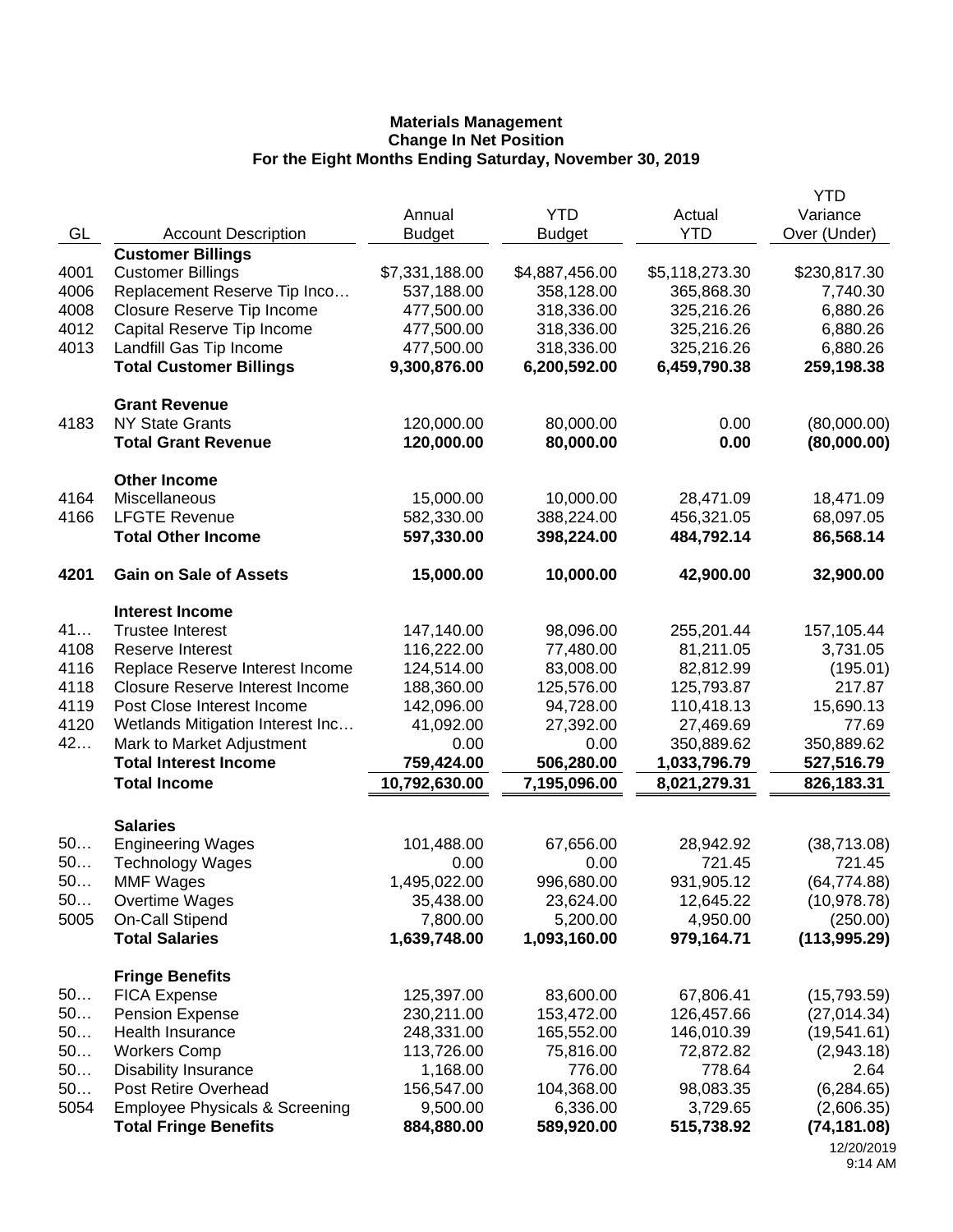|      |                                        |                         |               |            | YTD           |
|------|----------------------------------------|-------------------------|---------------|------------|---------------|
|      |                                        | Annual                  | <b>YTD</b>    | Actual     | Variance      |
| GL   | <b>Account Description</b>             | <b>Budget</b>           | <b>Budget</b> | <b>YTD</b> | Over (Under)  |
|      |                                        |                         |               |            |               |
|      | <b>Operations &amp; Maintenance</b>    |                         |               |            |               |
| 5062 | Third Party Temporary - O&M            | 36,000.00               | 24,000.00     | 33,916.08  | 9,916.08      |
| 5403 | <b>Safety Equipment &amp; Supplies</b> | 14,000.00               | 9,336.00      | 6,629.92   | (2,706.08)    |
| 5702 | Large Parts                            | 95,000.00               | 63,336.00     | 53,052.07  | (10, 283.93)  |
| 5703 | <b>Small Equipment</b>                 | 30,000.00               | 20,000.00     | 10,514.48  | (9,485.52)    |
|      |                                        |                         |               |            |               |
| 5704 | <b>O&amp;M Supplies</b>                | 20,000.00<br>248,000.00 | 13,336.00     | 9,366.09   | (3,969.91)    |
| 5708 | <b>Fuels</b>                           |                         | 165,336.00    | 141,582.51 | (23, 753.49)  |
| 5710 | Lubricants                             | 20,000.00               | 13,336.00     | 5,087.39   | (8, 248.61)   |
| 5712 | Purchased Maintenance & Repair         | 90,000.00               | 59,997.36     | 68,131.32  | 8,133.96      |
| 5716 | <b>Equipment Rental</b>                | 10,000.00               | 6,664.00      | 6,329.10   | (334.90)      |
| 5718 | <b>Tires</b>                           | 46,000.00               | 30,664.00     | 29,296.96  | (1,367.04)    |
| 5770 | Other Tool, Equip & O&M                | 2,500.00                | 1,664.00      | 1,666.66   | 2.66          |
| 5815 | Chemicals                              | 20,000.00               | 13,336.00     | 6,997.74   | (6,338.26)    |
| 5820 | <b>LFG Maintenance</b>                 | 75,000.00               | 50,000.00     | 53,158.97  | 3,158.97      |
| 5932 | <b>Monitoring &amp; Testing</b>        | 115,600.00              | 77,064.00     | 64,277.73  | (12,786.27)   |
| 6008 | <b>Contract Hauling</b>                | 27,500.00               | 18,336.00     | 6,032.50   | (12, 303.50)  |
|      | Total O & M                            | 849,600.00              | 566,405.36    | 496,039.52 | (70, 365.84)  |
|      |                                        |                         |               |            |               |
|      | <b>Recycling Transfer Station</b>      |                         |               |            |               |
| 50   | <b>Material Reprocessing Wages</b>     | 86,757.00               | 57,840.00     | 0.00       | (57, 840.00)  |
| 50   | <b>FICA Expense</b>                    | 6,637.00                | 4,424.00      | 0.00       | (4,424.00)    |
| 50   | <b>Pension Expense</b>                 | 8,068.00                | 5,376.00      | 0.00       | (5,376.00)    |
| 50   | Health Insurance                       | 23,120.00               | 15,416.00     | 0.00       | (15, 416.00)  |
| 50   | <b>Workers Comp</b>                    | 9,552.00                | 6,368.00      | 0.00       | (6,368.00)    |
| 50   | <b>Disability Insurance</b>            | 49.00                   | 32.00         | 0.00       | (32.00)       |
| 50   | Post Retire Overhead                   | 11,040.00               | 7,360.00      | 0.00       | (7,360.00)    |
| 6300 | RTS -Safety Equipment & Sup            | 1,350.00                | 904.00        | 1,337.87   | 433.87        |
| 6305 | RTS - Large Parts                      | 7,500.00                | 5,000.00      | 164.30     | (4,835.70)    |
| 6310 | RTS - Small Equipment                  | 4,005.00                | 2,672.00      | 0.00       | (2,672.00)    |
| 6315 | RTS - O&M Supplies                     | 14,000.00               | 9,336.00      | 7,750.94   | (1,585.06)    |
| 6320 | RTS - Fuels                            | 3,500.00                | 2,336.00      | 1,073.27   | (1, 262.73)   |
| 6325 | RTS - Purchased Maintenance            | 7,500.00                | 5,000.00      | 515.29     | (4,484.71)    |
| 6330 | RTS - Contract Hauling                 | 160,000.00              | 106,669.36    | 0.00       | (106, 669.36) |
| 6335 |                                        | 250.00                  | 168.00        | 128.62     |               |
|      | RTS - Office Supplies                  |                         |               |            | (39.38)       |
| 6340 | <b>RTS - Cellular Services</b>         | 1,020.00                | 680.00        | 0.00       | (680.00)      |
| 6345 | RTS - Other Communications             | 2,400.00                | 1,600.00      | 0.00       | (1,600.00)    |
| 6350 | RTS - Office Equipment Mainte          | 500.00                  | 336.00        | 0.00       | (336.00)      |
| 6355 | RTS - Employee Mileage Reim            | 150.00                  | 104.00        | 0.00       | (104.00)      |
| 6360 | RTS - Employee Uniforms                | 150.00                  | 104.00        | 64.40      | (39.60)       |
| 6365 | RTS - Gas & Electric                   | 5,000.00                | 3,336.00      | 1,229.96   | (2, 106.04)   |
| 6370 | RTS - Propane                          | 2,500.00                | 1,664.00      | 0.00       | (1,664.00)    |
| 6375 | RTS - Building Supplies                | 1,000.00                | 664.00        | 468.76     | (195.24)      |
| 6380 | RTS - Site Supplies                    | 1,000.00                | 664.00        | 703.70     | 39.70         |
| 6385 | RTS - Building Maintenance &           | 1,500.00                | 1,000.00      | 742.35     | (257.65)      |
| 6390 | RTS - Site Maintenance & Repair        | 4,000.00                | 2,664.00      | 1,381.40   | (1,282.60)    |
| 6395 | RTS - Auto/Light Truck Rep. &          | 2,000.00                | 1,336.00      | 450.00     | (886.00)      |
|      |                                        |                         |               |            |               |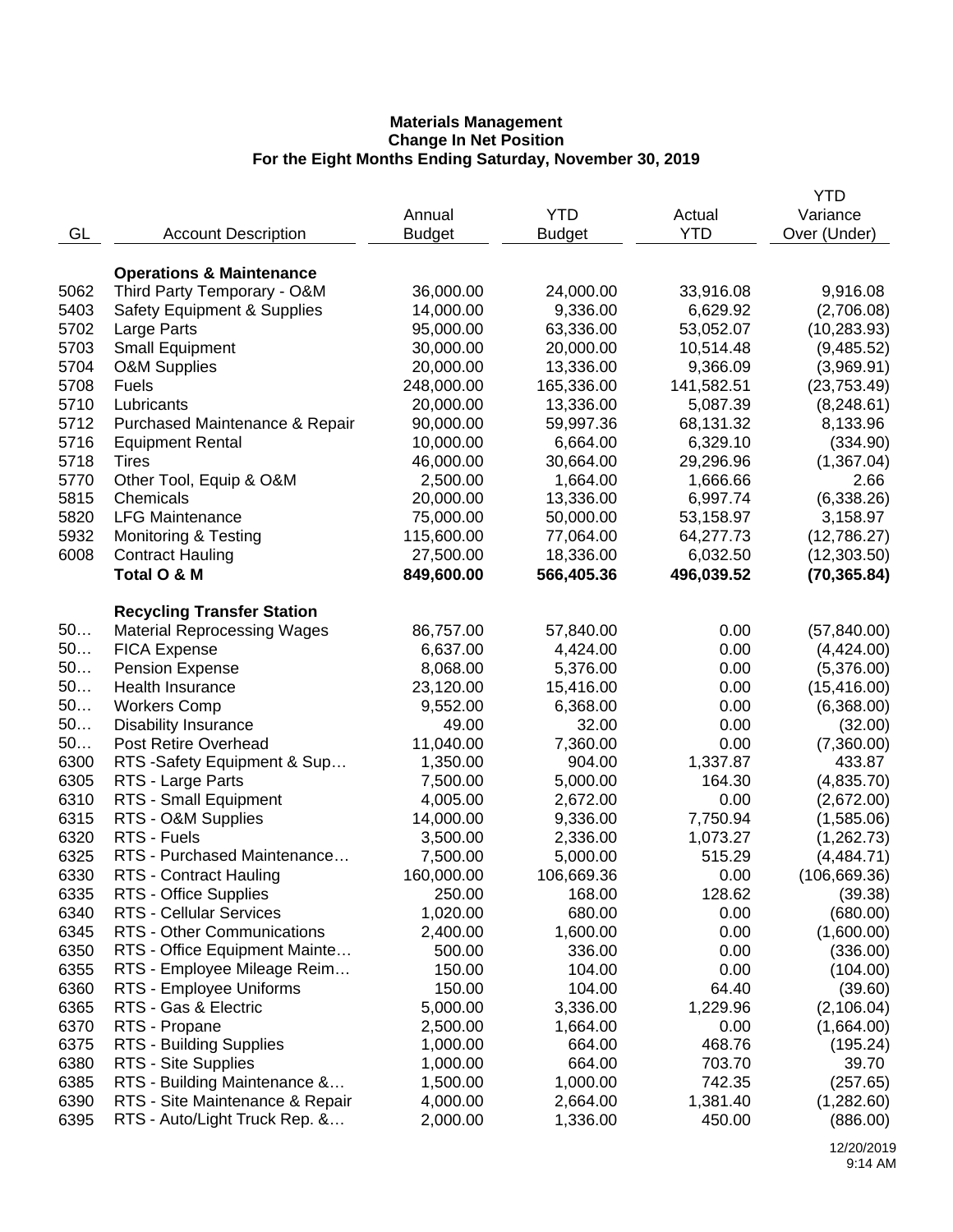|      |                                                 |               |               |            | <b>YTD</b>    |
|------|-------------------------------------------------|---------------|---------------|------------|---------------|
|      |                                                 | Annual        | <b>YTD</b>    | Actual     | Variance      |
| GL   | <b>Account Description</b>                      | <b>Budget</b> | <b>Budget</b> | <b>YTD</b> | Over (Under)  |
| 6400 | RTS - Auto/Light Truck Fuel                     | 1,500.00      | 1,000.00      | 0.00       | (1,000.00)    |
| 6410 | RTS - Programming & Software                    | 5,000.00      | 3,336.00      | 0.00       | (3,336.00)    |
|      | <b>Total Recycling Transfer Stati</b>           | 371,048.00    | 247,389.36    | 16,010.86  | (231, 378.50) |
|      | <b>Waste Diversion</b>                          |               |               |            |               |
| 5125 | <b>Promotional Materials - RRR</b>              | 75,000.00     | 50,000.00     | 33,698.18  | (16, 301.82)  |
| 6009 | <b>Household Hazardous Waste</b>                | 70,000.00     | 46,664.00     | 52,968.50  | 6,304.50      |
| 6011 | Recycling Incentive                             | 67,755.00     | 45,168.00     | 38,700.45  | (6,467.55)    |
| 6012 | Recycling Incentive-County Ca                   | 600,000.00    | 400,000.00    | 0.00       | (400,000.00)  |
| 6013 | <b>CRT Recycling</b>                            | 115,000.00    | 76,664.00     | 74,434.81  | (2,229.19)    |
| 6015 | Ag Plastics Recycling                           | 5,000.00      | 3,330.64      | 0.00       | (3,330.64)    |
| 6017 | <b>Book Debinding</b>                           | 7,500.00      | 5,000.00      | 4,571.89   | (428.11)      |
| 6018 | <b>Mattress Recycling - All Counties</b>        | 150,000.00    | 100,002.64    | 109,432.00 | 9,429.36      |
| 6020 | <b>Waste Audit</b>                              | 35,000.00     | 23,336.00     | 8,500.00   | (14, 836.00)  |
| 6021 | <b>Regional Tire Recycling</b>                  | 45,000.00     | 30,000.00     | 17,194.80  | (12,805.20)   |
|      | <b>Total Waste Diversion</b>                    | 1,170,255.00  | 780,165.28    | 339,500.63 | (440, 664.65) |
| 6002 | <b>Sewage Treatment</b>                         | 398,443.00    | 265,632.00    | 243,007.18 | (22, 624.82)  |
| 60   | <b>Closure &amp; Post Closure Care</b>          | 807,956.00    | 538,640.00    | 728,138.97 | 189,498.97    |
| 6006 | <b>Host Community Benefits</b>                  | 813,373.00    | 542,248.00    | 549,615.48 | 7,367.48      |
| 6007 | <b>LFGTE Revenue Sharing</b>                    | 10,000.00     | 6,664.00      | 0.00       | (6,664.00)    |
|      | <b>Office &amp; Administrative</b>              |               |               |            |               |
| 5053 | Misc Employee Costs                             | 1,000.00      | 664.00        | 444.40     | (219.60)      |
| 5104 | <b>Office Supplies</b>                          | 5,000.00      | 3,336.00      | 1,008.56   | (2,327.44)    |
| 5112 | Telephone                                       | 7,640.00      | 5,096.00      | 4,889.90   | (206.10)      |
| 5114 | <b>Cellular Services</b>                        | 9,100.00      | 6,064.00      | 3,485.09   | (2,578.91)    |
| 5120 | Dues & Subscriptions                            | 3,000.00      | 2,000.00      | 388.99     | (1,611.01)    |
| 5122 | Public Info & Advertising                       | 2,500.00      | 1,664.00      | 1,333.72   | (330.28)      |
| 5123 | <b>Promotional Materials</b>                    | 8,000.00      | 5,336.00      | 5,187.79   | (148.21)      |
| 5130 | <b>Office Equipment</b>                         | 1,000.00      | 664.00        | 210.67     | (453.33)      |
| 5132 | <b>Office Equip Maintenance</b>                 | 1,200.00      | 800.00        | 0.00       | (800.00)      |
| 5202 | Employee Mileage Reimburse                      | 5,000.00      | 3,336.00      | 660.27     | (2,675.73)    |
| 5204 | Empl. Meals & Incidental                        | 1,800.00      | 1,200.00      | 0.00       | (1,200.00)    |
| 5206 | Empl. Lodging                                   | 4,800.00      | 3,200.00      | 1,071.00   | (2, 129.00)   |
| 5270 | <b>Travel &amp; Meeting Expense</b>             | 750.00        | 504.00        | 0.00       | (504.00)      |
| 5312 | <b>Continuing Education</b>                     | 1,500.00      | 1,000.00      | 0.00       | (1,000.00)    |
| 5370 | Training & Development                          | 8,000.00      | 5,336.00      | 1,880.46   | (3,455.54)    |
| 5402 | <b>Employee Uniforms</b>                        | 20,100.00     | 13,400.00     | 9,537.53   | (3,862.47)    |
| 5508 | <b>Cleaning Services</b><br><b>Trustee Fees</b> | 10,000.00     | 6,664.00      | 5,160.00   | (1,504.00)    |
| 6210 |                                                 | 8,500.00      | 5,664.00      | 3,500.00   | (2, 164.00)   |
|      | <b>Total Office &amp; Admin</b>                 | 98,890.00     | 65,928.00     | 38,758.38  | (27, 169.62)  |
|      | <b>Utilities</b>                                |               |               |            |               |
| 5802 | Gas & Electric                                  | 40,000.00     | 26,664.00     | 20,793.88  | (5,870.12)    |
| 5803 | Propane                                         | 25,000.00     | 16,664.00     | 5,375.68   | (11, 288.32)  |
|      | <b>Total Utilities</b>                          | 65,000.00     | 43,328.00     | 26,169.56  | (17, 158.44)  |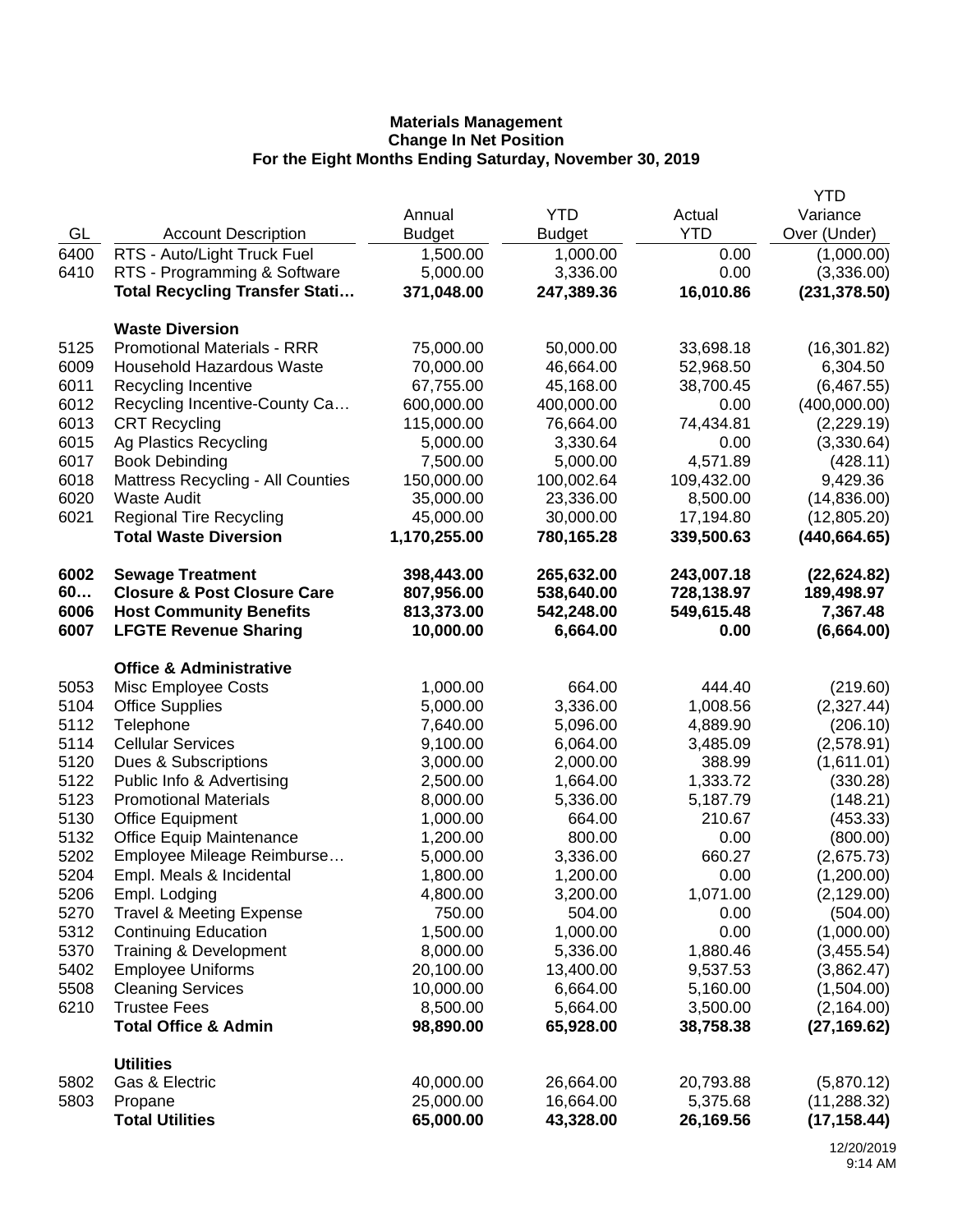| GL   | <b>Account Description</b>                            | Annual<br><b>Budget</b> | <b>YTD</b><br><b>Budget</b> | Actual<br><b>YTD</b>    | <b>YTD</b><br>Variance<br>Over (Under) |
|------|-------------------------------------------------------|-------------------------|-----------------------------|-------------------------|----------------------------------------|
|      | <b>Materials &amp; Supplies</b>                       |                         |                             |                         |                                        |
| 5806 | <b>Building Supplies</b>                              | 7,000.00                | 4,664.00                    | 2,473.20                | (2, 190.80)                            |
| 5810 | <b>Site Supplies</b>                                  | 20,000.00               | 13,330.64                   | 11,280.30               | (2,050.34)                             |
| 5824 | Sand, Gravel & Stone                                  | 200,000.00              | 133,336.00                  | 169,110.44              | 35,774.44                              |
| 5826 | Seed & Mulch<br><b>Total Materials &amp; Supplies</b> | 30,000.00<br>257,000.00 | 20,000.00<br>171,330.64     | 27,262.90<br>210,126.84 | 7,262.90<br>38,796.20                  |
|      |                                                       |                         |                             |                         |                                        |
|      | <b>Professional Fees</b>                              |                         |                             |                         |                                        |
| 5924 | Legal                                                 | 5,500.00                | 3,664.00                    | 1,650.00                | (2,014.00)                             |
| 5926 | <b>Investment Banking Fees</b>                        | 18,034.00               | 12,024.00                   | 11,181.37               | (842.63)                               |
| 5970 | Consulting                                            | 3,500.00                | 2,336.00                    | 90.00                   | (2,246.00)                             |
|      | <b>Total Professional Fees</b>                        | 27,034.00               | 18,024.00                   | 12,921.37               | (5, 102.63)                            |
|      | <b>Repairs &amp; Maintenance</b>                      |                         |                             |                         |                                        |
| 5804 | <b>Building Maintenance &amp; Repair</b>              | 25,000.00               | 16,664.00                   | 4,697.72                | (11,966.28)                            |
|      | <b>Total Repairs &amp; Maintenance</b>                | 25,000.00               | 16,664.00                   | 4,697.72                | (11,966.28)                            |
|      | <b>Automobile</b>                                     |                         |                             |                         |                                        |
| 5603 | Auto/Light Truck Rental/Lease                         | 23,400.00               | 15,600.00                   | 17,666.64               | 2,066.64                               |
|      | <b>Total Automobile</b>                               | 23,400.00               | 15,600.00                   | 17,666.64               | 2,066.64                               |
|      | <b>Computer</b>                                       |                         |                             |                         |                                        |
| 5124 | <b>Computer Equipment</b>                             | 8,300.00                | 5,536.00                    | 5,131.54                | (404.46)                               |
| 5128 | Programming & Software                                | 5,000.00                | 3,336.00                    | 5,039.84                | 1,703.84                               |
|      | <b>Total Computer</b>                                 | 13,300.00               | 8,872.00                    | 10,171.38               | 1,299.38                               |
| 6114 | <b>Insurance</b>                                      | 146,000.00              | 97,336.00                   | 97,333.36               | (2.64)                                 |
| 61   | <b>Admin Allocation</b>                               | 769,515.00              | 513,008.00                  | 510,044.68              | (2,963.32)                             |
| 61   | <b>Engineering Allocation</b>                         | 32,073.00               | 21,384.00                   | 12,069.01               | (9,314.99)                             |
| 6208 | <b>NYS Administrative Assessm</b>                     | 51,703.00               | 34,472.00                   | 0.00                    | (34, 472.00)                           |
| 7032 | <b>Depreciation</b>                                   | 4,162,900.00            | 2,775,264.00                | 2,630,938.78            | (144, 325.22)                          |
| 6202 | <b>Interest Expense</b>                               | 580,297.00              | 386,864.00                  | 271,962.58              | (114, 901.42)                          |
| 7170 | <b>Bond Issuance Costs</b>                            | 130,000.00              | 86,664.00                   | 128,847.57              | 42,183.57                              |
| 6901 | <b>Contingency</b>                                    | 30,000.00               | 20,000.00                   | 0.00                    | (20,000.00)                            |
|      | <b>Total Expenses</b>                                 | 13,357,415.00           | 8,904,962.64                | 7,838,924.14            | (1,066,038.50)                         |
|      | <b>Change in Net Position</b>                         | (2,564,785.00)          | (1,709,866.64)              | 182,355.17              | 1,892,221.81                           |
|      |                                                       |                         |                             |                         |                                        |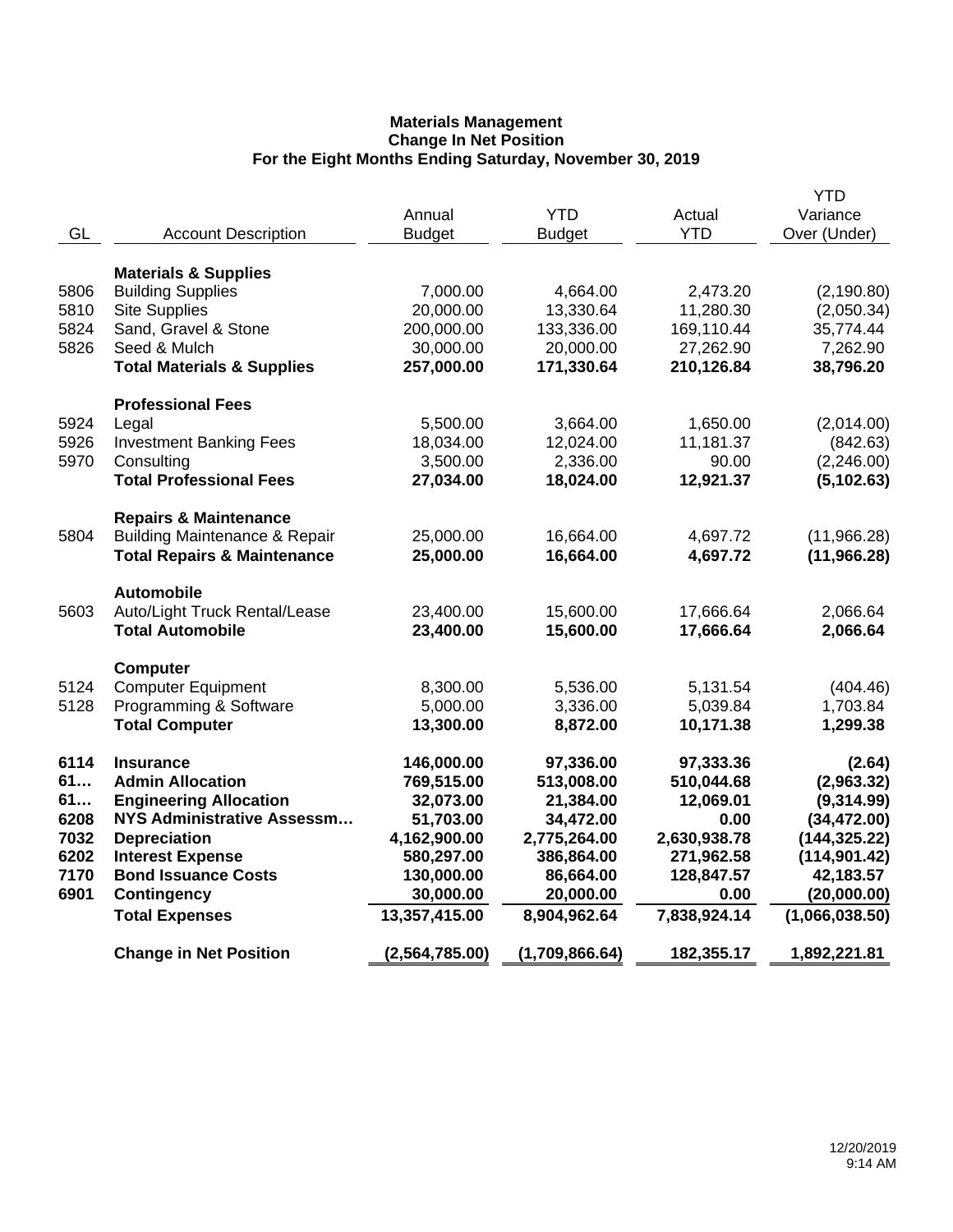# **Telecommunications Change In Net Position For the Eight Months Ending Saturday, November 30, 2019**

|          |                                                     | Annual                     | <b>YTD</b>                 | Actual                     | <b>YTD</b><br>Variance   |
|----------|-----------------------------------------------------|----------------------------|----------------------------|----------------------------|--------------------------|
| GL       | <b>Account Description</b>                          | <b>Budget</b>              | <b>Budget</b>              | <b>YTD</b>                 | Over (Under)             |
|          | <b>Customer Billings</b>                            |                            |                            |                            |                          |
| 4001     | <b>Customer Billings</b>                            | \$5,782,654.00             | \$3,855,104.00             | \$3,895,981.62             | \$40,877.62              |
| 4004     | Dark Fiber Billings                                 | 414,444.00                 | 276,296.00                 | 384,560.12                 | 108,264.12               |
|          | <b>Total Customer Billings</b>                      | 6,197,098.00               | 4,131,400.00               | 4,280,541.74               | 149,141.74               |
|          | <b>Other Income</b>                                 |                            |                            |                            |                          |
| 4164     | Miscellaneous                                       | 47,050.00                  | 31,368.00                  | 48,272.95                  | 16,904.95                |
|          | <b>Total Other Income</b>                           | 47,050.00                  | 31,368.00                  | 48,272.95                  | 16,904.95                |
|          | <b>Interest Income</b>                              |                            |                            |                            |                          |
| 4102     | Investment Interest Income                          | 2,915.00                   | 1,944.00                   | 21,946.62                  | 20,002.62                |
| 4108     | Reserve Interest                                    | 160,193.00                 | 106,792.00                 | 162,774.03                 | 55,982.03                |
| 42       | Mark to Market Adjustment                           | 0.00                       | 0.00                       | 107,700.11                 | 107,700.11               |
|          | <b>Total Interest Income</b><br><b>Total Income</b> | 163,108.00<br>6,407,256.00 | 108,736.00<br>4,271,504.00 | 292,420.76<br>4,621,235.45 | 183,684.76<br>349,731.45 |
|          |                                                     |                            |                            |                            |                          |
|          | <b>Salaries</b>                                     |                            |                            |                            |                          |
| 50<br>50 | <b>Engineering Wages</b>                            | 37,944.00<br>1,159,837.00  | 25,296.00<br>773,224.00    | 17,767.85<br>767,744.83    | (7,528.15)<br>(5,479.17) |
| 50       | <b>Technology Wages</b><br><b>MMF Wages</b>         | 0.00                       | 0.00                       | 66.78                      | 66.78                    |
| 50       | Overtime Wages                                      | 2,350.00                   | 1,568.00                   | 2,376.15                   | 808.15                   |
|          | <b>Total Salaries</b>                               | 1,200,131.00               | 800,088.00                 | 787,955.61                 | (12, 132.39)             |
|          |                                                     |                            |                            |                            |                          |
|          | <b>Fringe Benefits</b>                              |                            |                            |                            |                          |
| 50       | <b>FICA Expense</b>                                 | 91,631.00                  | 61,088.00                  | 56,612.63                  | (4, 475.37)              |
| 50<br>50 | <b>Pension Expense</b><br>Health Insurance          | 174,617.00<br>111,155.00   | 116,408.00<br>74,104.00    | 100,032.05<br>53,119.68    | (16, 375.95)             |
| 50       | <b>Workers Comp</b>                                 | 2,900.00                   | 1,936.00                   | 1,543.91                   | (20, 984.32)<br>(392.09) |
| 50       | <b>Disability Insurance</b>                         | 429.00                     | 288.00                     | 286.00                     | (2.00)                   |
| 50       | Post Retire Overhead                                | 72,036.00                  | 48,024.00                  | 48,348.42                  | 324.42                   |
| 5054     | <b>Employee Physicals &amp; Screening</b>           | 500.00                     | 336.00                     | 271.25                     | (64.75)                  |
|          | <b>Total Fringe Benefits</b>                        | 453,268.00                 | 302,184.00                 | 260,213.94                 | (41, 970.06)             |
|          | <b>Operations &amp; Maintenance</b>                 |                            |                            |                            |                          |
| 5062     | Third Party Temporary - O&M                         | 5,500.00                   | 3,664.00                   | 0.00                       | (3,664.00)               |
| 5133     | Equipment Maintenance Contr                         | 325,000.00                 | 216,664.00                 | 257,399.94                 | 40,735.94                |
| 5134     | <b>Maintenance Contracts</b>                        | 175,000.00                 | 116,664.00                 | 55,113.38                  | (61, 550.62)             |
| 5135     | <b>Underground Locating</b>                         | 95,000.00                  | 63,336.00                  | 33,945.63                  | (29, 390.37)             |
| 5403     | <b>Safety Equipment &amp; Supplies</b>              | 900.00                     | 600.00                     | 244.00                     | (356.00)                 |
| 5704     | <b>O&amp;M Supplies</b>                             | 4,500.00                   | 3,000.00                   | 4,380.70                   | 1,380.70                 |
| 5712     | Purchased Maintenance & Repair                      | 45,000.00                  | 30,000.00                  | 15,159.64                  | (14, 840.36)             |
| 5720     | <b>Offnet Circuit Lease</b>                         | 600,000.00                 | 400,000.00                 | 369,896.74                 | (30, 103.26)             |
| 5770     | Other Tool, Equip & O&M                             | 8,000.00                   | 5,336.00                   | 6,606.71                   | 1,270.71                 |
| 5830     | Collo Expense                                       | 185,000.00                 | 123,336.00                 | 99,703.06                  | (23, 632.94)             |
| 5834     | Permitting                                          | 3,000.00                   | 2,000.00                   | 269.00                     | (1,731.00)               |
| 5836     | Pole Attachment Fees                                | 314,479.00                 | 209,656.00                 | 242,304.30                 | 32,648.30                |
| 5838     | <b>Conduit Lease</b>                                | 24,696.00                  | 16,464.00                  | 10,753.56                  | (5,710.44)               |
|          |                                                     |                            |                            |                            | 12/20/2019<br>9:14 AM    |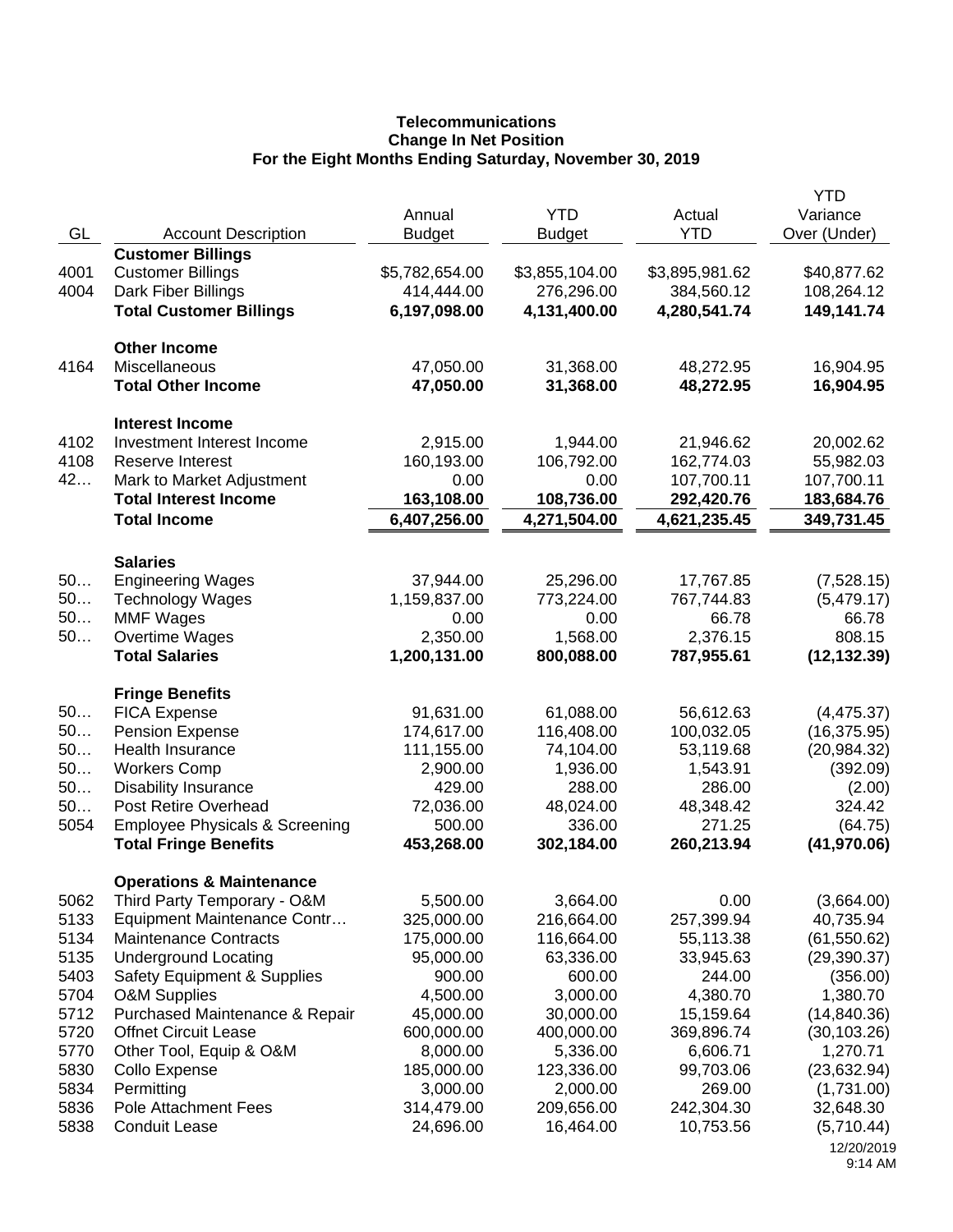# **Telecommunications Change In Net Position For the Eight Months Ending Saturday, November 30, 2019**

|      |                                     |               |               |              | <b>YTD</b>   |
|------|-------------------------------------|---------------|---------------|--------------|--------------|
|      |                                     | Annual        | <b>YTD</b>    | Actual       | Variance     |
| GL   | <b>Account Description</b>          | <b>Budget</b> | <b>Budget</b> | <b>YTD</b>   | Over (Under) |
|      | Total O & M                         | 1,786,075.00  | 1,190,720.00  | 1,095,776.66 | (94, 943.34) |
|      |                                     |               |               |              |              |
|      | <b>Office &amp; Administrative</b>  |               |               |              |              |
| 5053 | Misc Employee Costs                 | 2,400.00      | 1,600.00      | 922.49       | (677.51)     |
| 5102 | <b>Office Rent</b>                  | 44,279.00     | 29,520.00     | 29,519.36    | (0.64)       |
| 5104 | <b>Office Supplies</b>              | 2,200.00      | 1,464.00      | 1,016.05     | (447.95)     |
| 5110 | Postage & Shipping                  | 1,000.00      | 664.00        | 211.51       | (452.49)     |
| 5112 | Telephone                           | 12,000.00     | 8,000.00      | 7,456.78     | (543.22)     |
| 5114 | <b>Cellular Services</b>            | 5,700.00      | 3,800.00      | 2,822.13     | (977.87)     |
| 5118 | <b>Other Communications</b>         | 1,600.00      | 1,064.00      | 895.60       | (168.40)     |
| 5120 | Dues & Subscriptions                | 500.00        | 336.00        | 0.00         | (336.00)     |
| 5122 | Public Info & Advertising           | 2,000.00      | 1,336.00      | 0.00         | (1,336.00)   |
| 5123 | <b>Promotional Materials</b>        | 5,000.00      | 3,336.00      | 250.00       | (3,086.00)   |
| 5130 | <b>Office Equipment</b>             | 5,000.00      | 3,336.00      | 192.69       | (3, 143.31)  |
| 5170 | <b>Other Office Expenses</b>        | 5,000.00      | 3,336.00      | 785.22       | (2,550.78)   |
| 5172 | <b>Filing Fees</b>                  | 10,000.00     | 6,664.00      | 1,511.72     | (5, 152.28)  |
| 5202 | Employee Mileage Reimburse          | 1,962.00      | 1,312.00      | 818.96       | (493.04)     |
| 5204 | Empl. Meals & Incidental            | 9,500.00      | 6,336.00      | 3,682.99     | (2,653.01)   |
| 5206 | Empl. Lodging                       | 15,850.00     | 10,566.64     | 7,802.34     | (2,764.30)   |
| 5270 | <b>Travel &amp; Meeting Expense</b> | 500.00        | 336.00        | 327.48       | (8.52)       |
| 5370 | Training & Development              | 9,300.00      | 6,202.64      | 1,428.86     | (4,773.78)   |
| 5402 | <b>Employee Uniforms</b>            | 1,450.00      | 968.00        | 546.00       | (422.00)     |
| 5570 | <b>Other General Expense</b>        | 1,000.00      | 664.00        | 0.00         | (664.00)     |
|      | <b>Total Office &amp; Admin</b>     | 136,241.00    | 90,841.28     | 60,190.18    | (30,651.10)  |
|      | <b>Utilities</b>                    |               |               |              |              |
| 5802 | Gas & Electric                      | 4,400.00      | 2,936.00      | 2,040.39     | (895.61)     |
|      | <b>Total Utilities</b>              | 4,400.00      | 2,936.00      | 2,040.39     | (895.61)     |
|      | <b>Professional Fees</b>            |               |               |              |              |
| 5924 | Legal                               | 18,500.00     | 12,336.00     | 9,240.00     | (3,096.00)   |
| 5926 | <b>Investment Banking Fees</b>      | 4,760.00      | 3,176.00      | 3,856.97     | 680.97       |
| 5970 | Consulting                          | 14,650.00     | 9,766.64      | 6,400.00     | (3,366.64)   |
|      | <b>Total Professional Fees</b>      | 37,910.00     | 25,278.64     | 19,496.97    | (5,781.67)   |
|      | <b>Automobile</b>                   |               |               |              |              |
| 5601 | Auto/Light Truck Rep. & Maint.      | 12,000.00     | 8,000.00      | 5,919.78     | (2,080.22)   |
| 5602 | Auto/Light Truck Fuel               | 22,000.00     | 14,664.00     | 13,342.17    | (1,321.83)   |
| 5603 | Auto/Light Truck Rental/Lease       | 47,900.00     | 31,936.00     | 25,538.14    | (6,397.86)   |
| 5605 | Vehicle Ins                         | 11,200.00     | 7,464.00      | 7,466.64     | 2.64         |
|      | <b>Total Automobile</b>             | 93,100.00     | 62,064.00     | 52,266.73    | (9,797.27)   |
| 5124 | <b>Computer</b>                     |               |               |              |              |
|      | <b>Computer Equipment</b>           | 8,000.00      | 5,336.00      | 4,482.06     | (853.94)     |
| 5128 | Programming & Software              | 12,000.00     | 8,000.00      | 11,158.98    | 3,158.98     |
|      | <b>Total Computer</b>               | 20,000.00     | 13,336.00     | 15,641.04    | 2,305.04     |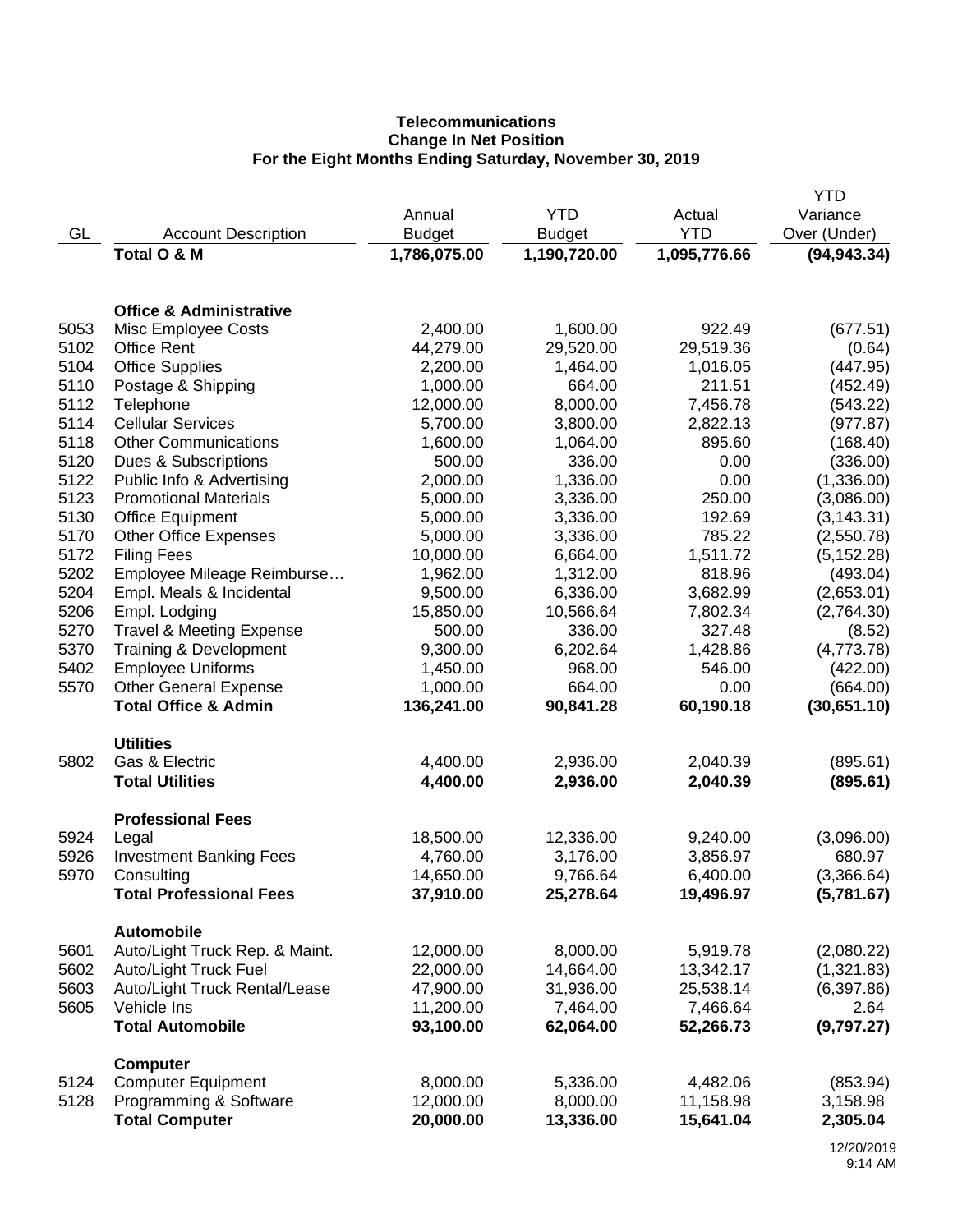## **Telecommunications Change In Net Position For the Eight Months Ending Saturday, November 30, 2019**

|      |                               | Annual         | YTD            | Actual       | <b>YTD</b><br>Variance |
|------|-------------------------------|----------------|----------------|--------------|------------------------|
| GL   | <b>Account Description</b>    | <b>Budget</b>  | <b>Budget</b>  | YTD          | Over (Under)           |
| 6122 | <b>Bad Debt Expense</b>       | 0.00           | 0.00           | 73,568.67    | 73,568.67              |
| 6114 | <b>Insurance</b>              | 116,300.00     | 77,536.00      | 77,533.36    | (2.64)                 |
| 61   | <b>Admin Allocation</b>       | 570,964.00     | 380,640.00     | 378,531.21   | (2, 108.79)            |
| 61   | <b>Engineering Allocation</b> | 16,959.00      | 11,304.00      | 9,563.35     | (1,740.65)             |
| 6208 | NYS Administrative Assessm    | 34,608.00      | 23,072.00      | 0.00         | (23,072.00)            |
| 7032 | <b>Depreciation</b>           | 3,684,400.00   | 2,456,264.00   | 2,315,261.66 | (141,002.34)           |
| 6901 | Contingency                   | 5,000.00       | 3,336.00       | 0.00         | (3,336.00)             |
|      | <b>Total Expenses</b>         | 8,159,356.00   | 5,439,599.92   | 5,148,039.77 | (291,560.15)           |
|      | <b>Change in Net Position</b> | (1,752,100.00) | (1,168,095.92) | (526,804.32) | 641,291.60             |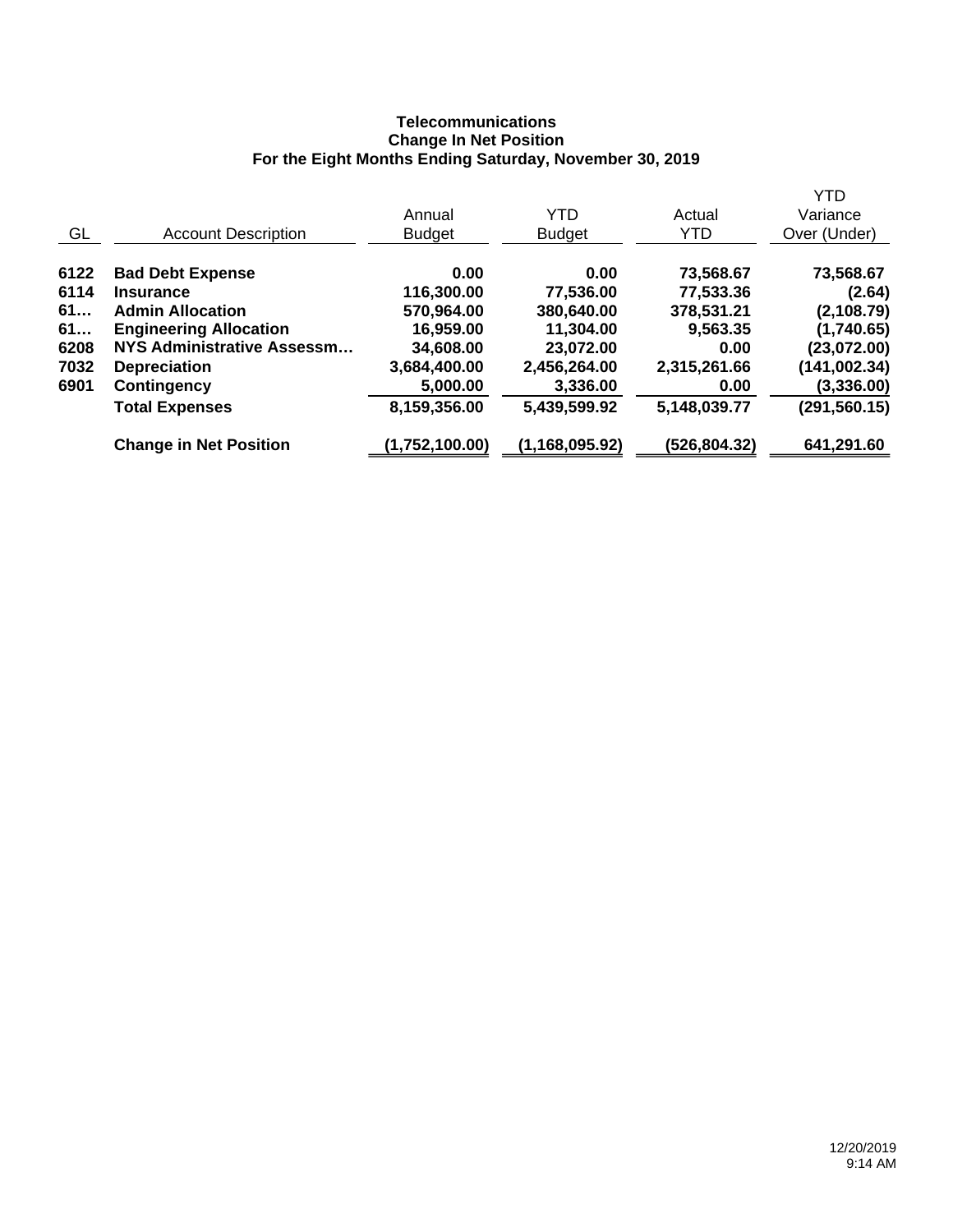### **Water Quality Change In Net Position For the Eight Months Ending Saturday, November 30, 2019**

|      |                                                                    |                        |                    |                    | <b>YTD</b>           |
|------|--------------------------------------------------------------------|------------------------|--------------------|--------------------|----------------------|
|      |                                                                    | Annual                 | <b>YTD</b>         | Actual             | Variance             |
| GL   | <b>Account Description</b>                                         | <b>Budget</b>          | <b>Budget</b>      | <b>YTD</b>         | Over (Under)         |
|      | <b>Customer Billings</b>                                           |                        |                    |                    |                      |
| 4001 | <b>Customer Billings</b>                                           | \$5,306,138.00         | \$3,537,424.00     | \$3,628,804.71     | \$91,380.71          |
| 4005 | <b>Capital Billings</b>                                            | 277,287.00             | 184,856.00         | 184,858.36         | 2.36                 |
|      | <b>Total Customer Billings</b>                                     | 5,583,425.00           | 3,722,280.00       | 3,813,663.07       | 91,383.07            |
|      |                                                                    |                        |                    |                    |                      |
|      | <b>Other Income</b><br>Miscellaneous                               |                        | 8,336.00           |                    | (2.00)               |
| 4164 | <b>Total Other Income</b>                                          | 12,501.00<br>12,501.00 |                    | 8,334.00           |                      |
|      |                                                                    |                        | 8,336.00           | 8,334.00           | (2.00)               |
|      | <b>Interest Income</b>                                             |                        |                    |                    |                      |
| 4102 | Investment Interest Income                                         | 8,600.00               | 5,736.00           | 5,867.58           | 131.58               |
| 4108 | Reserve Interest                                                   | 63,600.00              | 42,400.00          | 37,817.29          | (4,582.71)           |
| 42   | Mark to Market Adjustment                                          | 0.00                   | 0.00               | 22,738.45          | 22,738.45            |
|      | <b>Total Interest Income</b>                                       | 72,200.00              | 48,136.00          | 66,423.32          | 18,287.32            |
|      | <b>Total Income</b>                                                | 5,668,126.00           | 3,778,752.00       | 3,888,420.39       | 109,668.39           |
|      |                                                                    |                        |                    |                    |                      |
|      | <b>Salaries</b>                                                    |                        |                    |                    |                      |
| 50   | <b>Engineering Wages</b>                                           | 75,250.00              | 50,176.00          | 28,086.58          | (22,089.42)          |
| 50   | <b>Technology Wages</b>                                            | 0.00                   | 0.00               | 721.45             | 721.45               |
| 50   | <b>MMF Wages</b>                                                   | 0.00                   | 0.00               | 166.95             | 166.95               |
| 50   | WQ Wages                                                           | 910,351.00             | 606,904.00         | 590,844.14         | (16,059.86)          |
| 50   | Overtime Wages                                                     | 115,362.00             | 76,912.00          | 79,955.69          | 3,043.69             |
| 5005 | On-Call Stipend                                                    | 18,000.00              | 12,000.00          | 9,900.00           | (2,100.00)           |
|      | <b>Total Salaries</b>                                              | 1,118,963.00           | 745,992.00         | 709,674.81         | (36, 317.19)         |
|      | <b>Fringe Benefits</b>                                             |                        |                    |                    |                      |
| 50   | <b>FICA Expense</b>                                                | 85,555.00              | 57,048.00          | 49,427.26          | (7,620.74)           |
| 50   | <b>Pension Expense</b>                                             | 147,530.00             | 98,352.00          | 91,621.53          | (6,730.47)           |
| 50   | Health Insurance                                                   | 153,719.00             | 102,480.00         | 97,079.15          | (5,400.85)           |
| 50   | <b>Workers Comp</b>                                                | 70,100.00              | 46,736.00          | 47,340.94          | 604.94               |
| 50   | <b>Disability Insurance</b>                                        | 600.00                 | 400.00             | 400.08             | 0.08                 |
| 50   | Post Retire Overhead                                               | 99,527.00              | 66,360.00          | 62,502.27          | (3,857.73)           |
| 5054 | <b>Employee Physicals &amp; Screening</b>                          | 5,500.00               | 3,664.00           | 1,480.00           | (2, 184.00)          |
|      | <b>Total Fringe Benefits</b>                                       | 562,531.00             | 375,040.00         | 349,851.23         | (25, 188.77)         |
|      |                                                                    |                        |                    |                    |                      |
| 5062 | <b>Operations &amp; Maintenance</b><br>Third Party Temporary - O&M | 7,500.00               | 5,000.00           | 0.00               | (5,000.00)           |
| 5403 | <b>Safety Equipment &amp; Supplies</b>                             | 15,000.00              | 10,000.00          | 10,141.06          | 141.06               |
| 5704 | <b>O&amp;M Supplies</b>                                            | 500.00                 | 336.00             | 0.00               | (336.00)             |
| 5706 |                                                                    |                        | 11,032.00          |                    |                      |
| 5770 | Shop Tools                                                         | 16,540.00<br>500.00    | 336.00             | 2,574.39<br>0.00   | (8,457.61)           |
| 5815 | Other Tool, Equip & O&M<br>Chemicals                               |                        | 64,696.00          | 36,989.50          | (336.00)             |
| 5902 | Lab Fees                                                           | 97,040.00<br>9,100.00  |                    |                    | (27,706.50)          |
| 6010 | <b>Cape Vincent Reserve</b>                                        | 700.00                 | 6,072.00<br>464.00 | 3,419.00<br>700.00 | (2,653.00)<br>236.00 |
| 8090 | <b>Purchases for Resale</b>                                        | 50,000.00              | 33,336.00          | 9,217.23           | (24, 118.77)         |
|      |                                                                    | 196,880.00             |                    |                    |                      |
|      | Total O & M                                                        |                        | 131,272.00         | 63,041.18          | (68, 230.82)         |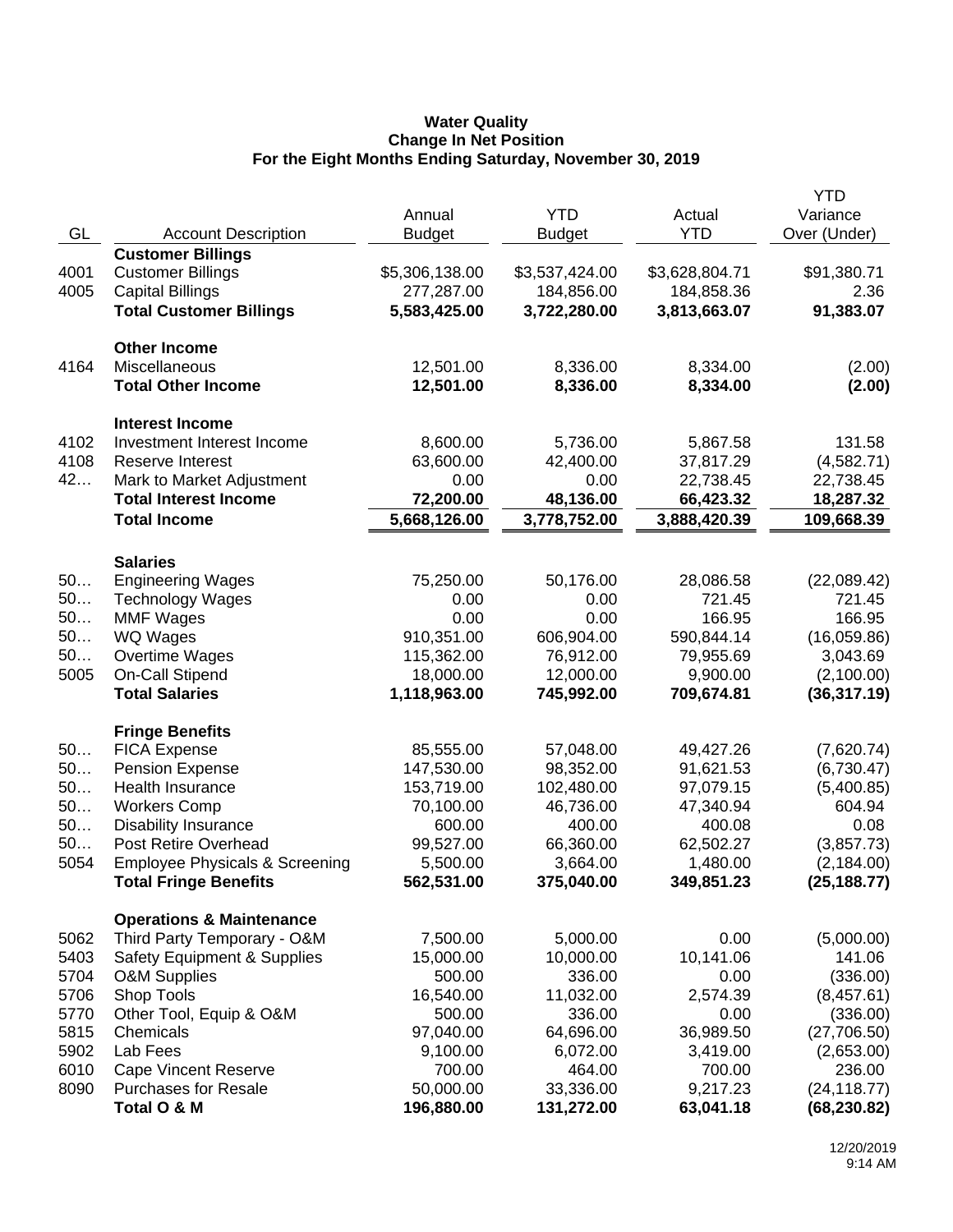## **Water Quality Change In Net Position For the Eight Months Ending Saturday, November 30, 2019**

|      |                                          |               |               |            | <b>YTD</b>    |
|------|------------------------------------------|---------------|---------------|------------|---------------|
|      |                                          | Annual        | <b>YTD</b>    | Actual     | Variance      |
| GL   | <b>Account Description</b>               | <b>Budget</b> | <b>Budget</b> | <b>YTD</b> | Over (Under)  |
| 6002 | <b>Sewage Treatment</b>                  | 1,112,520.00  | 741,680.00    | 593,000.02 | (148, 679.98) |
| 6004 | <b>Water Purchases</b>                   | 706,548.00    | 471,040.00    | 381,487.93 | (89, 552.07)  |
|      |                                          |               |               |            |               |
|      | <b>Office &amp; Administrative</b>       |               |               |            |               |
| 5053 | Misc Employee Costs                      | 100.00        | 64.00         | 0.00       | (64.00)       |
| 5104 | <b>Office Supplies</b>                   | 5,500.00      | 3,664.00      | 2,800.43   | (863.57)      |
| 5110 | Postage & Shipping                       | 1,500.00      | 1,000.00      | 40.00      | (960.00)      |
| 5112 | Telephone                                | 6,120.00      | 4,080.00      | 6,103.35   | 2,023.35      |
| 5114 | <b>Cellular Services</b>                 | 12,900.00     | 8,600.00      | 5,840.82   | (2,759.18)    |
| 5120 | Dues & Subscriptions                     | 2,000.00      | 1,336.00      | 837.20     | (498.80)      |
| 5122 | Public Info & Advertising                | 2,750.00      | 1,832.00      | 1,087.54   | (744.46)      |
| 5130 | <b>Office Equipment</b>                  | 1,000.00      | 664.00        | 0.00       | (664.00)      |
| 5202 | Employee Mileage Reimburse               | 1,700.00      | 1,128.00      | 0.00       | (1, 128.00)   |
| 5204 | Empl. Meals & Incidental                 | 3,000.00      | 2,000.00      | 388.82     | (1,611.18)    |
| 5206 | Empl. Lodging                            | 7,000.00      | 4,664.00      | 1,548.00   | (3, 116.00)   |
| 5270 | <b>Travel &amp; Meeting Expense</b>      | 300.00        | 200.00        | 35.00      | (165.00)      |
| 5312 | <b>Continuing Education</b>              | 5,000.00      | 3,336.00      | 0.00       | (3,336.00)    |
| 5370 | Training & Development                   | 10,000.00     | 6,664.00      | 2,785.44   | (3,878.56)    |
| 5402 | <b>Employee Uniforms</b>                 | 9,000.00      | 6,000.00      | 1,788.01   | (4,211.99)    |
| 5508 | <b>Cleaning Services</b>                 | 12,000.00     | 8,000.00      | 7,395.00   | (605.00)      |
|      | <b>Total Office &amp; Admin</b>          | 79,870.00     | 53,232.00     | 30,649.61  | (22, 582.39)  |
|      |                                          |               |               |            |               |
|      | <b>Utilities</b>                         |               |               |            |               |
| 5802 | Gas & Electric                           | 106,000.00    | 70,664.00     | 42,270.80  | (28, 393.20)  |
|      | <b>Total Utilities</b>                   | 106,000.00    | 70,664.00     | 42,270.80  | (28, 393.20)  |
|      | <b>Professional Fees</b>                 |               |               |            |               |
| 5924 | Legal                                    | 5,000.00      | 3,336.00      | 0.00       | (3,336.00)    |
| 5926 | <b>Investment Banking Fees</b>           | 1,903.00      | 1,272.00      | 1,222.77   | (49.23)       |
|      | <b>Total Professional Fees</b>           | 6,903.00      | 4,608.00      | 1,222.77   | (3,385.23)    |
|      |                                          |               |               |            |               |
|      | <b>Repairs &amp; Maintenance</b>         |               |               |            |               |
| 5804 | <b>Building Maintenance &amp; Repair</b> | 35,500.00     | 23,664.00     | 18,066.98  | (5,597.02)    |
| 5808 | Site Maint & Repair                      | 35,500.00     | 23,664.00     | 22,910.64  | (753.36)      |
| 5812 | Pipeline Maintenance                     | 85,000.00     | 56,672.00     | 46,298.31  | (10, 373.69)  |
|      | <b>Total Repairs &amp; Maintenance</b>   | 156,000.00    | 104,000.00    | 87,275.93  | (16, 724.07)  |
|      |                                          |               |               |            |               |
|      | <b>Automobile</b>                        |               |               |            |               |
| 5601 | Auto/Light Truck Rep. & Maint.           | 19,000.00     | 12,664.00     | 7,885.02   | (4,778.98)    |
| 5602 | <b>Auto/Light Truck Fuel</b>             | 60,000.00     | 40,000.00     | 25,603.34  | (14,396.66)   |
| 5603 | Auto/Light Truck Rental/Lease            | 126,300.00    | 84,200.00     | 75,649.90  | (8,550.10)    |
| 5605 | Vehicle Ins                              | 30,600.00     | 20,400.00     | 20,400.00  | 0.00          |
|      | <b>Total Automobile</b>                  | 235,900.00    | 157,264.00    | 129,538.26 | (27, 725.74)  |
|      | <b>Computer</b>                          |               |               |            |               |
| 5124 | <b>Computer Equipment</b>                | 15,600.00     | 10,405.36     | 6,455.56   | (3,949.80)    |
| 5128 | Programming & Software                   | 46,520.00     | 31,010.64     | 38,890.00  | 7,879.36      |
|      |                                          |               |               |            |               |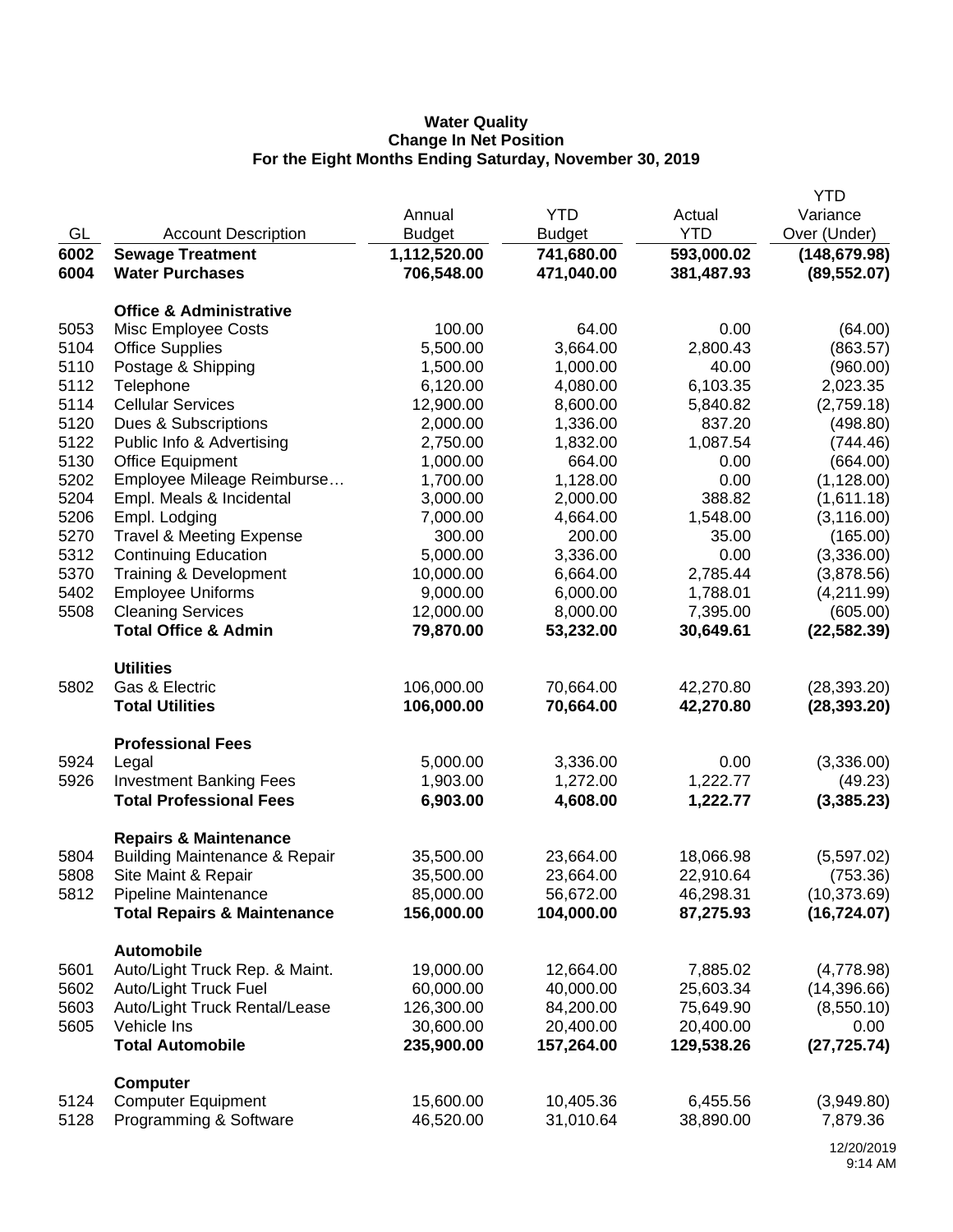### **Water Quality Change In Net Position For the Eight Months Ending Saturday, November 30, 2019**

|      |                               |               |               |              | <b>YTD</b>    |
|------|-------------------------------|---------------|---------------|--------------|---------------|
|      |                               | Annual        | <b>YTD</b>    | Actual       | Variance      |
| GL   | <b>Account Description</b>    | <b>Budget</b> | <b>Budget</b> | <b>YTD</b>   | Over (Under)  |
|      | <b>Total Computer</b>         | 62,120.00     | 41,416.00     | 45,345.56    | 3,929.56      |
| 6114 | <b>Insurance</b>              | 82,200.00     | 54,800.00     | 54,800.00    | 0.00          |
| 61   | <b>Admin Allocation</b>       | 457,677.00    | 305,120.00    | 303,380.65   | (1,739.35)    |
| 61   | <b>Engineering Allocation</b> | 42,616.00     | 28,408.00     | 17,465.42    | (10, 942.58)  |
| 6208 | NYS Administrative Assessm    | 32,099.00     | 21,400.00     | 0.00         | (21, 400.00)  |
| 7032 | <b>Depreciation</b>           | 667,400.00    | 444,936.00    | 366,445.17   | (78, 490.83)  |
| 7002 | Amortization                  | 24,400.00     | 16,264.00     | 16,244.49    | (19.51)       |
| 6202 | <b>Interest Expense</b>       | 61,902.00     | 41,272.00     | 6,331.50     | (34,940.50)   |
|      | <b>Total Expenses</b>         | 5,712,529.00  | 3,808,408.00  | 3,198,025.33 | (610, 382.67) |
|      | <b>Change in Net Position</b> | (44,403.00)   | (29, 656.00)  | 690,395.06   | 720,051.06    |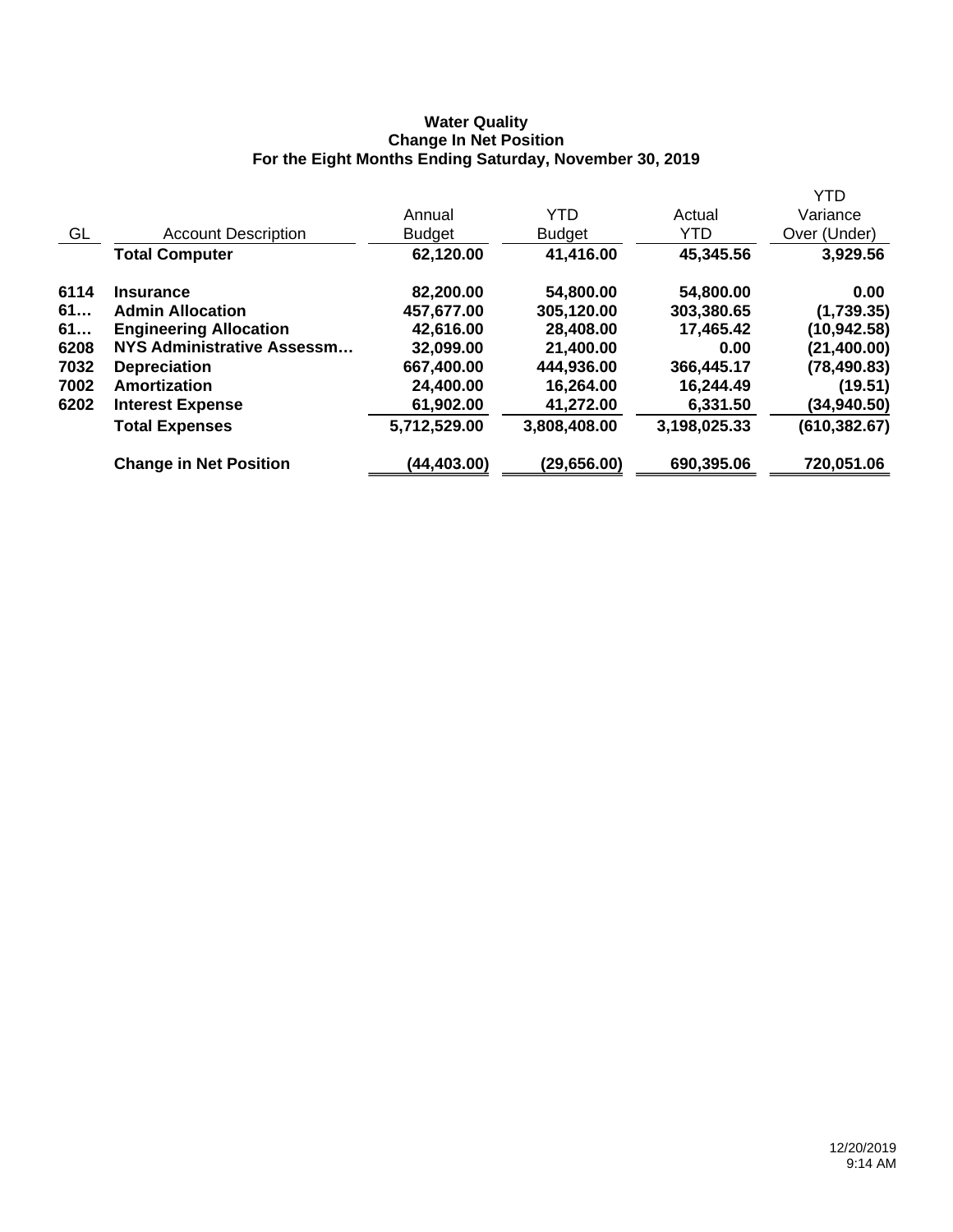#### **Army Sewer Change In Net Position For the Eight Months Ending Saturday, November 30, 2019**

| GL                                       | <b>Account Description</b>                                                                                                                                                                                                                             | Annual<br><b>Budget</b>                                                                           | <b>YTD</b><br><b>Budget</b>                                                                       | Actual<br><b>YTD</b>                                                                            | <b>YTD</b><br>Variance<br>Over (Under)                                                                     |
|------------------------------------------|--------------------------------------------------------------------------------------------------------------------------------------------------------------------------------------------------------------------------------------------------------|---------------------------------------------------------------------------------------------------|---------------------------------------------------------------------------------------------------|-------------------------------------------------------------------------------------------------|------------------------------------------------------------------------------------------------------------|
| 4001                                     | <b>Customer Billings</b><br><b>Customer Billings</b><br><b>Total Customer Billings</b>                                                                                                                                                                 | \$2,452,737.00<br>2,452,737.00                                                                    | \$1,635,160.00<br>1,635,160.00                                                                    | \$1,706,435.20<br>1,706,435.20                                                                  | \$71,275.20<br>71,275.20                                                                                   |
| 4164                                     | <b>Other Income</b><br><b>Miscellaneous</b><br><b>Total Other Income</b>                                                                                                                                                                               | 12,501.00<br>12,501.00                                                                            | 8,336.00<br>8,336.00                                                                              | 8,334.00<br>8,334.00                                                                            | (2.00)<br>(2.00)                                                                                           |
| 4108<br>42                               | <b>Interest Income</b><br>Reserve Interest<br>Mark to Market Adjustment<br><b>Total Interest Income</b><br><b>Total Income</b>                                                                                                                         | 41,200.00<br>0.00<br>41,200.00<br>2,506,438.00                                                    | 27,464.00<br>0.00<br>27,464.00<br>1,670,960.00                                                    | 24,470.01<br>14,713.11<br>39,183.12<br>1,753,952.32                                             | (2,993.99)<br>14,713.11<br>11,719.12<br>82,992.32                                                          |
| 50<br>50<br>50<br>50<br>50<br>5005       | <b>Salaries</b><br><b>Engineering Wages</b><br><b>Technology Wages</b><br><b>MMF Wages</b><br><b>WQ Wages</b><br>Overtime Wages<br><b>On-Call Stipend</b><br><b>Total Salaries</b>                                                                     | 24,726.00<br>0.00<br>0.00<br>333,081.00<br>26,191.00<br>3,840.00<br>387,838.00                    | 16,488.00<br>0.00<br>0.00<br>222,056.00<br>17,464.00<br>2,560.00<br>258,568.00                    | 10,089.78<br>360.72<br>66.78<br>190,243.83<br>19,420.80<br>1,980.00<br>222,161.91               | (6,398.22)<br>360.72<br>66.78<br>(31, 812.17)<br>1,956.80<br>(580.00)<br>(36, 406.09)                      |
| 50<br>50<br>50<br>50<br>50<br>50<br>5054 | <b>Fringe Benefits</b><br><b>FICA Expense</b><br><b>Pension Expense</b><br>Health Insurance<br><b>Workers Comp</b><br><b>Disability Insurance</b><br>Post Retire Overhead<br><b>Employee Physicals &amp; Screening</b><br><b>Total Fringe Benefits</b> | 29,670.00<br>51,038.00<br>53,475.00<br>24,407.00<br>210.00<br>34,542.00<br>3,000.00<br>196,342.00 | 19,784.00<br>34,024.00<br>35,648.00<br>16,272.00<br>144.00<br>23,032.00<br>2,000.00<br>130,904.00 | 15,628.72<br>28,606.73<br>31,749.78<br>18,440.95<br>140.00<br>20,400.21<br>740.00<br>115,706.39 | (4, 155.28)<br>(5, 417.27)<br>(3,898.22)<br>2,168.95<br>(4.00)<br>(2,631.79)<br>(1,260.00)<br>(15, 197.61) |
| 5062<br>5403<br>5706<br>5815<br>5902     | <b>Operations &amp; Maintenance</b><br>Third Party Temporary - O&M<br><b>Safety Equipment &amp; Supplies</b><br>Shop Tools<br>Chemicals<br>Lab Fees<br>Total O & M                                                                                     | 7,500.00<br>15,000.00<br>12,000.00<br>94,040.00<br>500.00<br>129,040.00                           | 5,000.00<br>10,000.00<br>8,000.00<br>62,696.00<br>336.00<br>86,032.00                             | 0.00<br>10,141.06<br>2,574.39<br>36,188.80<br>0.00<br>48,904.25                                 | (5,000.00)<br>141.06<br>(5,425.61)<br>(26, 507.20)<br>(336.00)<br>(37, 127.75)                             |
| 6002<br>6004                             | <b>Sewage Treatment</b><br><b>Water Purchases</b>                                                                                                                                                                                                      | 1,112,520.00<br>3,200.00                                                                          | 741,680.00<br>2,136.00                                                                            | 593,000.02<br>2,154.00                                                                          | (148, 679.98)<br>18.00                                                                                     |
| 5053<br>5104                             | <b>Office &amp; Administrative</b><br>Misc Employee Costs<br><b>Office Supplies</b>                                                                                                                                                                    | 100.00<br>5,500.00                                                                                | 64.00<br>3,664.00                                                                                 | 0.00<br>2,800.43                                                                                | (64.00)<br>(863.57)<br>12/20/2019<br>9:14 AM                                                               |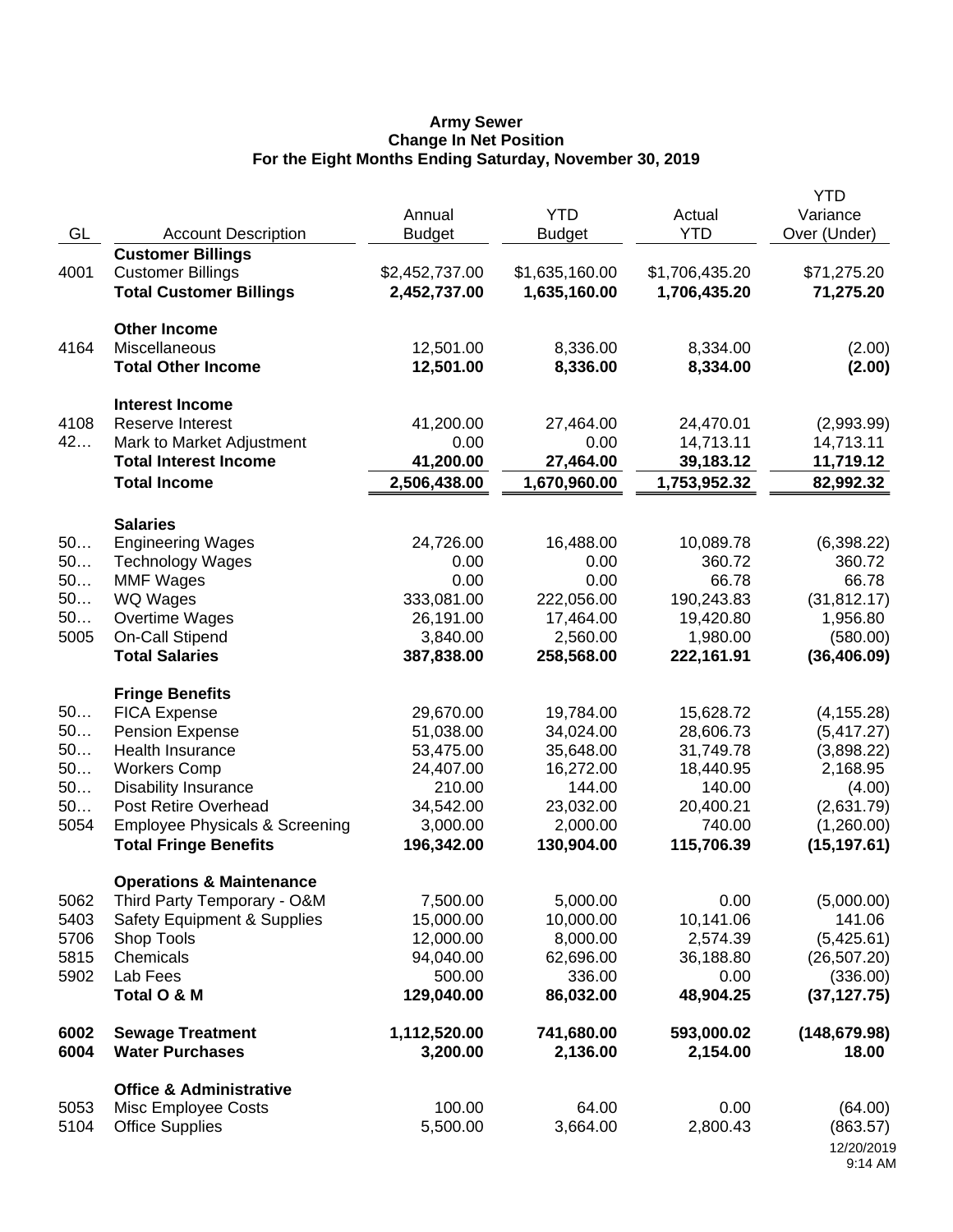#### **Army Sewer Change In Net Position For the Eight Months Ending Saturday, November 30, 2019**

|      |                                          |               |               |               | <b>YTD</b>   |
|------|------------------------------------------|---------------|---------------|---------------|--------------|
|      |                                          | Annual        | <b>YTD</b>    | Actual        | Variance     |
| GL   | <b>Account Description</b>               | <b>Budget</b> | <b>Budget</b> | <b>YTD</b>    | Over (Under) |
| 5110 | Postage & Shipping                       | 1,500.00      | 1,000.00      | 40.00         | (960.00)     |
| 5112 | Telephone                                | 6,120.00      | 4,080.00      | 6,103.35      | 2,023.35     |
| 5114 | <b>Cellular Services</b>                 | 12,900.00     | 8,600.00      | 5,840.82      | (2,759.18)   |
| 5120 | Dues & Subscriptions                     | 2,000.00      | 1,336.00      | 837.20        | (498.80)     |
| 5122 | Public Info & Advertising                | 1,500.00      | 1,000.00      | 1,087.54      | 87.54        |
| 5130 | <b>Office Equipment</b>                  | 1,000.00      | 664.00        | 0.00          | (664.00)     |
| 5202 | Employee Mileage Reimburse               | 1,000.00      | 664.00        | 0.00          | (664.00)     |
| 5204 | Empl. Meals & Incidental                 | 3,000.00      | 2,000.00      | 388.82        | (1,611.18)   |
| 5206 | Empl. Lodging                            | 7,000.00      | 4,664.00      | 1,548.00      | (3, 116.00)  |
| 5312 | <b>Continuing Education</b>              | 5,000.00      | 3,336.00      | 0.00          | (3,336.00)   |
| 5370 | Training & Development                   | 10,000.00     | 6,664.00      | 2,785.44      | (3,878.56)   |
| 5402 | <b>Employee Uniforms</b>                 | 9,000.00      | 6,000.00      | 1,788.01      | (4,211.99)   |
| 5508 | <b>Cleaning Services</b>                 | 12,000.00     | 8,000.00      | 7,395.00      | (605.00)     |
|      | <b>Total Office &amp; Admin</b>          | 77,620.00     | 51,736.00     | 30,614.61     | (21, 121.39) |
|      | <b>Utilities</b>                         |               |               |               |              |
| 5802 | Gas & Electric                           | 59,750.00     | 39,832.00     | 22,550.50     | (17, 281.50) |
|      | <b>Total Utilities</b>                   | 59,750.00     | 39,832.00     | 22,550.50     | (17, 281.50) |
|      | <b>Professional Fees</b>                 |               |               |               |              |
| 5924 | Legal                                    | 3,000.00      | 2,000.00      | 0.00          | (2,000.00)   |
| 5926 | <b>Investment Banking Fees</b>           | 1,158.00      | 776.00        | 794.80        | 18.80        |
|      | <b>Total Professional Fees</b>           | 4,158.00      | 2,776.00      | 794.80        | (1,981.20)   |
|      | <b>Repairs &amp; Maintenance</b>         |               |               |               |              |
| 5804 | <b>Building Maintenance &amp; Repair</b> | 22,500.00     | 15,000.00     | 12,225.59     | (2,774.41)   |
| 5808 | Site Maint & Repair                      | 25,000.00     | 16,664.00     | 18,722.19     | 2,058.19     |
| 5812 | Pipeline Maintenance                     | 45,000.00     | 30,000.00     | 21,115.33     | (8,884.67)   |
|      | <b>Total Repairs &amp; Maintenance</b>   | 92,500.00     | 61,664.00     | 52,063.11     | (9,600.89)   |
|      | <b>Automobile</b>                        |               |               |               |              |
| 5601 | Auto/Light Truck Rep. & Maint.           | 19,000.00     | 12,664.00     | 7,885.02      | (4,778.98)   |
| 5602 | Auto/Light Truck Fuel                    | 60,000.00     | 40,000.00     | 25,603.34     | (14,396.66)  |
| 5603 | Auto/Light Truck Rental/Lease            | 126,300.00    | 84,200.00     | 75,649.90     | (8,550.10)   |
| 5605 | Vehicle Ins                              | 30,600.00     | 20,400.00     | 20,400.00     | 0.00         |
|      | <b>Total Automobile</b>                  | 235,900.00    | 157,264.00    | 129,538.26    | (27, 725.74) |
|      | <b>Computer</b>                          |               |               |               |              |
| 5124 | <b>Computer Equipment</b>                | 13,900.00     | 9,269.36      | 6,455.56      | (2,813.80)   |
| 5128 | Programming & Software                   | 24,560.00     | 16,370.64     | 24,460.00     | 8,089.36     |
|      | <b>Total Computer</b>                    | 38,460.00     | 25,640.00     | 30,915.56     | 5,275.56     |
| 6114 | <b>Insurance</b>                         | 37,500.00     | 25,000.00     | 25,000.00     | 0.00         |
| 61   | <b>Admin Allocation</b>                  | 286,033.00    | 190,688.00    | 189,596.39    | (1,091.61)   |
| 61   | <b>Engineering Allocation</b>            | 10,673.00     | 7,112.00      | 4,948.49      | (2, 163.51)  |
| 6208 | NYS Administrative Assessm               | 14,700.00     | 9,800.00      | 0.00          | (9,800.00)   |
| 89   | <b>Water Quality Allocation</b>          | (209, 796.00) | (139, 864.00) | (112, 913.34) | 26,950.66    |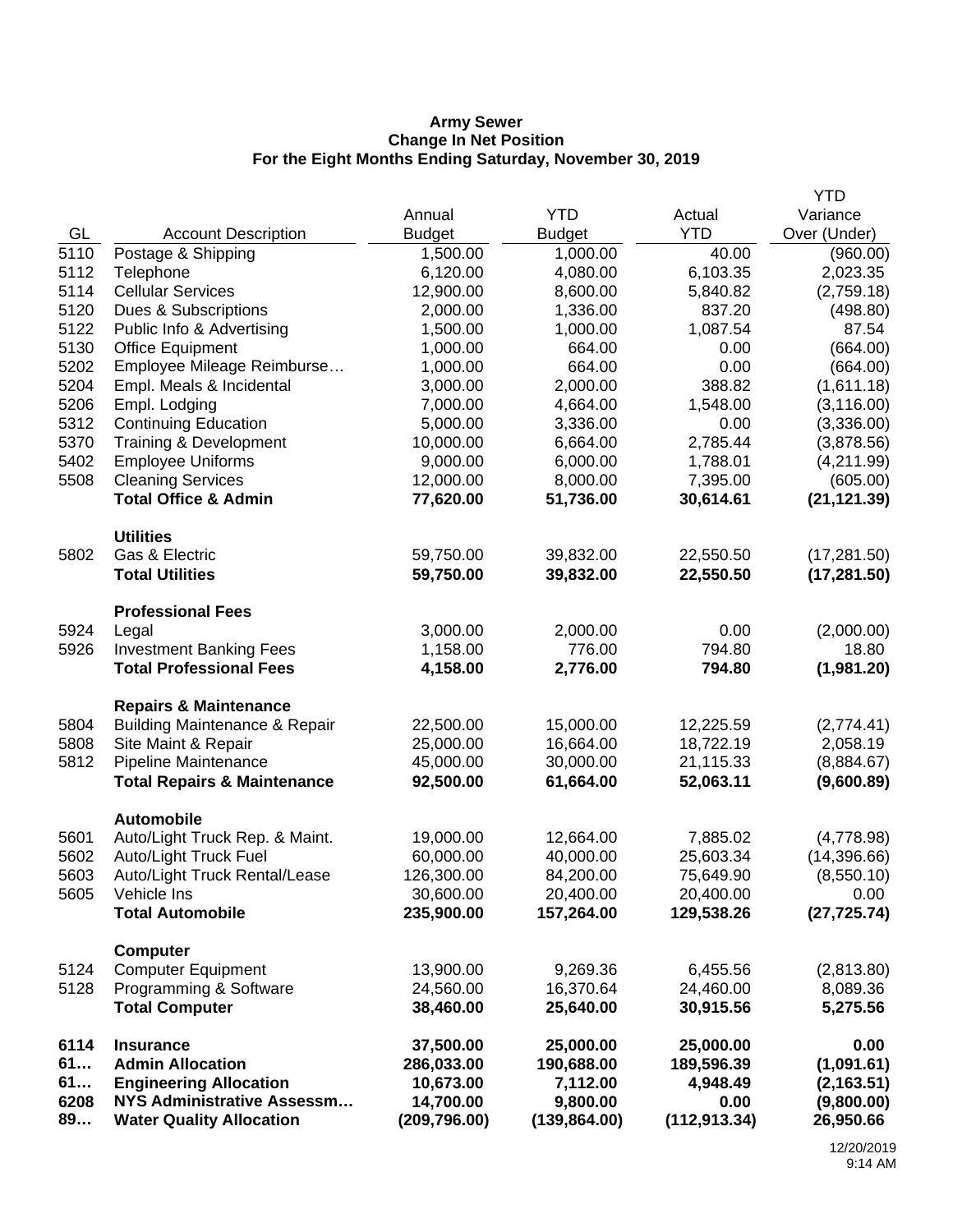#### **Army Sewer Change In Net Position For the Eight Months Ending Saturday, November 30, 2019**

|           | <b>Change in Net Position</b> | (288,900.00)  | (192, 608.00) | 223,258.53   | 415,866.53    |
|-----------|-------------------------------|---------------|---------------|--------------|---------------|
|           | <b>Total Expenses</b>         | 2,795,338.00  | 1,863,568.00  | 1,530,693.79 | (332, 874.21) |
| 7032      | <b>Depreciation</b>           | 318,900.00    | 212,600.00    | 175,658.84   | (36, 941.16)  |
| <u>GL</u> | <b>Account Description</b>    | <b>Budget</b> | <b>Budget</b> | YTD          | Over (Under)  |
|           |                               | Annual        | YTD           | Actual       | Variance      |
|           |                               |               |               |              | YTD           |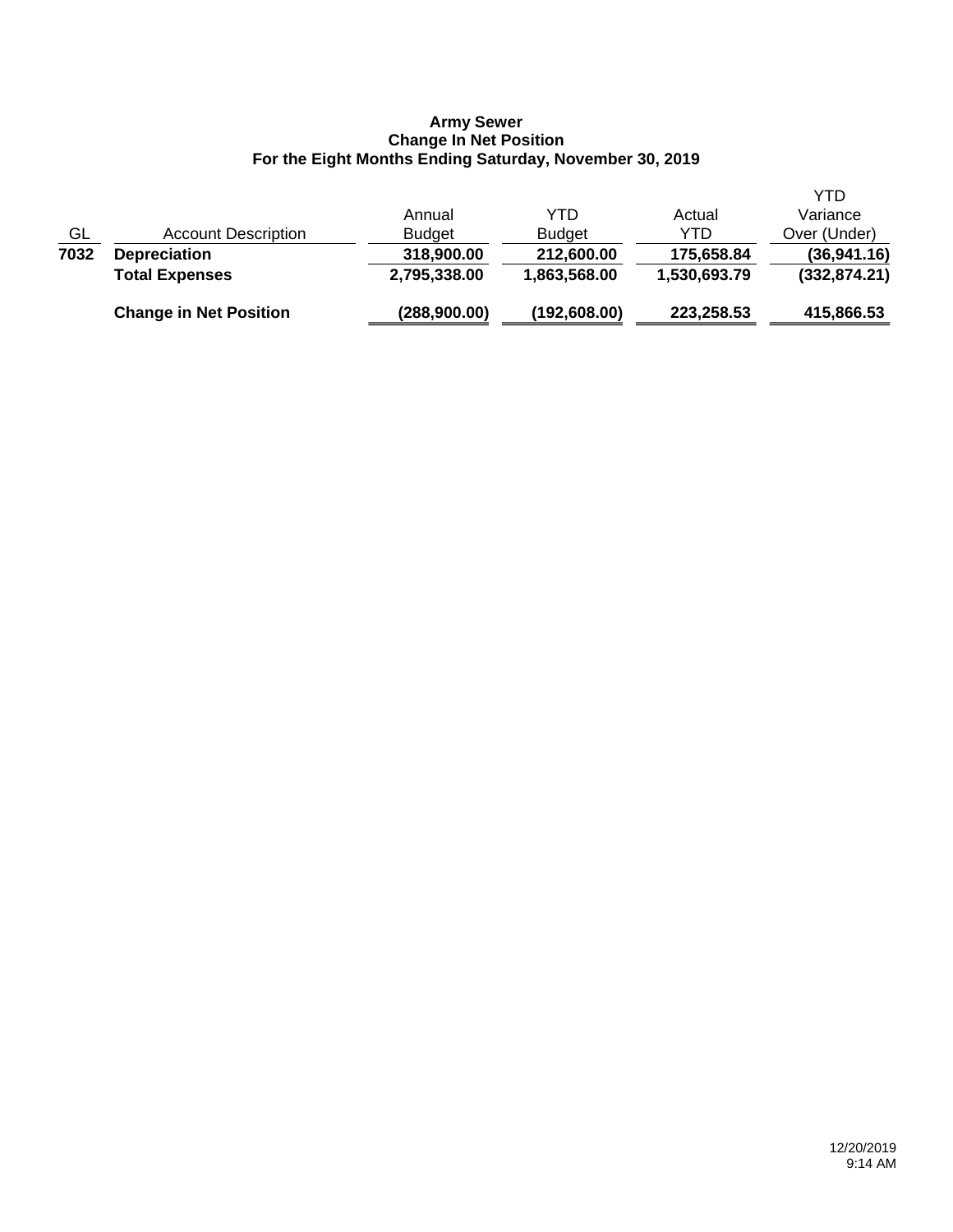#### **Army Water Line Change In Net Position For the Eight Months Ending Saturday, November 30, 2019**

|      |                                           |                |                |                | <b>YTD</b>   |
|------|-------------------------------------------|----------------|----------------|----------------|--------------|
|      |                                           | Annual         | <b>YTD</b>     | Actual         | Variance     |
| GL   | <b>Account Description</b>                | <b>Budget</b>  | <b>Budget</b>  | <b>YTD</b>     | Over (Under) |
|      | <b>Customer Billings</b>                  |                |                |                |              |
| 4001 | <b>Customer Billings</b>                  | \$1,937,009.00 | \$1,291,336.00 | \$1,347,533.55 | \$56,197.55  |
|      | <b>Total Customer Billings</b>            | 1,937,009.00   | 1,291,336.00   | 1,347,533.55   | 56,197.55    |
|      |                                           |                |                |                |              |
|      | <b>Interest Income</b>                    |                |                |                |              |
| 4108 | <b>Reserve Interest</b>                   | 22,400.00      | 14,936.00      | 13,347.28      | (1,588.72)   |
| 42   | Mark to Market Adjustment                 | 0.00           | 0.00           | 8,025.34       | 8,025.34     |
|      | <b>Total Interest Income</b>              | 22,400.00      | 14,936.00      | 21,372.62      | 6,436.62     |
|      | <b>Total Income</b>                       | 1,959,409.00   | 1,306,272.00   | 1,368,906.17   | 62,634.17    |
|      | <b>Salaries</b>                           |                |                |                |              |
| 50   | <b>Engineering Wages</b>                  | 24,726.00      | 16,488.00      | 8,815.55       | (7,672.45)   |
| 50   | <b>Technology Wages</b>                   | 0.00           | 0.00           | 360.73         | 360.73       |
| 50   | <b>MMF Wages</b>                          | 0.00           | 0.00           | 100.17         | 100.17       |
| 50   | <b>WQ Wages</b>                           | 283,461.00     | 188,976.00     | 165,029.01     | (23,946.99)  |
| 50   | Overtime Wages                            | 5,276.00       | 3,520.00       | 6,061.45       | 2,541.45     |
| 5005 | On-Call Stipend                           | 3,840.00       | 2,560.00       | 1,980.00       | (580.00)     |
|      | <b>Total Salaries</b>                     | 317,303.00     | 211,544.00     | 182,346.91     | (29, 197.09) |
|      |                                           |                |                |                |              |
|      | <b>Fringe Benefits</b>                    |                |                |                |              |
| 50   | <b>FICA Expense</b>                       | 24,274.00      | 16,184.00      | 12,462.47      | (3,721.53)   |
| 50   | <b>Pension Expense</b>                    | 41,772.00      | 27,848.00      | 23,703.20      | (4, 144.80)  |
| 50   | Health Insurance                          | 43,777.00      | 29,184.00      | 27,071.28      | (2, 112.72)  |
| 50   | <b>Workers Comp</b>                       | 19,687.00      | 13,128.00      | 8,420.92       | (4,707.08)   |
| 50   | <b>Disability Insurance</b>               | 173.00         | 112.00         | 115.36         | 3.36         |
| 50   | Post Retire Overhead                      | 28,196.00      | 18,800.00      | 15,733.77      | (3,066.23)   |
| 5054 | <b>Employee Physicals &amp; Screening</b> | 2,500.00       | 1,664.00       | 740.00         | (924.00)     |
|      | <b>Total Fringe Benefits</b>              | 160,379.00     | 106,920.00     | 88,247.00      | (18, 673.00) |
|      |                                           |                |                |                |              |
|      | <b>Operations &amp; Maintenance</b>       |                |                |                |              |
| 5706 | Shop Tools                                | 4,040.00       | 2,696.00       | 0.00           | (2,696.00)   |
| 5902 | Lab Fees                                  | 5,000.00       | 3,336.00       | 1,797.00       | (1,539.00)   |
|      | Total O & M                               | 9,040.00       | 6,032.00       | 1,797.00       | (4, 235.00)  |
| 6004 | <b>Water Purchases</b>                    | 596,936.00     | 397,960.00     | 319,250.91     | (78, 709.09) |
|      | <b>Office &amp; Administrative</b>        |                |                |                |              |
| 5122 | Public Info & Advertising                 | 1,000.00       | 664.00         | 0.00           | (664.00)     |
| 5202 | Employee Mileage Reimburse                | 100.00         | 64.00          | 0.00           | (64.00)      |
|      | <b>Total Office &amp; Admin</b>           | 1,100.00       | 728.00         | 0.00           | (728.00)     |
|      |                                           |                |                |                |              |
|      | <b>Utilities</b>                          |                |                |                |              |
| 5802 | Gas & Electric                            | 21,250.00      | 14,168.00      | 7,851.38       | (6,316.62)   |
|      | <b>Total Utilities</b>                    | 21,250.00      | 14,168.00      | 7,851.38       | (6,316.62)   |
|      | <b>Professional Fees</b>                  |                |                |                |              |
| 5924 | Legal                                     | 1,500.00       | 1,000.00       | 0.00           | (1,000.00)   |
|      |                                           |                |                |                | 12/20/2019   |
|      |                                           |                |                |                | 9:14 AM      |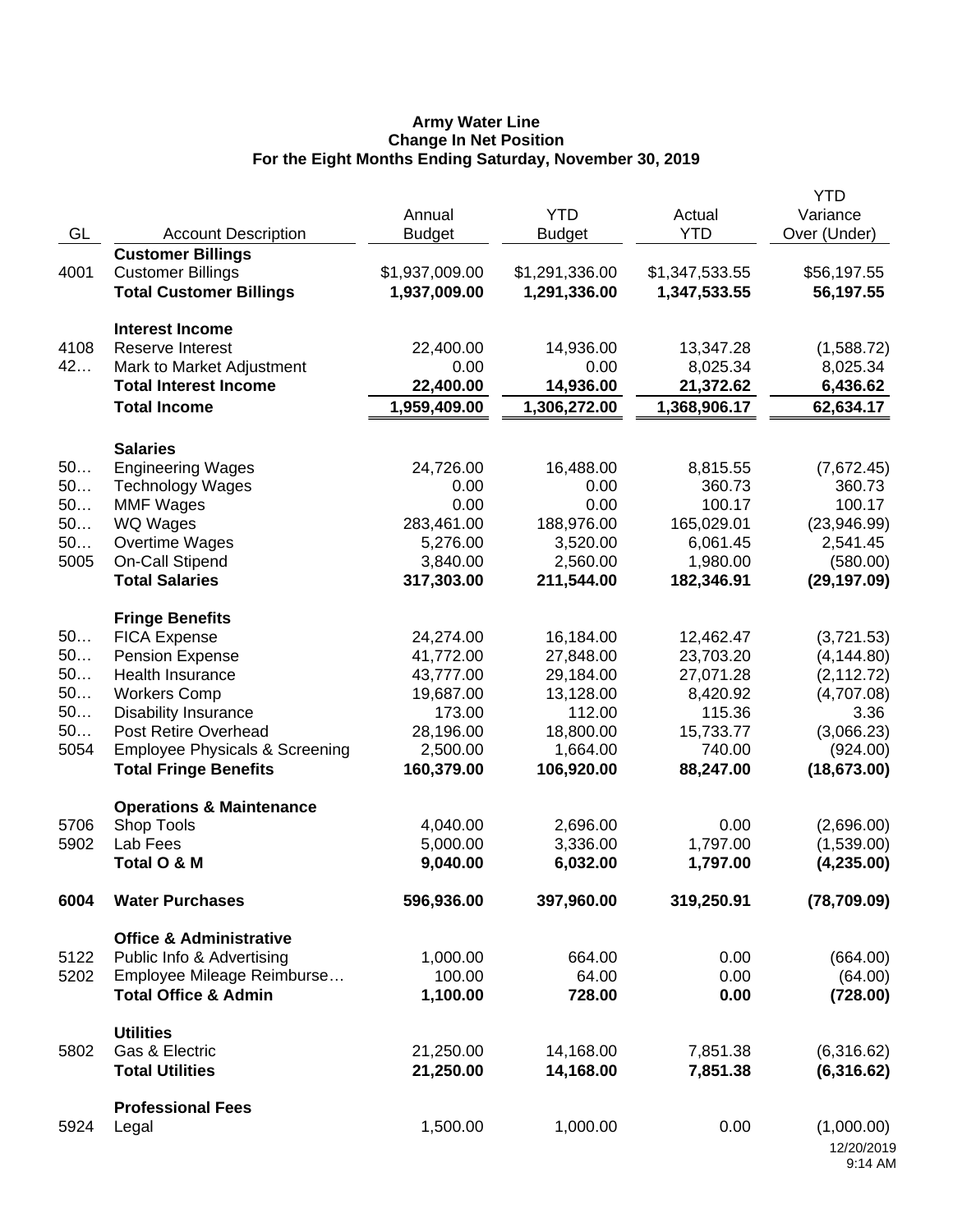## **Army Water Line Change In Net Position For the Eight Months Ending Saturday, November 30, 2019**

|      |                                          |               |               |            | <b>YTD</b>    |
|------|------------------------------------------|---------------|---------------|------------|---------------|
|      |                                          | Annual        | <b>YTD</b>    | Actual     | Variance      |
| GL   | <b>Account Description</b>               | <b>Budget</b> | <b>Budget</b> | <b>YTD</b> | Over (Under)  |
| 5926 | <b>Investment Banking Fees</b>           | 745.00        | 496.00        | 427.97     | (68.03)       |
|      | <b>Total Professional Fees</b>           | 2,245.00      | 1,496.00      | 427.97     | (1,068.03)    |
|      | <b>Repairs &amp; Maintenance</b>         |               |               |            |               |
| 5804 | <b>Building Maintenance &amp; Repair</b> | 4,000.00      | 2,664.00      | 1,757.54   | (906.46)      |
| 5808 | Site Maint & Repair                      | 7,000.00      | 4,664.00      | 2,549.00   | (2, 115.00)   |
| 5812 | Pipeline Maintenance                     | 20,000.00     | 13,336.00     | 14,577.21  | 1,241.21      |
|      | <b>Total Repairs &amp; Maintenance</b>   | 31,000.00     | 20,664.00     | 18,883.75  | (1,780.25)    |
|      | <b>Computer</b>                          |               |               |            |               |
| 5124 | <b>Computer Equipment</b>                | 1,700.00      | 1,136.00      | 0.00       | (1, 136.00)   |
| 5128 | Programming & Software                   | 21,960.00     | 14,640.00     | 14,430.00  | (210.00)      |
|      | <b>Total Computer</b>                    | 23,660.00     | 15,776.00     | 14,430.00  | (1,346.00)    |
| 6114 | <b>Insurance</b>                         | 25,300.00     | 16,864.00     | 16,866.64  | 2.64          |
| 61   | <b>Admin Allocation</b>                  | 119,182.00    | 79,456.00     | 78,987.44  | (468.56)      |
| 61   | <b>Engineering Allocation</b>            | 10,142.00     | 6,760.00      | 4,688.15   | (2,071.85)    |
| 6208 | <b>NYS Administrative Assessm</b>        | 10,765.00     | 7,176.00      | 0.00       | (7, 176.00)   |
| 89   | <b>Water Quality Allocation</b>          | 91,107.00     | 60,736.00     | 41,888.78  | (18, 847.22)  |
| 7032 | <b>Depreciation</b>                      | 206,700.00    | 137,800.00    | 95,948.65  | (41, 851.35)  |
|      | <b>Total Expenses</b>                    | 1,626,109.00  | 1,084,080.00  | 871,614.58 | (212, 465.42) |
|      | <b>Change in Net Position</b>            | 333,300.00    | 222,192.00    | 497,291.59 | 275,099.59    |
|      |                                          |               |               |            |               |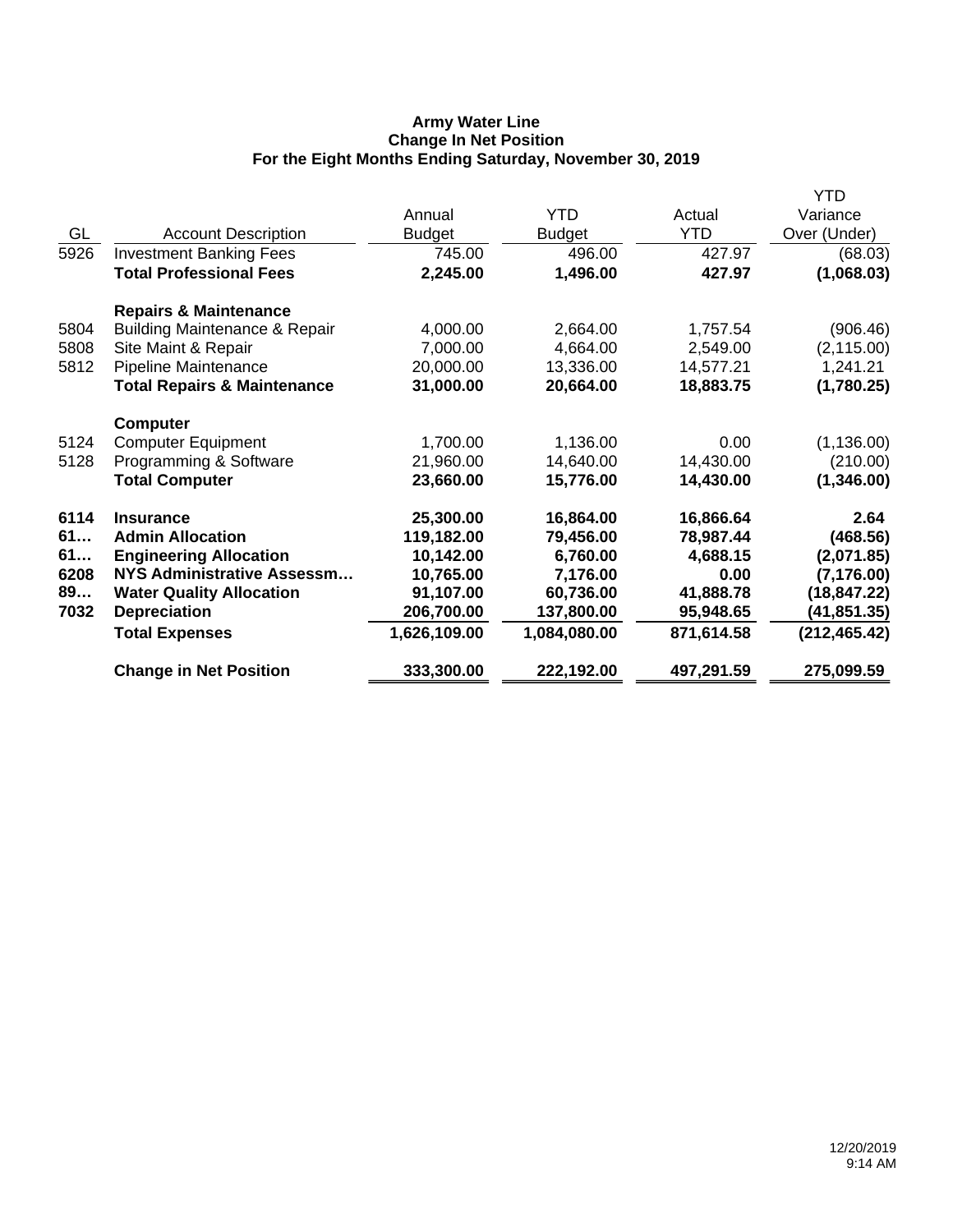#### **Regional Water Line Change In Net Position For the Eight Months Ending Saturday, November 30, 2019**

|              |                                                                 | Annual             | <b>YTD</b>         | Actual             | <b>YTD</b><br>Variance |
|--------------|-----------------------------------------------------------------|--------------------|--------------------|--------------------|------------------------|
| GL           | <b>Account Description</b>                                      | <b>Budget</b>      | <b>Budget</b>      | <b>YTD</b>         | Over (Under)           |
|              | <b>Customer Billings</b>                                        |                    |                    |                    |                        |
| 4001         | <b>Customer Billings</b>                                        | \$106,412.00       | \$70,944.00        | \$61,097.93        | (\$9,846.07)           |
| 4005         | <b>Capital Billings</b>                                         | 277,287.00         | 184,856.00         | 184,858.36         | 2.36                   |
|              | <b>Total Customer Billings</b>                                  | 383,699.00         | 255,800.00         | 245,956.29         | (9,843.71)             |
|              | <b>Interest Income</b>                                          |                    |                    |                    |                        |
| 4102         | Investment Interest Income                                      | 8,600.00           | 5,736.00           | 5,867.58           | 131.58                 |
|              | <b>Total Interest Income</b>                                    | 8,600.00           | 5,736.00           | 5,867.58           | 131.58                 |
|              | <b>Total Income</b>                                             | 392,299.00         | 261,536.00         | 251,823.87         | (9,712.13)             |
|              | <b>Salaries</b>                                                 |                    |                    |                    |                        |
| 50           | <b>Engineering Wages</b>                                        | 7,857.00           | 5,240.00           | 2,204.21           | (3,035.79)             |
| 50           | WQ Wages                                                        | 22,647.00          | 15,096.00          | 14,950.07          | (145.93)               |
| 50           | Overtime Wages                                                  | 1,381.00           | 920.00             | 801.67             | (118.33)               |
| 5005         | On-Call Stipend                                                 | 1,920.00           | 1,280.00           | 990.00             | (290.00)               |
|              | <b>Total Salaries</b>                                           | 33,805.00          | 22,536.00          | 18,945.95          | (3,590.05)             |
|              | <b>Fringe Benefits</b>                                          |                    |                    |                    |                        |
| 50           | <b>FICA Expense</b>                                             | 2,586.00           | 1,728.00           | 1,293.31           | (434.69)               |
| 50           | <b>Pension Expense</b>                                          | 4,608.00           | 3,072.00           | 2,536.46           | (535.54)               |
| 50           | <b>Health Insurance</b>                                         | 4,714.00           | 3,144.00           | 3,377.46           | 233.46                 |
| 50           | <b>Workers Comp</b>                                             | 1,753.00           | 1,168.00           | 850.56             | (317.44)               |
| 50           | <b>Disability Insurance</b>                                     | 17.00              | 8.00               | 11.36              | 3.36                   |
| 50           | Post Retire Overhead                                            | 2,887.00           | 1,928.00           | 1,747.29           | (180.71)               |
|              | <b>Total Fringe Benefits</b>                                    | 16,565.00          | 11,048.00          | 9,816.44           | (1,231.56)             |
|              | <b>Operations &amp; Maintenance</b>                             |                    |                    |                    |                        |
| 5706         | Shop Tools                                                      | 500.00             | 336.00             | 0.00               | (336.00)               |
| 5815<br>5902 | Chemicals                                                       | 3,000.00           | 2,000.00           | 800.70             | (1, 199.30)            |
| 6010         | Lab Fees<br><b>Cape Vincent Reserve</b>                         | 3,600.00<br>700.00 | 2,400.00<br>464.00 | 1,622.00<br>700.00 | (778.00)<br>236.00     |
|              | Total O & M                                                     | 7,800.00           | 5,200.00           | 3,122.70           | (2,077.30)             |
| 6004         | <b>Water Purchases</b>                                          | 106,412.00         | 70,944.00          | 60,083.02          | (10, 860.98)           |
|              |                                                                 |                    |                    |                    |                        |
| 5122         | <b>Office &amp; Administrative</b><br>Public Info & Advertising | 250.00             | 168.00             | 0.00               | (168.00)               |
| 5202         | Employee Mileage Reimburse                                      | 100.00             | 64.00              | 0.00               | (64.00)                |
|              | <b>Total Office &amp; Admin</b>                                 | 350.00             | 232.00             | 0.00               | (232.00)               |
|              | <b>Utilities</b>                                                |                    |                    |                    |                        |
| 5802         | Gas & Electric                                                  | 25,000.00          | 16,664.00          | 11,868.92          | (4,795.08)             |
|              | <b>Total Utilities</b>                                          | 25,000.00          | 16,664.00          | 11,868.92          | (4,795.08)             |
|              | <b>Professional Fees</b>                                        |                    |                    |                    |                        |
| 5924         | Legal                                                           | 500.00             | 336.00             | 0.00               | (336.00)               |
|              | <b>Total Professional Fees</b>                                  | 500.00             | 336.00             | 0.00               | (336.00)               |
|              |                                                                 |                    |                    |                    | 12/20/2019<br>9:14 AM  |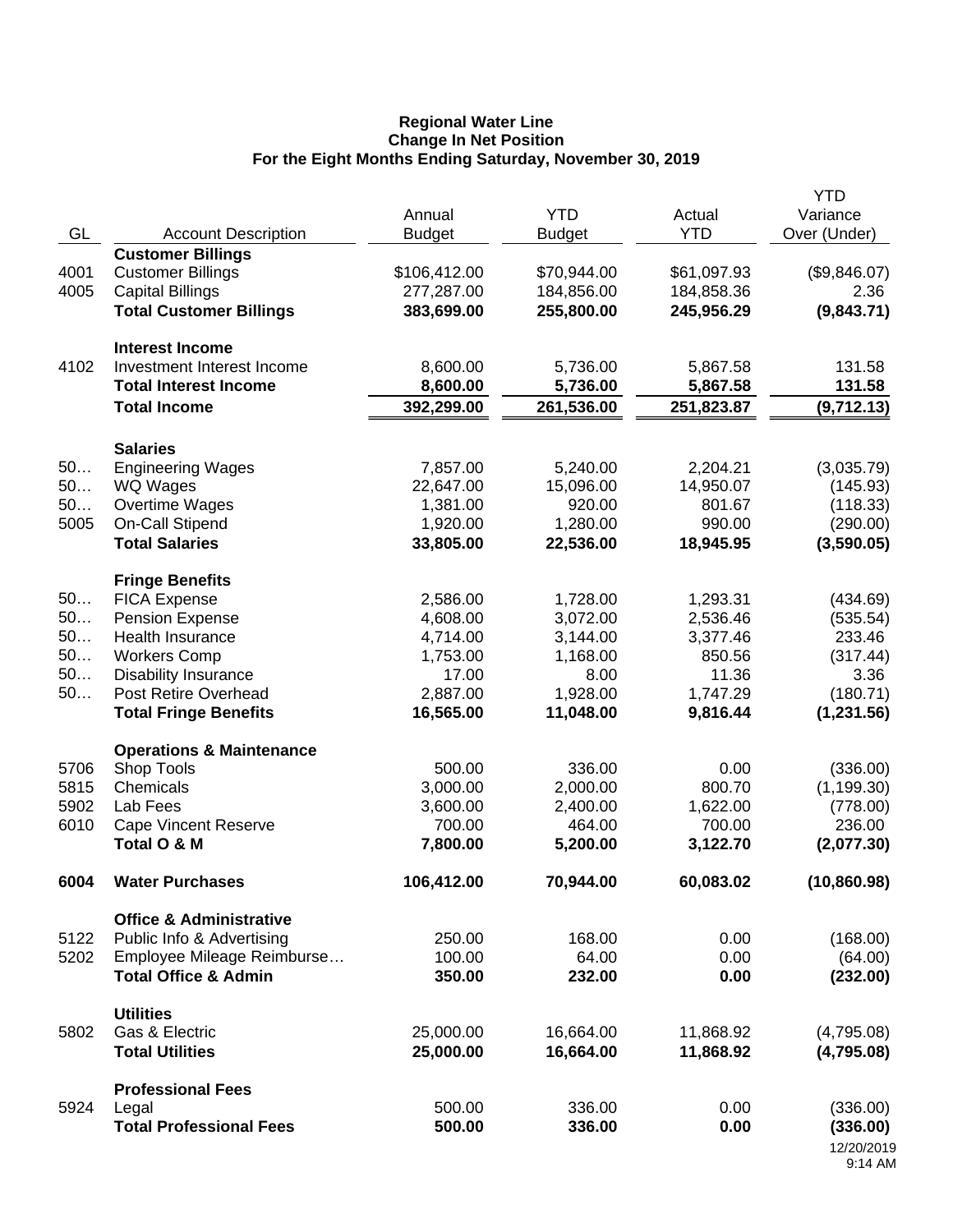## **Regional Water Line Change In Net Position For the Eight Months Ending Saturday, November 30, 2019**

|      |                                          |               |               |             | <b>YTD</b>   |
|------|------------------------------------------|---------------|---------------|-------------|--------------|
|      |                                          | Annual        | YTD           | Actual      | Variance     |
| GL   | <b>Account Description</b>               | <b>Budget</b> | <b>Budget</b> | <b>YTD</b>  | Over (Under) |
|      | <b>Repairs &amp; Maintenance</b>         |               |               |             |              |
| 5804 | <b>Building Maintenance &amp; Repair</b> | 9,000.00      | 6,000.00      | 4,083.85    | (1,916.15)   |
| 5808 | Site Maint & Repair                      | 3,500.00      | 2,336.00      | 1,639.45    | (696.55)     |
| 5812 | Pipeline Maintenance                     | 20,000.00     | 13,336.00     | 10,605.77   | (2,730.23)   |
|      | <b>Total Repairs &amp; Maintenance</b>   | 32,500.00     | 21,672.00     | 16,329.07   | (5, 342.93)  |
| 6114 | <b>Insurance</b>                         | 4,800.00      | 3,200.00      | 3,200.00    | 0.00         |
| 61   | <b>Admin Allocation</b>                  | 16,492.00     | 10,992.00     | 10,981.51   | (10.49)      |
| 61   | <b>Engineering Allocation</b>            | 5,259.00      | 3,504.00      | 2,276.51    | (1, 227.49)  |
| 6208 | <b>NYS Administrative Assessm</b>        | 2,131.00      | 1,424.00      | 0.00        | (1,424.00)   |
| 89   | <b>Water Quality Allocation</b>          | 7,759.00      | 5,176.00      | 4,346.17    | (829.83)     |
| 7032 | <b>Depreciation</b>                      | 141,800.00    | 94,536.00     | 94,837.68   | 301.68       |
| 7002 | Amortization                             | 24,400.00     | 16,264.00     | 16,244.49   | (19.51)      |
| 6202 | <b>Interest Expense</b>                  | 61,902.00     | 41,272.00     | 6,331.50    | (34, 940.50) |
|      | <b>Total Expenses</b>                    | 487,475.00    | 325,000.00    | 258,383.96  | (66, 616.04) |
|      | <b>Change in Net Position</b>            | (95,176.00)   | (63,464.00)   | (6, 560.09) | 56,903.91    |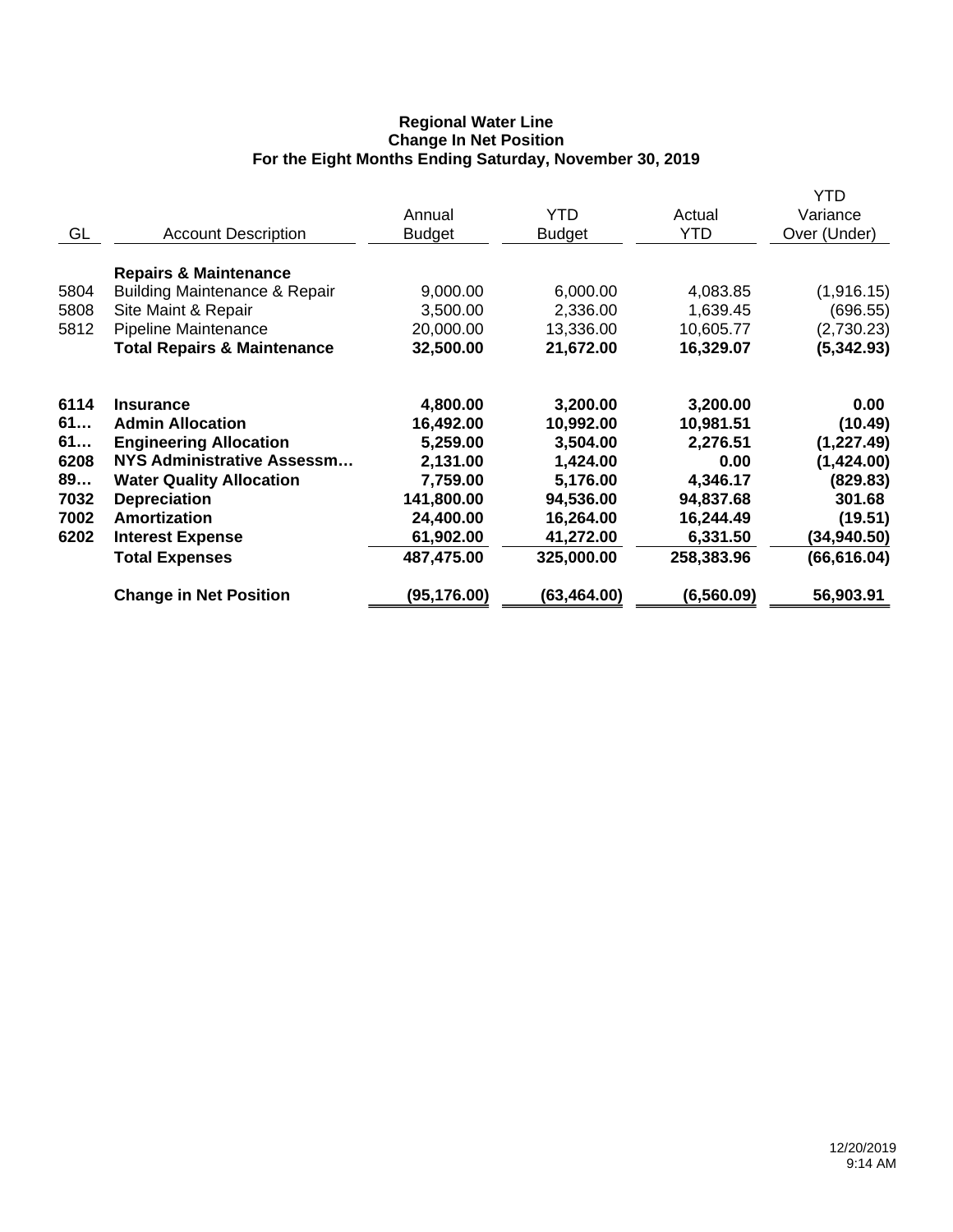# **Water Sewer Contracts Change In Net Position For the Eight Months Ending Saturday, November 30, 2019**

|      |                                          |               |               |              | <b>YTD</b>     |
|------|------------------------------------------|---------------|---------------|--------------|----------------|
|      |                                          | Annual        | <b>YTD</b>    | Actual       | Variance       |
| GL   | <b>Account Description</b>               | <b>Budget</b> | <b>Budget</b> | <b>YTD</b>   | Over (Under)   |
|      | <b>Customer Billings</b>                 |               |               |              |                |
| 4001 | <b>Customer Billings</b>                 | \$809,980.00  | \$539,984.00  | \$513,738.03 | (\$26, 245.97) |
|      | <b>Total Customer Billings</b>           | 809,980.00    | 539,984.00    | 513,738.03   | (26, 245.97)   |
|      |                                          |               |               |              |                |
|      | <b>Total Income</b>                      | 809,980.00    | 539,984.00    | 513,738.03   | (26, 245.97)   |
|      |                                          |               |               |              |                |
|      | <b>Salaries</b>                          |               |               |              |                |
| 50   | <b>Engineering Wages</b>                 | 17,941.00     | 11,960.00     | 6,977.04     | (4,982.96)     |
| 50   | <b>WQ Wages</b>                          | 271,162.00    | 180,776.00    | 220,621.23   | 39,845.23      |
| 50   | Overtime Wages                           | 82,514.00     | 55,008.00     | 53,671.77    | (1,336.23)     |
| 5005 |                                          | 8,400.00      | 5,600.00      | 4,950.00     |                |
|      | On-Call Stipend<br><b>Total Salaries</b> |               |               |              | (650.00)       |
|      |                                          | 380,017.00    | 253,344.00    | 286,220.04   | 32,876.04      |
|      | <b>Fringe Benefits</b>                   |               |               |              |                |
| 50   | <b>FICA Expense</b>                      | 29,025.00     | 19,352.00     | 20,042.76    | 690.76         |
| 50   | <b>Pension Expense</b>                   | 50,112.00     | 33,408.00     | 36,775.14    | 3,367.14       |
| 50   | <b>Health Insurance</b>                  | 51,753.00     | 34,504.00     | 34,880.63    | 376.63         |
| 50   |                                          |               |               | 19,628.51    |                |
|      | <b>Workers Comp</b>                      | 24,253.00     | 16,168.00     |              | 3,460.51       |
| 50   | <b>Disability Insurance</b>              | 200.00        | 136.00        | 133.36       | (2.64)         |
| 50   | <b>Post Retire Overhead</b>              | 33,902.00     | 22,600.00     | 24,621.00    | 2,021.00       |
|      | <b>Total Fringe Benefits</b>             | 189,245.00    | 126,168.00    | 136,081.40   | 9,913.40       |
|      | <b>Operations &amp; Maintenance</b>      |               |               |              |                |
| 5704 | <b>O&amp;M Supplies</b>                  | 500.00        | 336.00        | 0.00         | (336.00)       |
| 5770 | Other Tool, Equip & O&M                  | 500.00        | 336.00        | 0.00         | (336.00)       |
| 8090 | <b>Purchases for Resale</b>              | 50,000.00     | 33,336.00     | 9,217.23     | (24, 118.77)   |
|      | Total O & M                              | 51,000.00     | 34,008.00     | 9,217.23     | (24, 790.77)   |
|      |                                          |               |               |              |                |
|      |                                          |               |               |              |                |
|      | <b>Office &amp; Administrative</b>       |               |               |              |                |
| 5202 | Employee Mileage Reimburse               | 500.00        | 336.00        | 0.00         | (336.00)       |
| 5270 | <b>Travel &amp; Meeting Expense</b>      | 300.00        | 200.00        | 35.00        | (165.00)       |
|      | <b>Total Office &amp; Admin</b>          | 800.00        | 536.00        | 35.00        | (501.00)       |
|      |                                          |               |               |              |                |
|      |                                          |               |               |              |                |
| 6114 | <b>Insurance</b>                         | 14,600.00     | 9,736.00      | 9,733.36     | (2.64)         |
| 61   | <b>Admin Allocation</b>                  | 35,970.00     | 23,984.00     | 23,815.31    | (168.69)       |
| 61   | <b>Engineering Allocation</b>            | 16,542.00     | 11,032.00     | 5,552.27     | (5,479.73)     |
| 6208 | <b>NYS Administrative Assessm</b>        | 4,503.00      | 3,000.00      | 0.00         | (3,000.00)     |
| 89   | <b>Water Quality Allocation</b>          | 110,930.00    | 73,952.00     | 66,678.39    | (7, 273.61)    |
|      | <b>Total Expenses</b>                    | 803,607.00    | 535,760.00    | 537,333.00   | 1,573.00       |
|      | <b>Change in Net Position</b>            | 6,373.00      | 4,224.00      | (23, 594.97) | (27, 818.97)   |
|      |                                          |               |               |              |                |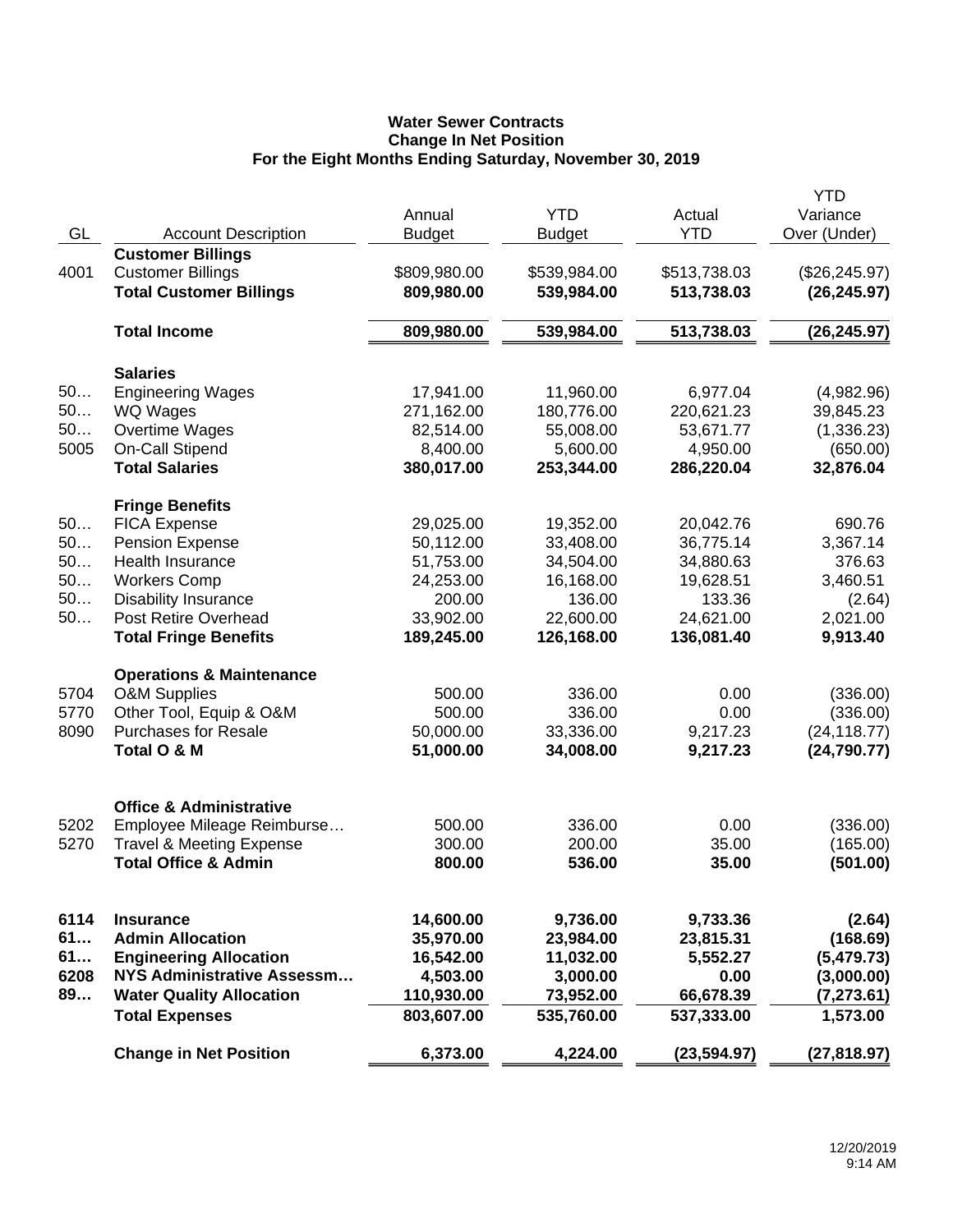#### **Engineering Change In Net Position For the Eight Months Ending Saturday, November 30, 2019**

|      |                                           |                |               |                | <b>YTD</b>   |
|------|-------------------------------------------|----------------|---------------|----------------|--------------|
|      |                                           | Annual         | <b>YTD</b>    | Actual         | Variance     |
| GL   | <b>Account Description</b>                | <b>Budget</b>  | <b>Budget</b> | <b>YTD</b>     | Over (Under) |
|      | <b>Customer Billings</b>                  |                |               |                |              |
| 4001 | <b>Customer Billings</b>                  | \$1,241,850.00 | \$827,904.00  | \$1,002,663.56 | \$174,759.56 |
|      | <b>Total Customer Billings</b>            | 1,241,850.00   | 827,904.00    | 1,002,663.56   | 174,759.56   |
|      |                                           |                |               |                |              |
|      | <b>Grant Revenue</b>                      |                |               |                |              |
| 4181 | <b>Federal Grant Income</b>               | 0.00           | 0.00          | 8,995.00       | 8,995.00     |
|      | <b>Total Grant Revenue</b>                | 0.00           | 0.00          | 8,995.00       | 8,995.00     |
|      | <b>Total Income</b>                       | 1,241,850.00   | 827,904.00    | 1,011,658.56   | 183,754.56   |
|      |                                           |                |               |                |              |
|      | <b>Salaries</b>                           |                |               |                |              |
| 50   | <b>Engineering Wages</b>                  | 653,301.00     | 435,536.00    | 527,706.96     | 92,170.96    |
| 50   | <b>Technology Wages</b>                   | 0.00           | 0.00          | 360.72         | 360.72       |
| 50   | WQ Wages                                  | 0.00           | 0.00          | 2,131.08       | 2,131.08     |
| 50   | Overtime Wages                            | 270.00         | 184.00        | 1,207.90       | 1,023.90     |
|      | <b>Total Salaries</b>                     | 653,571.00     | 435,720.00    | 531,406.66     | 95,686.66    |
|      |                                           |                |               |                |              |
| 50   | <b>Fringe Benefits</b>                    |                |               |                |              |
| 50   | <b>FICA Expense</b>                       | 49,998.00      | 33,336.00     | 36,691.84      | 3,355.84     |
|      | <b>Pension Expense</b>                    | 75,685.00      | 50,456.00     | 60,050.06      | 9,594.06     |
| 50   | <b>Health Insurance</b>                   | 94,411.00      | 62,944.00     | 69,091.69      | 6,147.69     |
| 50   | <b>Workers Comp</b>                       | 31,229.00      | 20,816.00     | 23,721.40      | 2,905.40     |
| 50   | <b>Disability Insurance</b>               | 404.00         | 272.00        | 269.36         | (2.64)       |
| 50   | <b>Post Retire Overhead</b>               | 47,619.00      | 31,744.00     | 40,202.79      | 8,458.79     |
| 5054 | <b>Employee Physicals &amp; Screening</b> | 500.00         | 336.00        | 297.75         | (38.25)      |
|      | <b>Total Fringe Benefits</b>              | 299,846.00     | 199,904.00    | 230,324.89     | 30,420.89    |
|      | <b>Operations &amp; Maintenance</b>       |                |               |                |              |
| 5403 | Safety Equipment & Supplies               | 1,100.00       | 730.64        | 1,011.24       | 280.60       |
| 5904 | <b>SCADA</b>                              | 28,820.00      | 19,216.00     | 7,989.78       | (11, 226.22) |
| 8090 | <b>Purchases for Resale</b>               | 95,000.00      | 63,336.00     | 78,592.34      | 15,256.34    |
|      | Total O & M                               | 124,920.00     | 83,282.64     | 87,593.36      | 4,310.72     |
|      |                                           |                |               |                |              |
|      | <b>Office &amp; Administrative</b>        |                |               |                |              |
| 5053 | Misc Employee Costs                       | 1,000.00       | 664.00        | 219.25         | (444.75)     |
| 5102 | <b>Office Rent</b>                        | 10,761.00      | 7,176.00      | 7,174.00       | (2.00)       |
| 5104 | <b>Office Supplies</b>                    | 2,800.00       | 1,864.00      | 1,249.25       | (614.75)     |
| 5112 | Telephone                                 | 3,240.00       | 2,160.00      | 2,405.99       | 245.99       |
| 5114 | <b>Cellular Services</b>                  | 6,800.00       | 4,536.00      | 2,910.02       | (1,625.98)   |
| 5120 | Dues & Subscriptions                      | 1,000.00       | 664.00        | 438.00         | (226.00)     |
| 5122 | Public Info & Advertising                 | 500.00         | 336.00        | 0.00           | (336.00)     |
| 5130 | <b>Office Equipment</b>                   | 6,000.00       | 4,000.00      | 2,796.39       | (1,203.61)   |
| 5202 | Employee Mileage Reimburse                | 14,500.00      | 9,664.00      | 11,845.05      | 2,181.05     |
| 5204 | Empl. Meals & Incidental                  | 2,500.00       | 1,664.00      | 453.30         | (1,210.70)   |
| 5206 | Empl. Lodging                             | 7,000.00       | 4,664.00      | 1,715.00       | (2,949.00)   |
| 5370 | Training & Development                    | 8,000.00       | 5,336.00      | 2,970.00       | (2,366.00)   |
|      |                                           |                |               |                | 12/20/2019   |
|      |                                           |                |               |                | 9:14 AM      |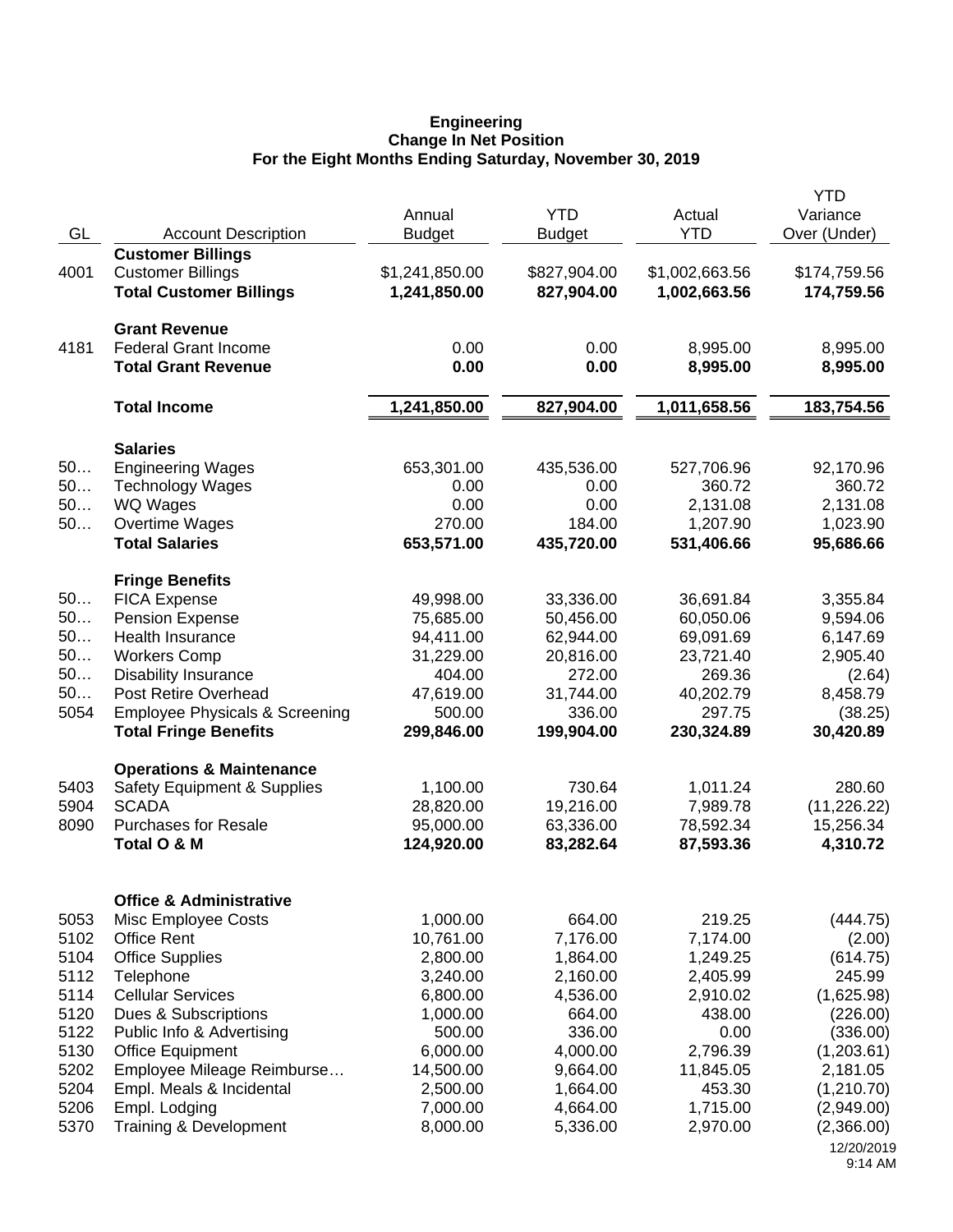## **Engineering Change In Net Position For the Eight Months Ending Saturday, November 30, 2019**

|      |                                   |               |               |              | YTD          |
|------|-----------------------------------|---------------|---------------|--------------|--------------|
|      |                                   | Annual        | <b>YTD</b>    | Actual       | Variance     |
| GL   | <b>Account Description</b>        | <b>Budget</b> | <b>Budget</b> | <b>YTD</b>   | Over (Under) |
| 5402 | <b>Employee Uniforms</b>          | 1,175.00      | 784.00        | 416.00       | (368.00)     |
|      | <b>Total Office &amp; Admin</b>   | 65,276.00     | 43,512.00     | 34,592.25    | (8,919.75)   |
|      | <b>Professional Fees</b>          |               |               |              |              |
| 5924 | Legal                             | 50,500.00     | 33,669.36     | 19,622.74    | (14,046.62)  |
|      | <b>Total Professional Fees</b>    | 50,500.00     | 33,669.36     | 19,622.74    | (14, 046.62) |
|      | <b>Automobile</b>                 |               |               |              |              |
| 5601 | Auto/Light Truck Rep. & Maint.    | 2,777.00      | 1,853.36      | 319.84       | (1,533.52)   |
| 5602 | Auto/Light Truck Fuel             | 6,000.00      | 4,000.00      | 2,170.18     | (1,829.82)   |
| 5603 | Auto/Light Truck Rental/Lease     | 8,600.00      | 5,736.00      | 6,633.36     | 897.36       |
| 5605 | Vehicle Ins                       | 2,700.00      | 1,800.00      | 1,800.00     | 0.00         |
|      | <b>Total Automobile</b>           | 20,077.00     | 13,389.36     | 10,923.38    | (2,465.98)   |
|      | <b>Computer</b>                   |               |               |              |              |
| 5124 | <b>Computer Equipment</b>         | 3,100.00      | 2,064.00      | 2,947.98     | 883.98       |
| 5128 | Programming & Software            | 1,103.00      | 736.00        | 0.00         | (736.00)     |
| 5906 | <b>GIS</b>                        | 42,450.00     | 28,304.00     | 29,380.26    | 1,076.26     |
|      | <b>Total Computer</b>             | 46,653.00     | 31,104.00     | 32,328.24    | 1,224.24     |
| 6114 | <b>Insurance</b>                  | 26,300.00     | 17,536.00     | 17,533.36    | (2.64)       |
| 61   | <b>Admin Allocation</b>           | 51,513.00     | 34,344.00     | 34,135.34    | (208.66)     |
| 61   | <b>Engineering Allocation</b>     | (99, 330.00)  | (66, 224.00)  | (43, 112.69) | 23,111.31    |
| 6208 | <b>NYS Administrative Assessm</b> | 6,637.00      | 4,424.00      | 0.00         | (4,424.00)   |
| 7032 | <b>Depreciation</b>               | 35,600.00     | 23,736.00     | 23,243.40    | (492.60)     |
|      | <b>Total Expenses</b>             | 1,281,563.00  | 854,397.36    | 978,590.93   | 124,193.57   |
|      | <b>Change in Net Position</b>     | (39, 713.00)  | (26, 493.36)  | 33,067.63    | 59,560.99    |
|      |                                   |               |               |              |              |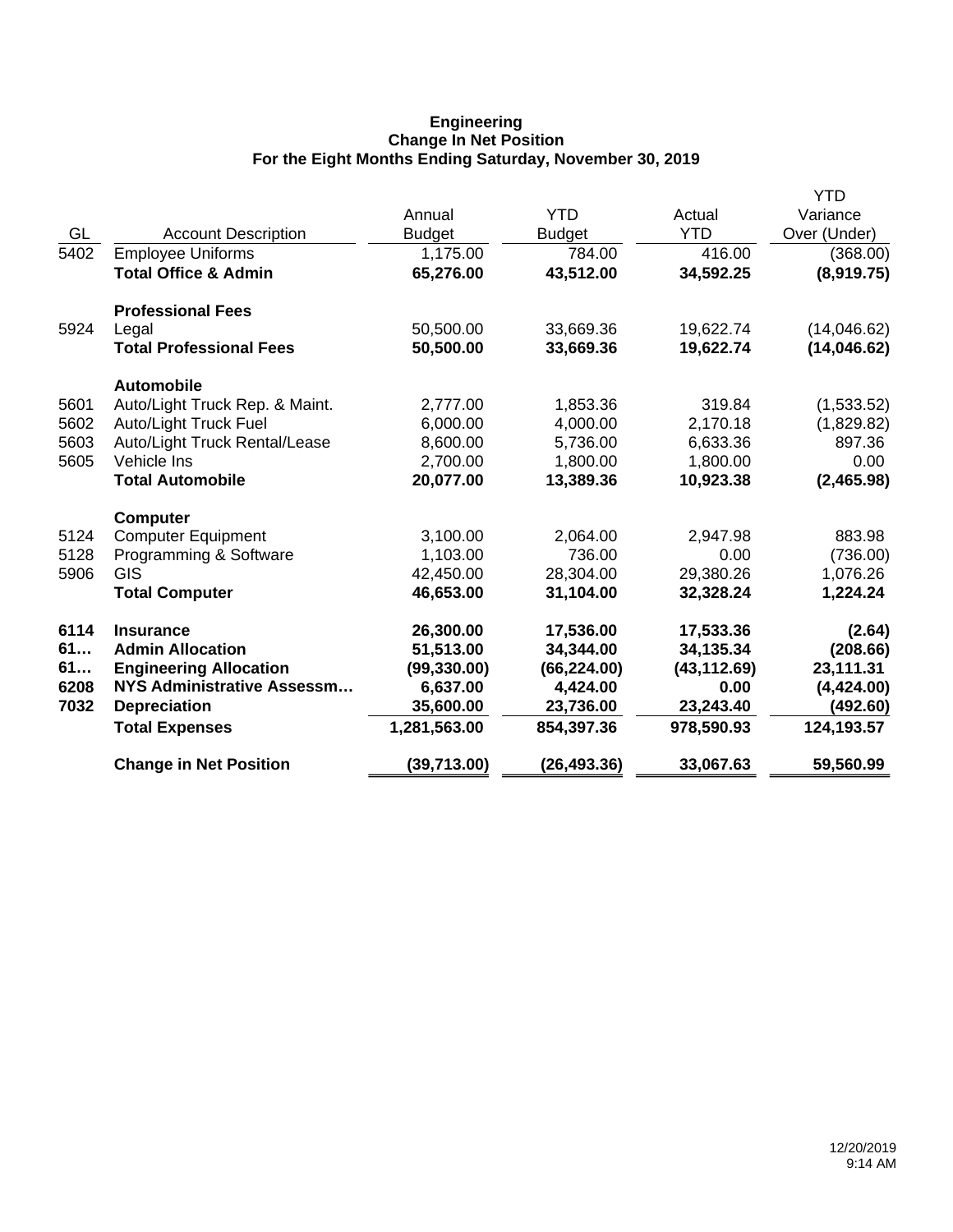## **Regional Development Change In Net Position For the Eight Months Ending Saturday, November 30, 2019**

|      |                                                         |                            |                       |                        | <b>YTD</b>                   |
|------|---------------------------------------------------------|----------------------------|-----------------------|------------------------|------------------------------|
|      |                                                         | Annual                     | <b>YTD</b>            | Actual                 | Variance                     |
| GL   | <b>Account Description</b>                              | <b>Budget</b>              | <b>Budget</b>         | <b>YTD</b>             | Over (Under)                 |
|      | <b>Customer Billings</b>                                |                            |                       |                        |                              |
| 4001 | <b>Customer Billings</b>                                | \$187,091.00<br>187,091.00 | \$124,728.00          | \$77,038.24            | (\$47,689.76)<br>(47,689.76) |
|      | <b>Total Customer Billings</b>                          |                            | 124,728.00            | 77,038.24              |                              |
|      | <b>Grant Revenue</b>                                    |                            |                       |                        |                              |
| 4181 | <b>Federal Grant Income</b>                             | 253,465.00                 | 168,976.00            | 102,910.29             | (66,065.71)                  |
| 4183 | <b>NY State Grants</b>                                  | 2,069,996.00               | 1,380,000.00          | 1,855,582.17           | 475,582.17                   |
| 4184 | <b>Other Grants</b>                                     | 40,000.00                  | 26,664.00             | 0.00                   | (26,664.00)                  |
|      | <b>Total Grant Revenue</b>                              | 2,363,461.00               | 1,575,640.00          | 1,958,492.46           | 382,852.46                   |
| 4104 | <b>Loan Interest Income</b>                             | 699,000.00                 | 466,008.00            | 399,417.66             | (66, 590.34)                 |
|      | <b>Other Income</b>                                     |                            |                       |                        |                              |
| 4162 | <b>Processing Fees</b>                                  | 29,575.00                  | 19,720.00             | 34,375.00              | 14,655.00                    |
| 4164 | Miscellaneous                                           | 17,000.00                  | 11,328.00             | 7,939.62               | (3,388.38)                   |
| 4185 | <b>Grant Recapture</b>                                  | 0.00                       | 0.00                  | 16,350.00              | 16,350.00                    |
|      | <b>Total Other Income</b>                               | 46,575.00                  | 31,048.00             | 58,664.62              | 27,616.62                    |
|      | <b>Interest Income</b>                                  |                            |                       |                        |                              |
| 4102 | Investment Interest Income                              | 428,940.00                 | 285,960.00            | 283,313.80             | (2,646.20)                   |
| 42   | Mark to Market Adjustment                               | 0.00                       | 0.00                  | 37,088.95              | 37,088.95                    |
|      | <b>Total Interest Income</b>                            | 428,940.00                 | 285,960.00            | 320,402.75             | 34,442.75                    |
|      | <b>Total Income</b>                                     | 3,725,067.00               | 2,483,384.00          | 2,814,015.73           | 330,631.73                   |
|      |                                                         |                            |                       |                        |                              |
| 50   | <b>Salaries</b>                                         |                            |                       |                        |                              |
| 50   | <b>Administrative Wages</b><br><b>Engineering Wages</b> | 11,161.00<br>41,682.00     | 7,440.00<br>27,792.00 | 11,618.09<br>17,407.37 | 4,178.09<br>(10, 384.63)     |
| 50   | <b>Regional Development Wages</b>                       | 338,503.00                 | 225,672.00            | 207,706.63             | (17, 965.37)                 |
| 50   | Overtime Wages                                          | 0.00                       | 0.00                  | 17.82                  | 17.82                        |
|      | <b>Total Salaries</b>                                   | 391,346.00                 | 260,904.00            | 236,749.91             | (24, 154.09)                 |
|      |                                                         |                            |                       |                        |                              |
| 50   | <b>Fringe Benefits</b><br><b>FICA Expense</b>           | 29,939.00                  | 19,952.00             | 15,775.31              | (4, 176.69)                  |
| 50   | <b>Pension Expense</b>                                  | 54,477.00                  | 36,312.00             | 34,584.02              | (1,727.98)                   |
| 50   | Health Insurance                                        | 52,309.00                  | 34,872.00             | 33,109.08              | (1,762.92)                   |
| 50   | <b>Workers Comp</b>                                     | 935.00                     | 624.00                | 497.79                 | (126.21)                     |
| 50   | <b>Disability Insurance</b>                             | 327.00                     | 232.00                | 218.00                 | (14.00)                      |
| 50   | Post Retire Overhead                                    | 26,441.00                  | 17,632.00             | 16,840.74              | (791.26)                     |
|      | <b>Total Fringe Benefits</b>                            | 164,428.00                 | 109,624.00            | 101,024.94             | (8,599.06)                   |
|      | <b>Operations &amp; Maintenance</b>                     |                            |                       |                        |                              |
| 6110 | Marketing                                               | 5,000.00                   | 3,336.00              | 0.00                   | (3,336.00)                   |
| 8090 | <b>Purchases for Resale</b>                             | 7,000.00                   | 4,664.00              | 285.00                 | (4,379.00)                   |
|      | Total O & M                                             | 12,000.00                  | 8,000.00              | 285.00                 | (7,715.00)                   |
| 6006 | <b>Host Community Benefits</b>                          | 88,943.00                  | 59,296.00             | 88,942.88              | 29,646.88                    |
|      |                                                         |                            |                       |                        |                              |